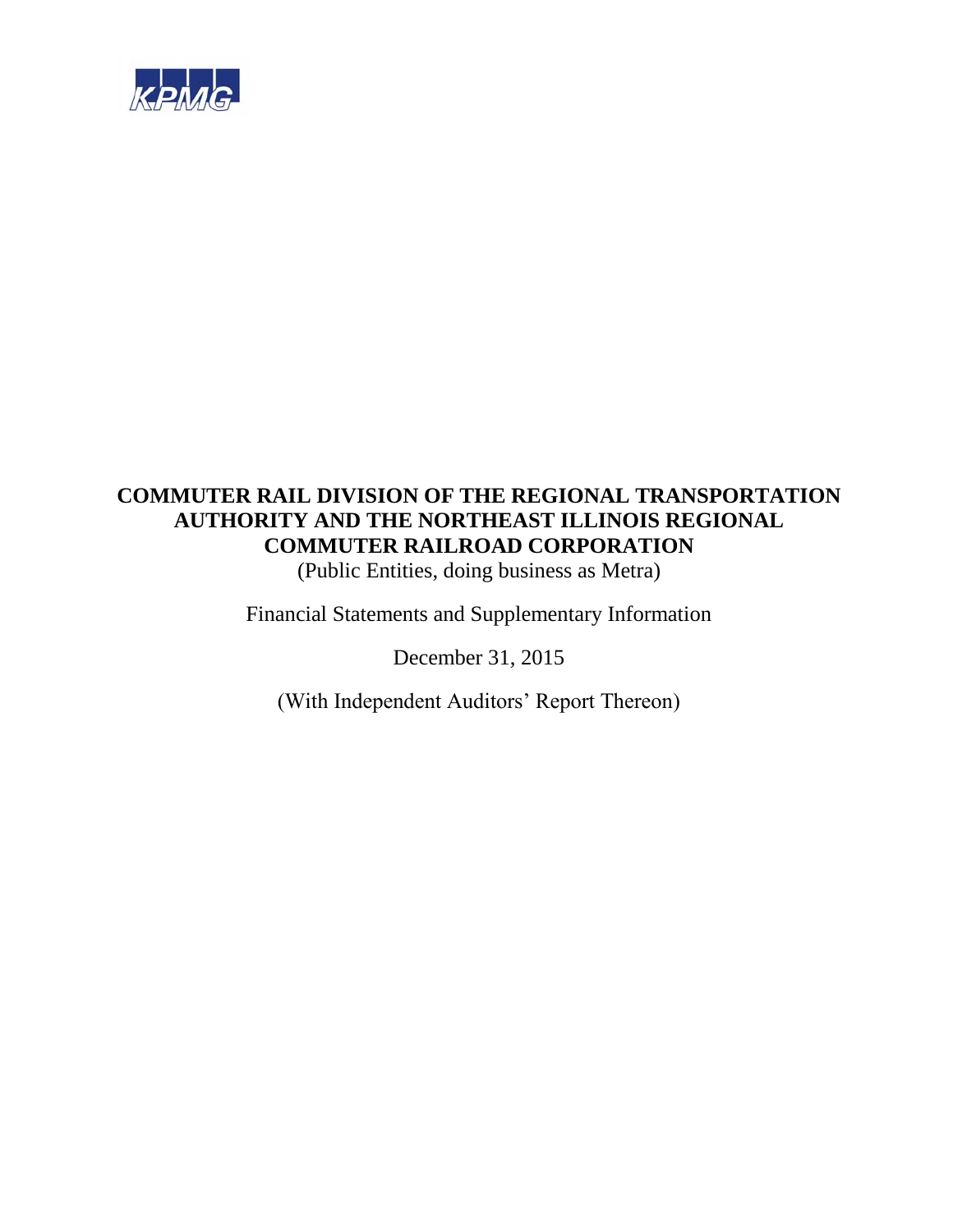(Public Entities, doing business as Metra)

# **Table of Contents**

|                                                                                           | Page(s)   |
|-------------------------------------------------------------------------------------------|-----------|
| <b>Independent Auditors' Report</b>                                                       | $1 - 3$   |
| Management's Discussion and Analysis (Unaudited)                                          | $4 - 16$  |
| <b>Basic Financial Statements:</b>                                                        |           |
| <b>Statement of Net Position</b>                                                          | $17 - 18$ |
| Statement of Revenues, Expenses, and Changes in Net Position                              | 19        |
| <b>Statement of Cash Flows</b>                                                            | $20 - 21$ |
| <b>Notes to Financial Statements</b>                                                      | $22 - 41$ |
| <b>Required Supplementary Information:</b>                                                |           |
| Schedule of Proportionate Share of Net Pension Liability and Related Ratios - (Unaudited) | 42        |
| Schedule of Pension Contributions – (Unaudited)                                           | 43        |
| Schedule of Funding Postemployment Healthcare Plan Progress (Unaudited)                   | 44        |
| Notes to Required Supplementary Information (Unaudited)                                   | 45        |
| <b>Other Information</b>                                                                  |           |
| Schedule of Revenues and Expenses – Budget to Actual (Budgetary Basis) – (Unaudited)      | 46        |
| Budgetary Basis Schedule of Operations - (Unaudited)                                      | 47        |
| Notes to Supplementary Information (Unaudited)                                            | 48        |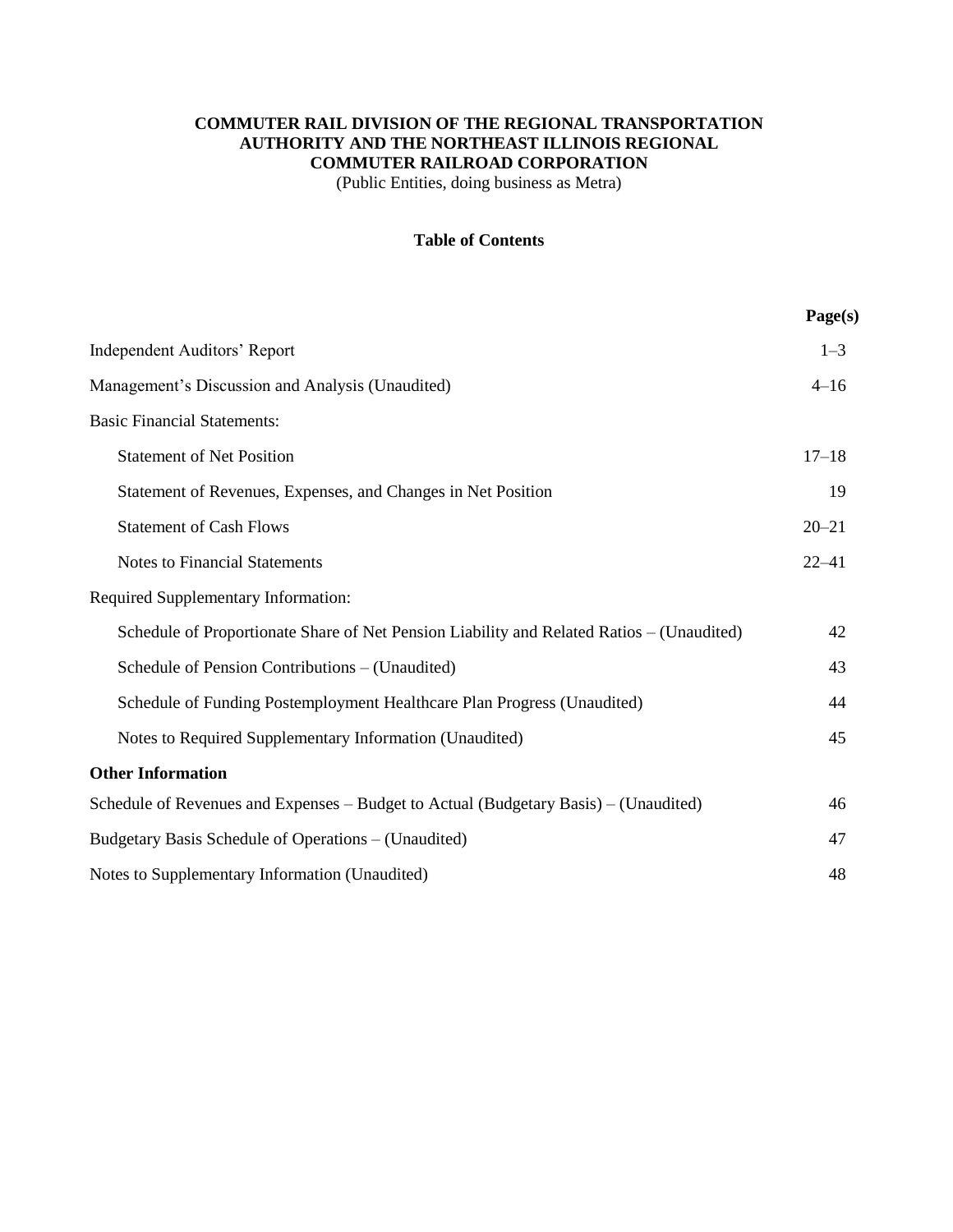

**KPMG LLP**  Aon Center Suite 5500 200 East Randolph Drive Chicago, IL 60601-6436

# **Independent Auditors' Report**

The Board of Directors Commuter Rail Division of the Regional Transportation Authority and the Northeast Illinois Regional Commuter Railroad Corporation (Public Entities, doing business as Metra):

# **Report on the Financial Statements**

We have audited the accompanying financial statements of the Commuter Rail Division of the Regional Transportation Authority and the Northeast Illinois Regional Commuter Railroad Corporation, both doing business as Metra (Metra), as of and for the year ended December 31, 2015, and the related notes to the financial statements, which collectively comprise the basic financial statements as listed in the table of contents.

# *Management's Responsibility for the Financial Statements*

Management is responsible for the preparation and fair presentation of these financial statements in accordance with U.S. generally accepted accounting principles; this includes the design, implementation, and maintenance of internal control relevant to the preparation and fair presentation of financial statements that are free from material misstatement, whether due to fraud or error.

# *Auditors' Responsibility*

Our responsibility is to express an opinion on these financial statements based on our audit. We conducted our audit in accordance with auditing standards generally accepted in the United States of America and the standards applicable to financial audits contained in *Government Auditing Standards*, issued by the Comptroller General of the United States. Those standards require that we plan and perform the audit to obtain reasonable assurance about whether the financial statements are free from material misstatement.

An audit involves performing procedures to obtain audit evidence about the amounts and disclosures in the financial statements. The procedures selected depend on the auditors' judgment, including the assessment of the risks of material misstatement of the financial statements, whether due to fraud or error. In making those risk assessments, the auditor considers internal control relevant to the entity's preparation and fair presentation of the financial statements in order to design audit procedures that are appropriate in the circumstances, but not for the purpose of expressing an opinion on the effectiveness of the entity's internal control. Accordingly, we express no such opinion. An audit also includes evaluating the appropriateness of accounting policies used and the reasonableness of significant accounting estimates made by management, as well as evaluating the overall presentation of the financial statements.

We believe that the audit evidence we have obtained is sufficient and appropriate to provide a basis for our audit opinion.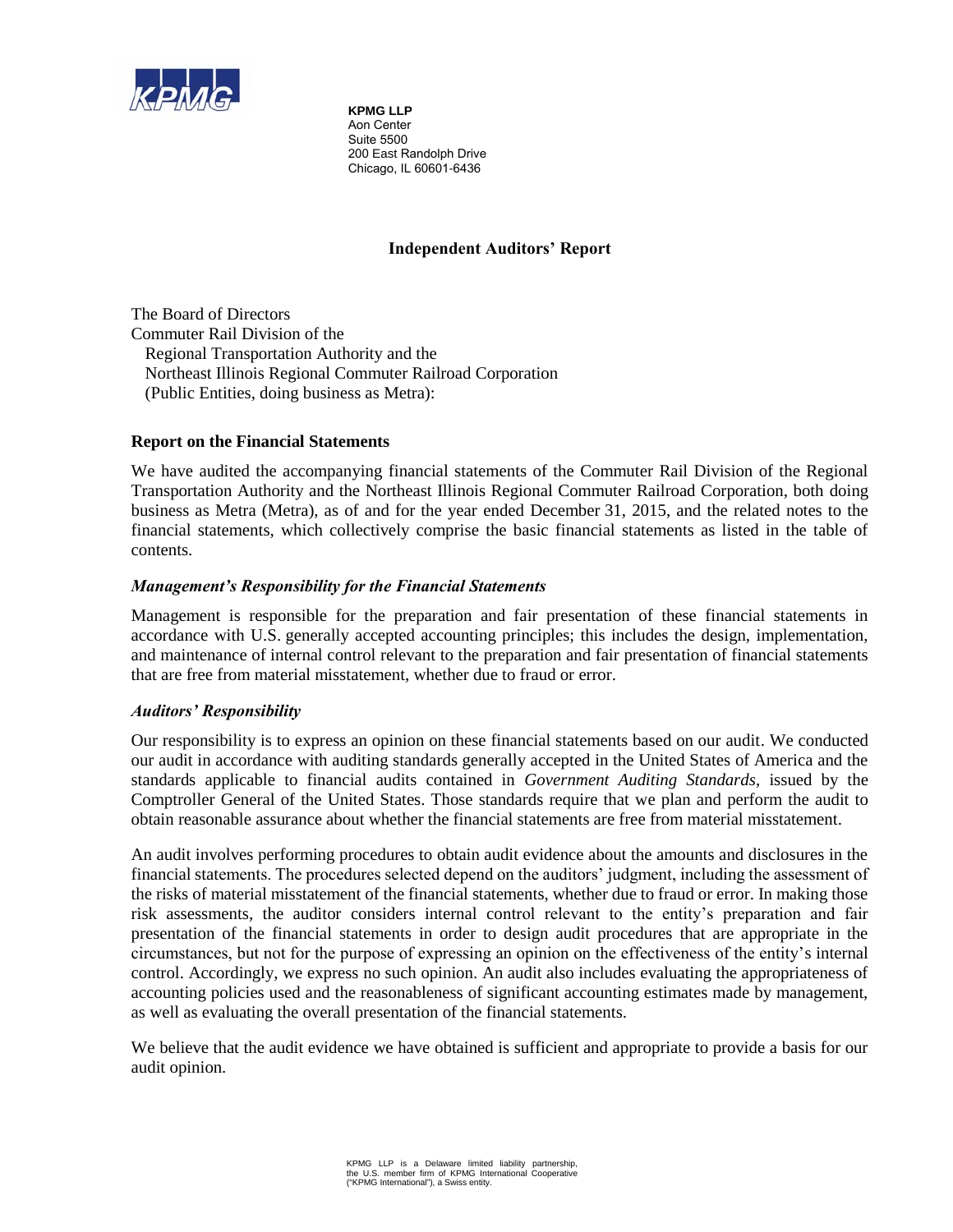

# *Opinion*

In our opinion, the financial statements referred to above present fairly, in all material respects, the financial position of the Commuter Rail Division of the Regional Transportation Authority and the Northeast Illinois Regional Commuter Railroad Corporation, both d/b/a Metra, as of December 31, 2015, and the changes in its financial position and its cash flows for the year then ended, in accordance with U.S. generally accepted accounting principles.

# *Emphasis of Matter*

As discussed in note 12 to the basic financial statements, Metra adopted Governmental Accounting Standards Board (GASB) Statement No. 68, *Accounting and Financial Reporting for Pensions – an amendment of GASB Statement No. 27*, and GASB Statement No. 71, *Pension Transition for Contributions Made Subsequent to the Measurement Date – an amendment of GASB Statement No. 68*, during the year ended December 31, 2015. Our opinion is not modified with respect to this matter.

# *Other Matters*

# *Required Supplementary Information*

U.S. generally accepted accounting principles require that the management's discussion and analysis on pages 4 through 16, and required supplementary information on pages 42 through 45, be presented to supplement the basic financial statements. Such information, although not a part of the basic financial statements, is required by the Governmental Accounting Standards Board who considers it to be an essential part of financial reporting for placing the basic financial statements in an appropriate operational, economic, or historical context. We have applied certain limited procedures to the required supplementary information in accordance with auditing standards generally accepted in the United States of America, which consisted of inquiries of management about the methods of preparing the information and comparing the information for consistency with management's responses to our inquiries, the basic financial statements, and other knowledge we obtained during our audit of the basic financial statements. We do not express an opinion or provide any assurance on the information because the limited procedures do not provide us with sufficient evidence to express an opinion or provide any assurance.

# *Other Information*

Our audit was conducted for the purpose of forming an opinion on Metra's basic financial statements. The schedule of revenues and expenses – budget to actual (budgetary basis), the budgetary basis schedule of operations, and notes to supplementary information are presented for purposes of additional analysis and are not a required part of the basic financial statements. The schedule of revenues and expenses – budget to actual (budgetary basis), the budgetary basis schedule of operations, and notes to supplementary information have not been subjected to the auditing procedures applied in the audit of the basic financial statements, and accordingly, we do not express an opinion or provide any assurance on them.

# **Other Reporting Required by** *Government Auditing Standards*

In accordance with *Government Auditing Standards*, we have also issued our report dated June 8, 2016 on our consideration of Metra's internal control over financial reporting and on our tests of its compliance with certain provisions of laws, regulations, contracts, and grant agreements and other matters. The purpose of that report is to describe the scope of our testing of internal control over financial reporting and compliance and the results of that testing, and not to provide an opinion on internal control over financial reporting or on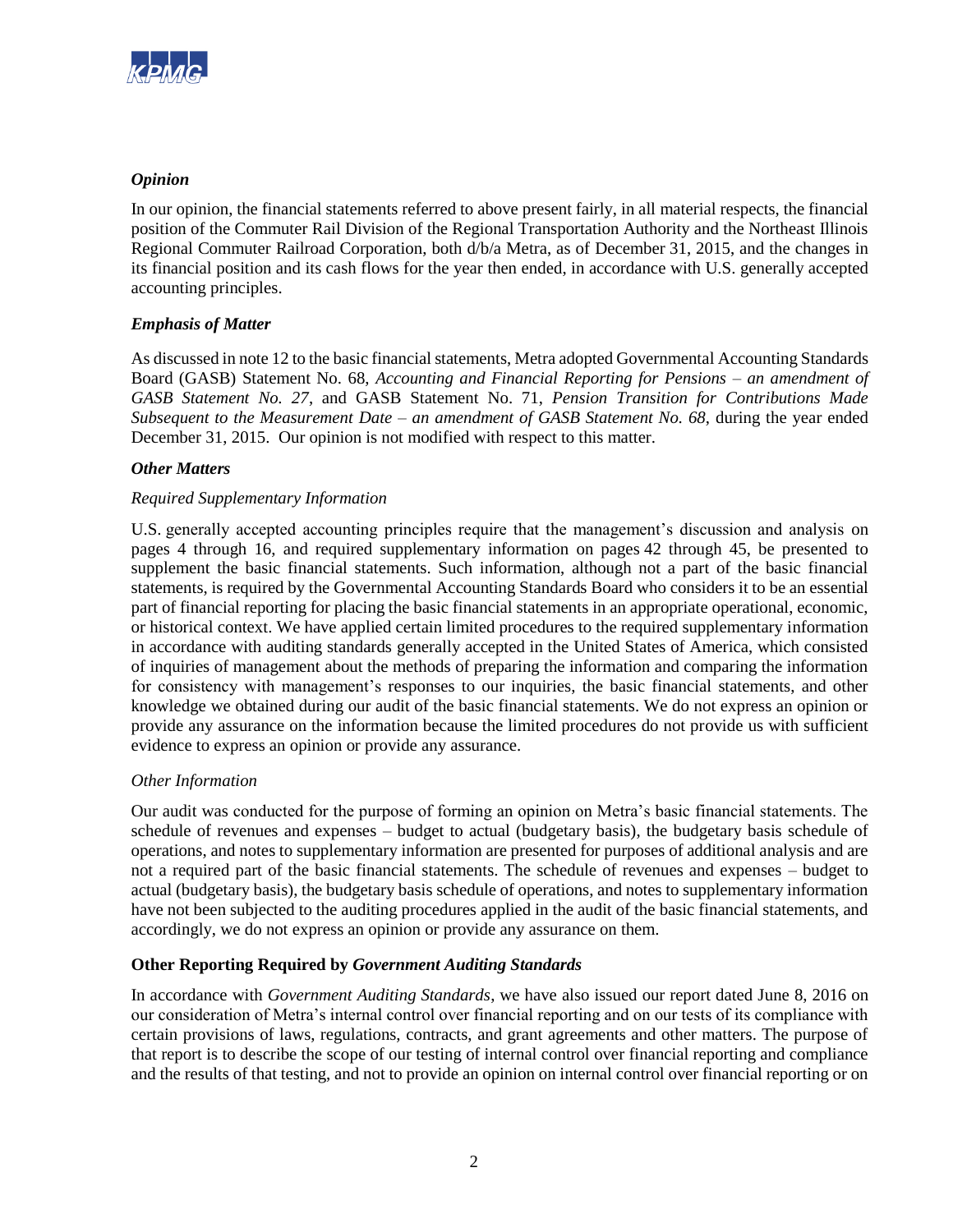

compliance. That report is an integral part of an audit performed in accordance with *Government Auditing Standards* in considering Metra's internal control over financial reporting and compliance.



Chicago, Illinois June 8, 2016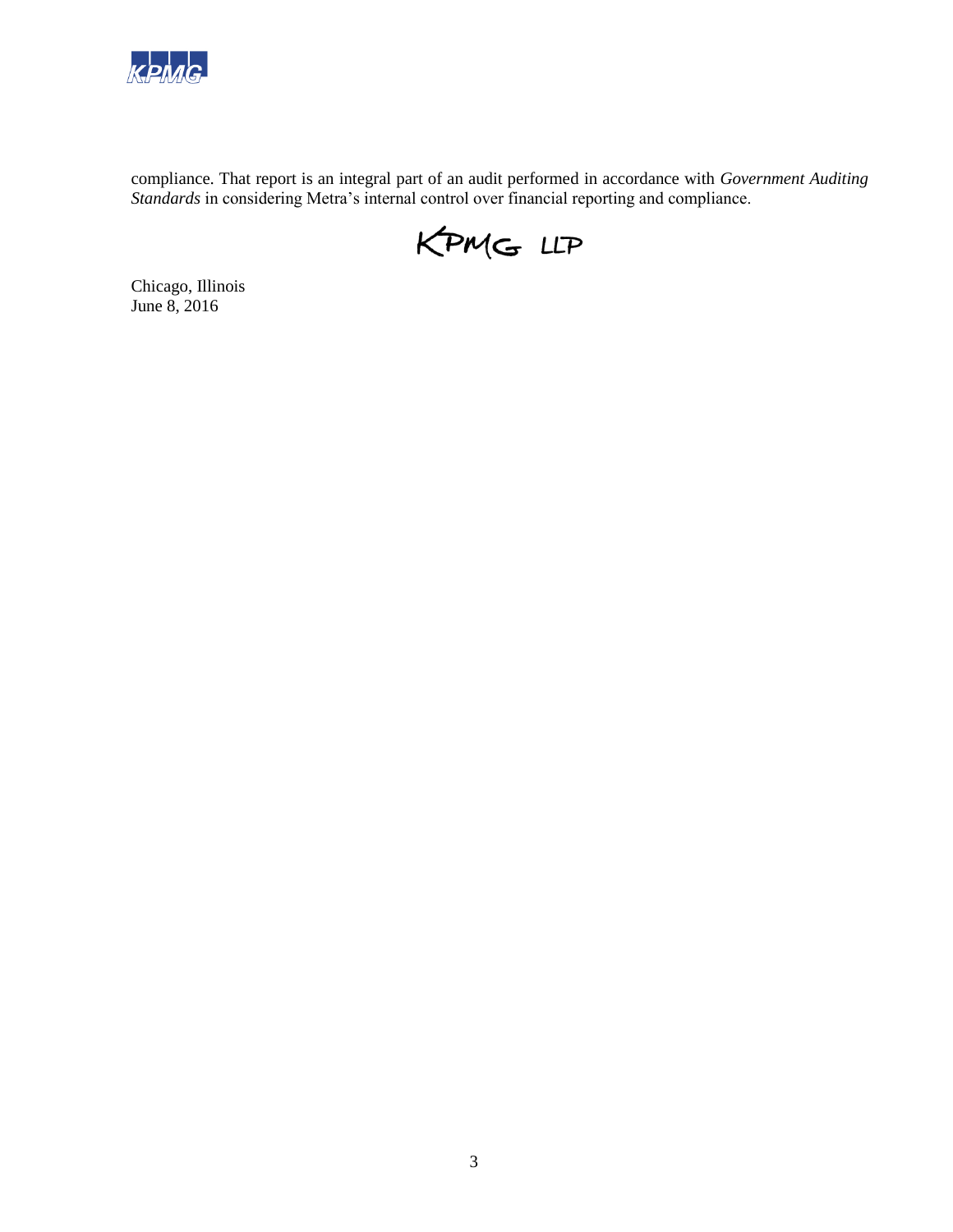(Public Entities, doing business as Metra)

Management's Discussion and Analysis (Unaudited)

Year Ended December 31, 2015

### **Management's Discussion and Analysis**

Management's discussion and analysis of the Commuter Rail Division of the Regional Transportation Authority and the Northeast Illinois Regional Commuter Railroad Corporation (Public Entities, doing business as Metra) (Metra) offers an analysis of Metra's financial performance during the year ended December 31, 2015. Management's discussion and analysis is designed to focus on current activities, resulting changes, and currently known facts. Please read it in conjunction with Metra's financial statements, which begin on page 17.

#### **Basic Financial Statements**

The *Statement of Net Position* present current, noncurrent assets, deferred outflows and inflows of resources, and liabilities on a full accrual basis. Assets are recognized when acquired and liabilities are recognized when goods and services are provided to Metra.

The *Statement of Revenues, Expenses, and Changes in Net Position* present Metra's revenues, expenses, and the net impact these activities had on its fiscal well-being, identified as "Change in net position." The timing of the recognition of revenues and expenses is often different from the related cash transactions, because under the accrual method, revenues are recognized when earned and expenses are recognized when incurred, not when the cash is received or disbursed.

The *Statement of Cash Flows* present information relating to when cash is received or dispersed for operating activities, noncapital and related financing activities, capital and related financing activities, and investing activities. The net change in cash and cash equivalents provides a view of Metra's ability to meet financial obligations as they mature.

Notes to the financial statements are an integral component of the report, because important background information that may not be reflected on the face of the statements is disclosed. Details on Metra's accounting policies, cash holdings, capital assets, and other important areas may be found in the notes.

#### **Financial Summary**

# *2015 Financial Summary*

- *Net position* increased \$26.5 million (includes \$49.5 million net income offset by the restatement to net position of \$23.0 million), or 0.9%, to \$3.1 billion at December 31, 2015. Net position represents total assets plus deferred outflows of resources minus total liabilities and deferred inflows of resources.
- *Capital assets – net* increased \$14.5 million, or 0.5%, during 2015 reflecting new capital acquisitions less depreciation incurred in 2015.
- *Passenger revenue* increased \$25.7 million, or 8.2%, to \$337.4 million in 2015.
- *Other operating revenue* decreased by \$24.2 million, or 37.9%, to \$39.6 million in 2015.
- *Non-operating revenues* decreased \$5.1 million, or 0.8%, to \$615.8 million in 2015.
- *Total operating expenses before depreciation* decreased \$1.8 million, or 0.2%, to \$726.1 million during 2015.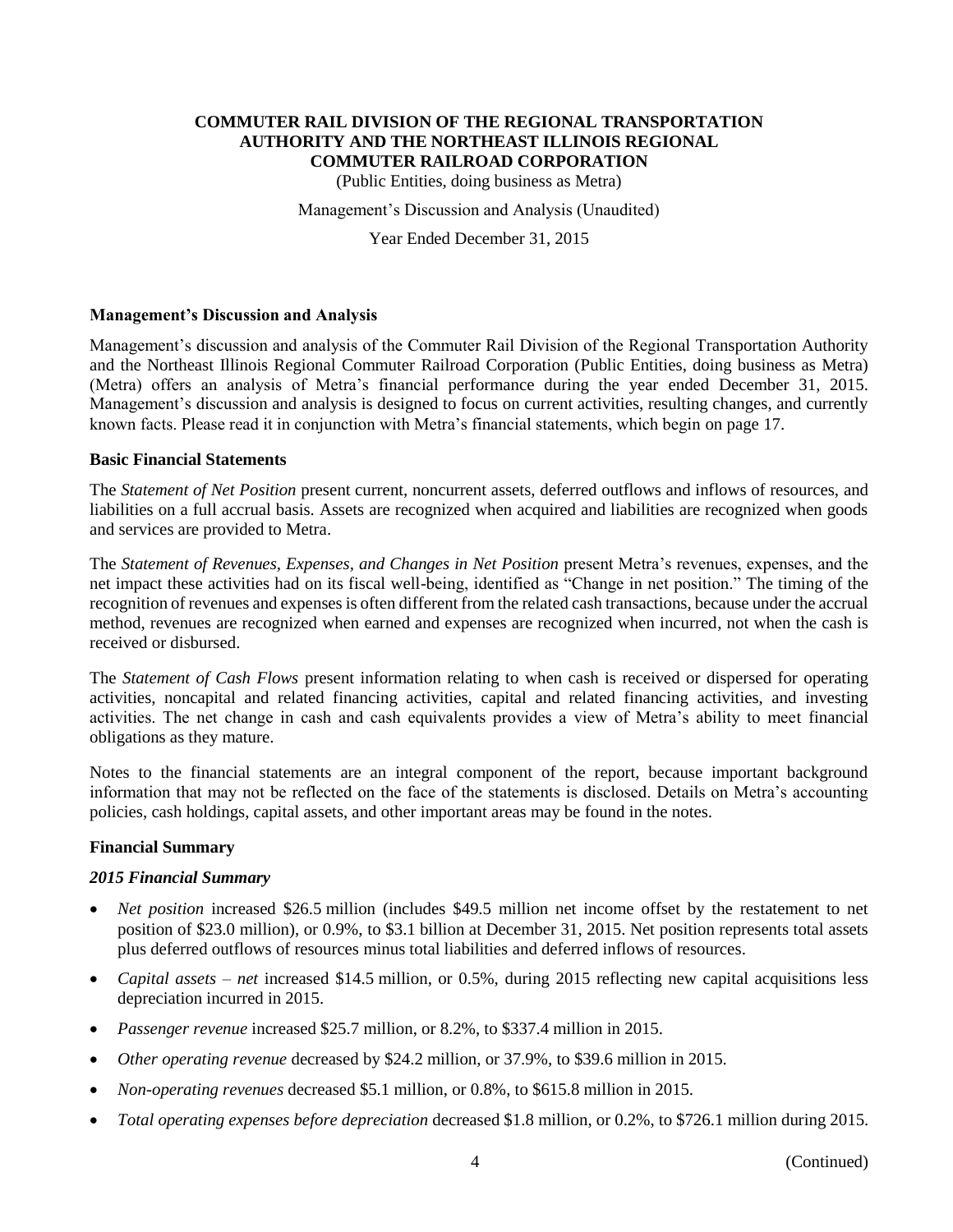(Public Entities, doing business as Metra)

Management's Discussion and Analysis (Unaudited)

Year Ended December 31, 2015

### **Financial Analysis**

Following are condensed comparative financial statements, which highlight key financial data. Certain significant year-to-year variances are discussed following each respective statement.

### *2015 vs. 2014 Analysis*

#### *Statements of Net Position*

Total net position represents the difference between the total assets and deferred outflows of resources, and the total liabilities and deferred inflows of resources. As shown in Table 1a, Metra's total net position at December 31, 2015 increased to \$3.1 billion, a 0.9% increase from December 31, 2014. This is primarily due to increases in net capital assets and current assets. Current assets increased \$39.5 million, or 12.1%, to \$367.0 million primarily due to increases in cash, cash equivalents and investments, financial assistance receivable-RTA, material and supplies, and prepaid expense, partially offset by decreases in other receivables, and grant project receivables, net. Current liabilities increased \$30.9 million, or 18.3%, to \$199.9 million primarily due to increases in accounts payable, wages and benefits payable, and the current portion of the claims liability, partially offset by a decrease in deferred revenues. Long-term liabilities increased by \$40.6 million, or 139.5%, to \$69.7 million primarily due to increases in long-term accrued claims and by an increase in a provision for post retiree health benefits. Due to the adoption of Governmental Accounting Standards Board (GASB) Statement No. 68, *Accounting and Financial Reporting for Pensions – an amendment of GASB Statement No. 27*, and GASB Statement No. 71, *Pension Transition for Contributions Made Subsequent to the Measurement Date – an amendment of GASB Statement No. 68*, Metra recorded deferred outflows of resources of \$44.5 million and deferred inflows of resources of \$1.0 million in 2015.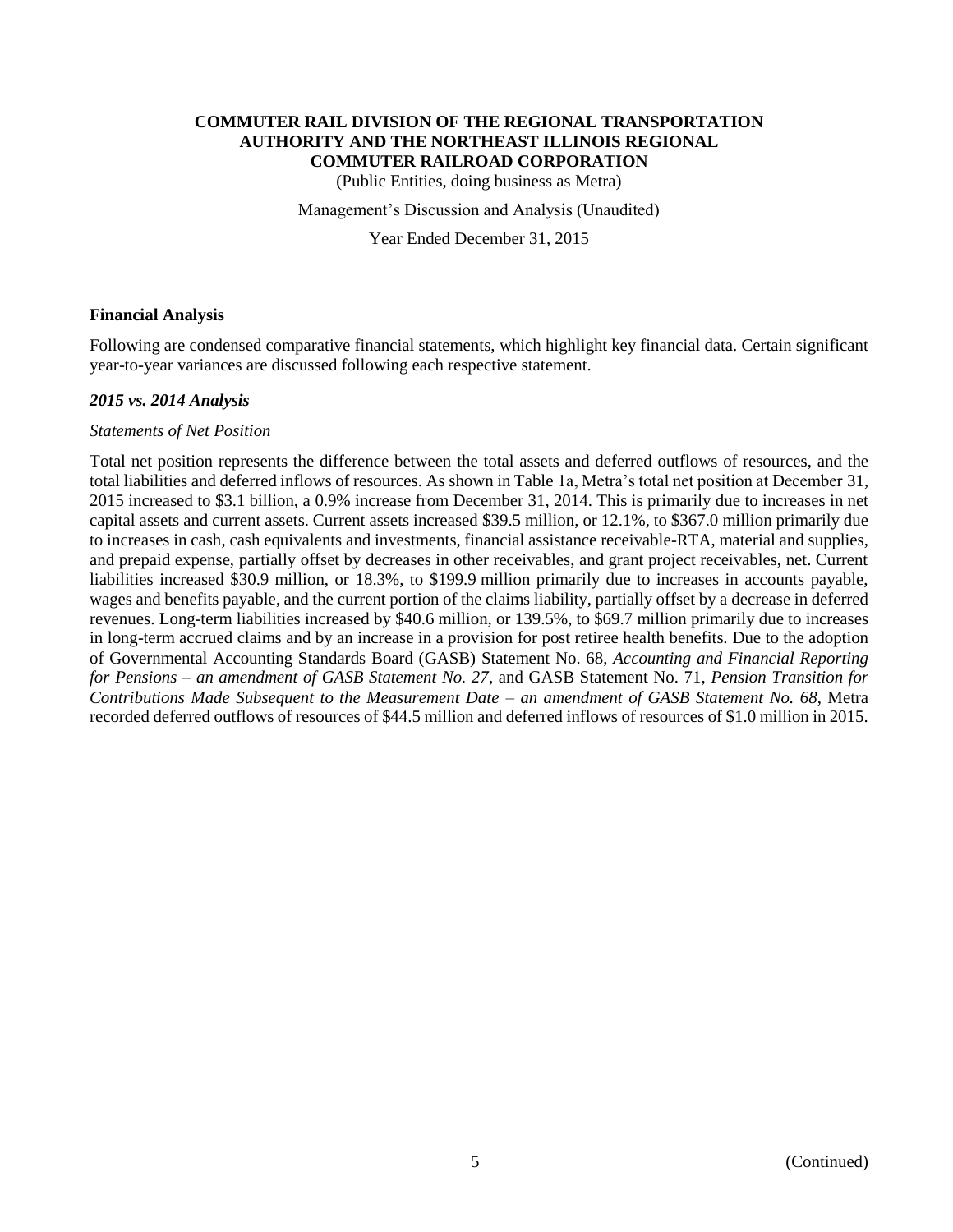(Public Entities, doing business as Metra)

#### Management's Discussion and Analysis (Unaudited)

Year Ended December 31, 2015

#### **Table 1a**

#### **Condensed Statements of Net Position**

(Amounts in millions)

|                                  |              | December 31 |         | <b>Change</b><br>increase (decrease) |         |
|----------------------------------|--------------|-------------|---------|--------------------------------------|---------|
| <b>Assets</b>                    |              | 2015        | 2014    | <b>Dollars</b>                       | Percent |
| Current assets                   | $\mathbb{S}$ | 367.0       | 327.5   | 39.5                                 | 12.1%   |
| Capital assets $-$ net           |              | 2,952.4     | 2,937.9 | 14.5                                 | 0.5     |
| Total assets                     | \$.          | 3,319.4     | 3,265.4 | 54.0                                 | 1.7%    |
| Deferred outflows of resources   |              |             |         |                                      |         |
| Deferred outflows of resources   | \$.          | 44.5        |         | 44.5                                 | 100.0%  |
| <b>Liabilities</b>               |              |             |         |                                      |         |
| Current liabilities              | $\mathbf S$  | 199.3       | 169.0   | 30.3                                 | 17.9%   |
| Long-term liabilities            |              | 69.7        | 29.1    | 40.6                                 | 139.5   |
| <b>Total liabilities</b>         | \$           | 269.0       | 198.1   | 70.9                                 | 35.8%   |
| Deferred inflows of resources    |              |             |         |                                      |         |
| Deferred inflows of resources    | \$           | 1.0         |         | 1.0                                  | 100.0%  |
| <b>Net Position</b>              |              |             |         |                                      |         |
| Net investment in capital assets | \$           | 2,952.4     | 2,937.9 | 14.5                                 | 0.5%    |
| Unrestricted net assets          |              | 141.5       | 129.5   | 12.0                                 | 9.3     |
| Total net position               | $\mathbb{S}$ | 3,093.9     | 3,067.4 | 26.5                                 | 0.9%    |

Key changes include the following:

- *Current assets* increased by \$39.5 million, or 12.1%, to \$367.0 million primarily due to increases in cash, cash equivalents, and investments by \$41.3 million, or 29.1%, financial assistance-RTA by \$3.1 million, or 3.3%, material and supplies by \$2.4 million, or 13.5%, prepaid expense by \$0.9 million, or 104.3%, which were partially offset by a decrease in other receivables by \$1.1 million, or 8.7%, and grant project receivable by \$7.1 million, or 11.2%.
- *Capital assets net* increased by \$14.5 million, or 0.5%, to \$2,952.4 million, primarily due to the acquisition of 160 new Highliner railcars for the Metra Electric District, of which 42 were received in 2015. Rolling stock increased by \$71.8 million (net of retirement), or 3.3%, roadways and passenger stations increased by \$125.5 million, or 3.2%, support equipment and infrastructure increased by \$20.1 million, or 4.1%. Capital in progress decreased by \$120.2 million, or 58.2%.
- *Current liabilities* increased by \$30.3 million, or 17.9%, to \$199.3 million, primarily due to increases in accounts payables by \$28.1 million, or 26.6%, accrued wages and benefits payable by \$3.2 million, or 7.7%,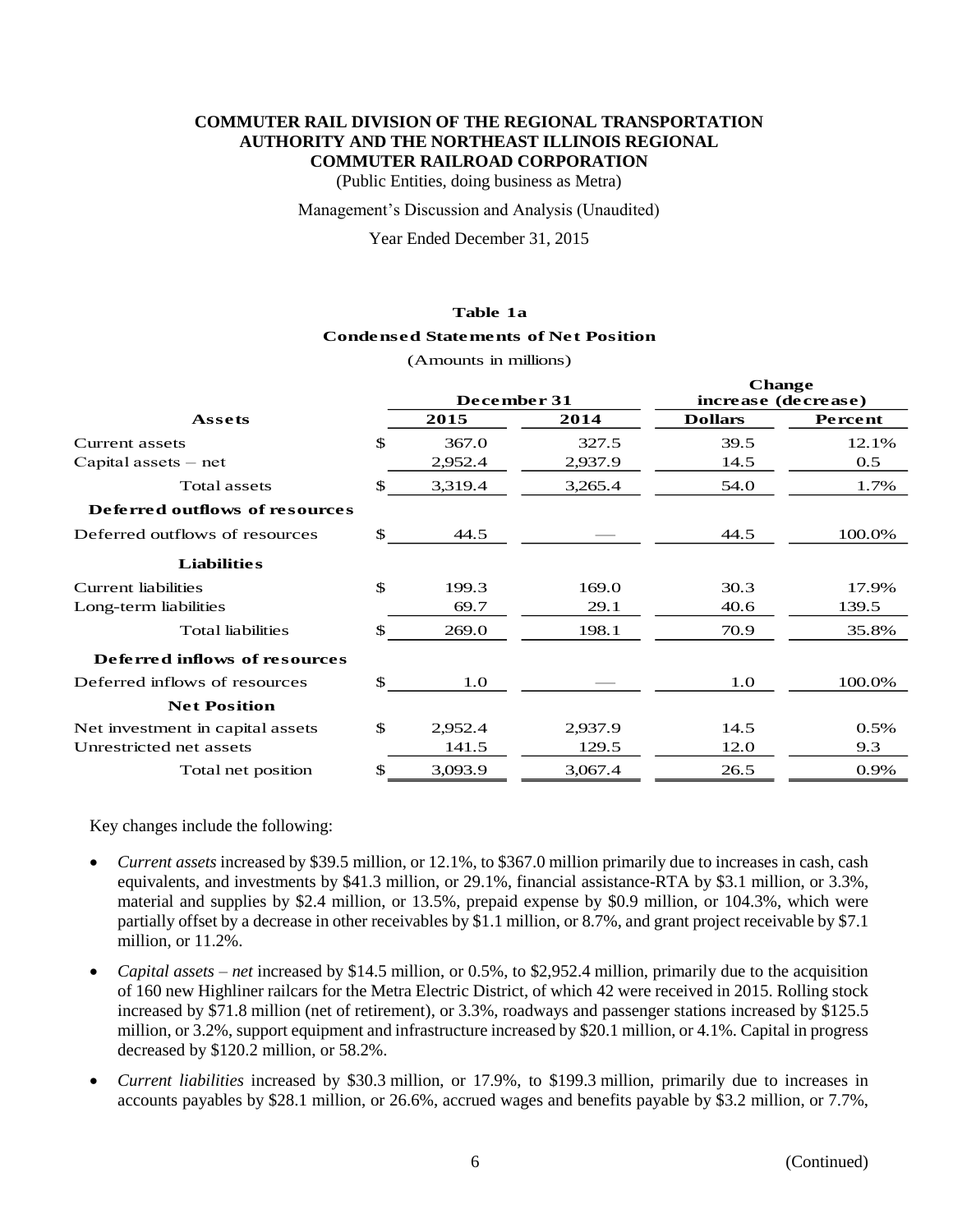(Public Entities, doing business as Metra)

#### Management's Discussion and Analysis (Unaudited)

### Year Ended December 31, 2015

and the current portion of the accrued claims liability by \$0.3 million, or 4.0%, which were partially offset by the decrease in unearned revenues by \$1.1 million, or 8.9%.

 *Long-term liabilities* increased by \$40.6 million, or 139.5%, to \$69.7 million, primarily due to increase in long-term portion of accrued claims by \$5.5 million, or 27.4%, net pension liability by \$33.1 million, or 100%, and provision for postretiree health benefits by \$2.0 million, or 22.7%.

### *Statements of Revenues, Expenses, and Changes in Net Position*

Change in net position represents the difference between operating loss and financial assistance. As shown in table 2a, Metra's change in net position for year ended December 31, 2015 was \$49.5 million, a 15.5% decrease in change in net position from the year ended December 31, 2014. Total operating revenues increased by \$1.5 million, or 0.4%, from 2014. Total operating expenses before depreciation decreased by \$1.8 million, or 0.2%, from 2014. Total non-operating revenues decreased by \$5.1 million, or 0.8%, from 2014.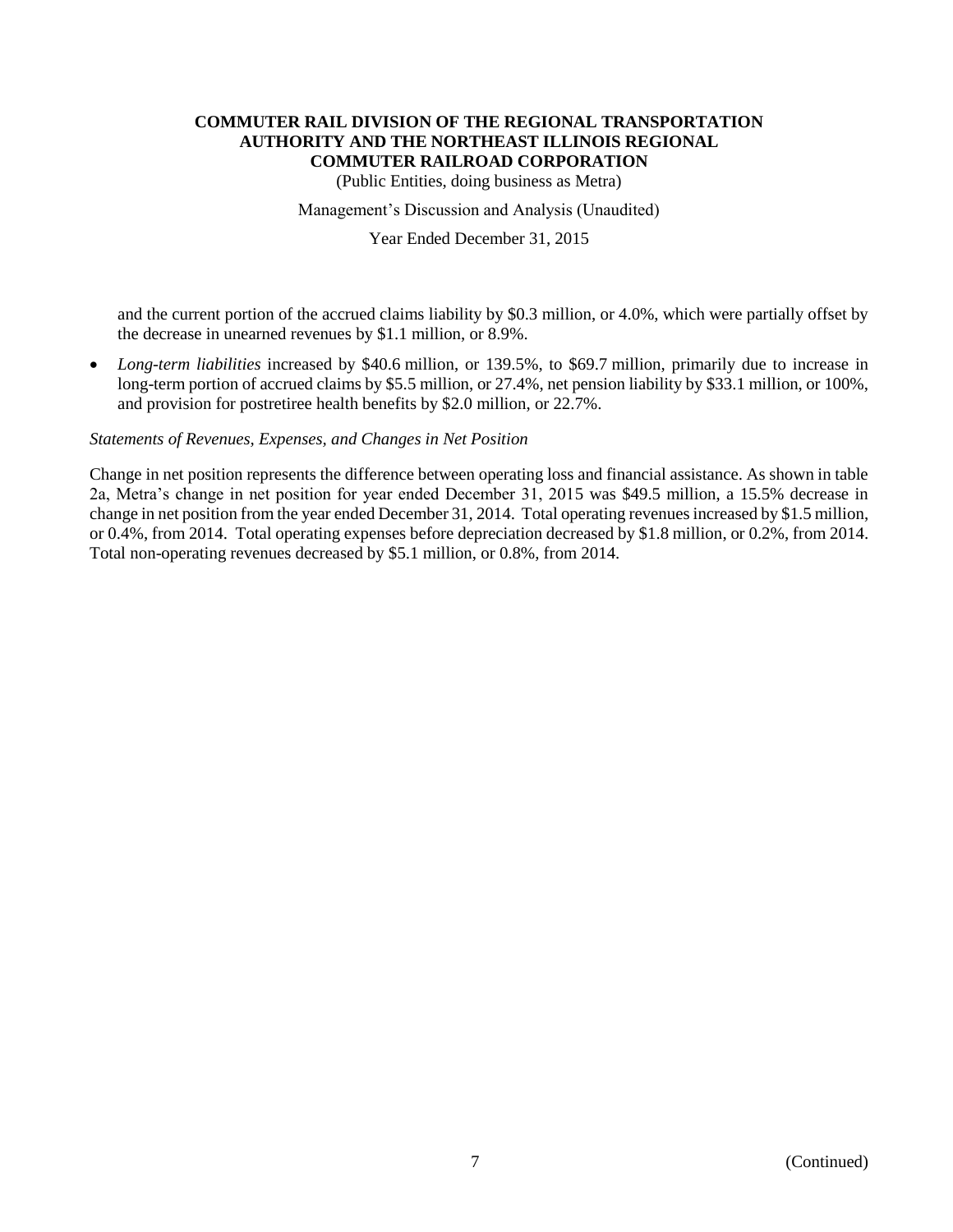(Public Entities, doing business as Metra)

### Management's Discussion and Analysis (Unaudited)

Year Ended December 31, 2015

# **Table 2a**

#### **Statements of Revenues, Expenses, and Changes in Net Position**

# (Amounts in millions)

|                              |             |         | <b>Change</b>       |                |
|------------------------------|-------------|---------|---------------------|----------------|
|                              | December 31 |         | increase (decrease) |                |
|                              | 2015        | 2014    | <b>Dollars</b>      | <b>Percent</b> |
| Operating revenues:          |             |         |                     |                |
| \$<br>Passenger revenue      | 337.4       | 311.7   | 25.7                | 8.2%           |
| Other                        | 39.6        | 63.8    | (24.2)              | (37.9)         |
| Total operating revenues     | 377.0       | 375.5   | 1.5                 | 0.4            |
| Operating expenses:          |             |         |                     |                |
| Transportation               | 235.2       | 232.9   | 2.3                 | 1.0            |
| Fuel and motive power        | 77.8        | 85.5    | (7.7)               | (9.0)          |
| Engineering                  | 129.8       | 134.6   | (4.8)               | (3.6)          |
| Mechanical                   | 158.5       | 160.3   | (1.8)               | (1.1)          |
| Administration               | 94.4        | 82.6    | 11.8                | 14.3           |
| Claims and insurance         | 15.0        | 17.4    | (2.4)               | (13.8)         |
| Downtown stations            | 15.4        | 14.6    | 0.8                 | 5.5            |
| Total operating expenses     |             |         |                     |                |
| before depreciation          | 726.1       | 727.9   | (1.8)               | (0.2)          |
| <b>Operating loss</b>        |             |         |                     |                |
| before depreciation          | (349.1)     | (352.4) | 3.3                 | (0.9)          |
| Depreciation                 | 217.2       | 209.9   | 7.3                 | 3.5            |
| <b>Operating loss</b>        | (566.3)     | (562.3) | (4.0)               | 0.7            |
| Nonoperating revenues:       |             |         |                     |                |
| Financial assistance         | 615.8       | 620.9   | (5.1)               | (0.8)          |
| Total nonoperating           |             |         |                     |                |
| revenues                     | 615.8       | 620.9   | (5.1)               | (0.8)          |
| \$<br>Change in net position | 49.5        | 58.6    | (9.1)               | $(15.5)\%$     |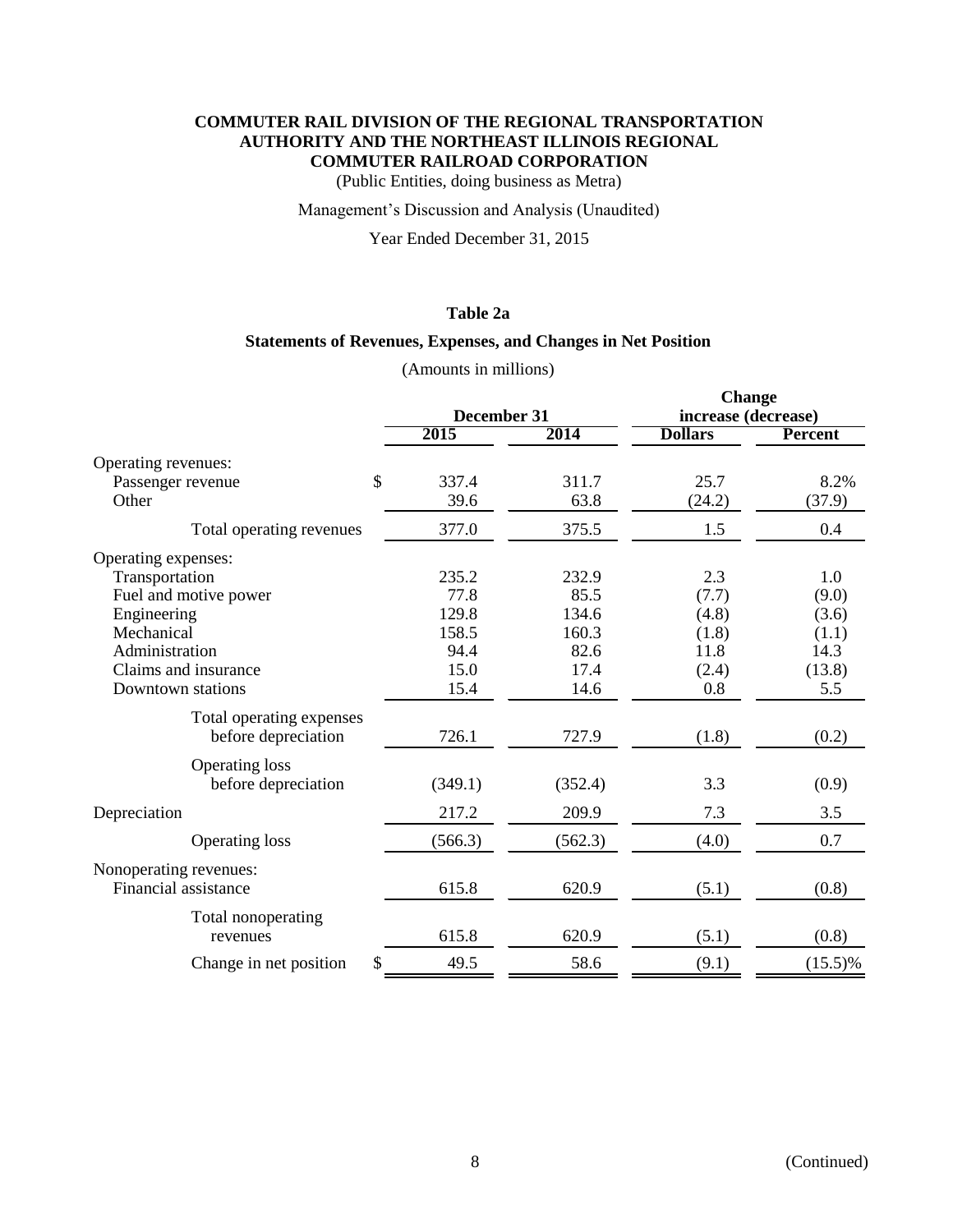(Public Entities, doing business as Metra)

#### Management's Discussion and Analysis (Unaudited)

Year Ended December 31, 2015

*Total operating revenues* increased by \$1.5 million, or 0.4%, from 2014. Principal changes are discussed below:

*Passenger revenue* increased \$25.7 million, or 8.2%, in 2015. This increase was due to a 10.8% average fare increase effective February 1, 2015, offset by an overall ridership decrease of 2.1%. Below is a table comparing ridership by line for 2015 and 2014:

| <b>Rail line</b>             | 2015*  | 2014*  | <b>Increase</b><br>(Decrease) | <b>Percent</b> |
|------------------------------|--------|--------|-------------------------------|----------------|
| Burlington Northern/Santa Fe | 16,400 | 16,658 | (258)                         | $(1.5)\%$      |
| Metra Electric               | 9,055  | 9,416  | (361)                         | (3.8)          |
| Heritage Corridor            | 724    | 729    | (5)                           | (0.7)          |
| Milwaukee-North              | 7,095  | 7,238  | (143)                         | (2.0)          |
| Milwaukee–West               | 6,772  | 6,946  | (174)                         | (2.5)          |
| North Central Service        | 1,758  | 1,817  | (59)                          | (3.2)          |
| Rock Island                  | 8,305  | 8,545  | (240)                         | (2.8)          |
| SouthWest Service            | 2,604  | 2,659  | (55)                          | (2.1)          |
| Union Pacific–North          | 9,249  | 9,329  | (80)                          | (0.9)          |
| Union Pacific–Northwest      | 11,302 | 11,609 | (307)                         | (2.6)          |
| Union Pacific–West           | 8,367  | 8,423  | (56)                          | (0.7)          |
| Total passenger trips        | 81,631 | 83,369 | (1,738)                       | $(2.1)\%$      |

# **Passenger Trips By Line (In thousands of passenger trips)**

\* Includes free senior rides; does not include Northern Indiana Commuter Transportation District (NICTD)

*Other operating revenue* decreased by \$24.2 million, or 37.9%. Decreases in advertising, half fare subsidy and rental income were partially offset by increases in investment income, lease revenues, and miscellaneous income.

*Non-operating revenues* decreased by \$5.1 million, or 0.8%, to \$615.8 million in 2015 primarily because Metra's external funding sources for capital grants decreased by \$23.0 million, or 9.4%, to \$220.9 million and were partially offset as Metra's statutory share of Regional Transportation Authority (RTA) Sales Tax and Public Transportation Funds increased by \$12.0 million, or 3.2%, to \$386.1 million and increase in operating financial assistance by \$5.9 million, or 210.8%, to \$8.7 million.

*Total operating expenses before depreciation* decreased by \$1.8 million, or 0.2%, from 2014. In general, labor and fringe benefits increased by \$23.7 million, or 5.1%, to \$491.5 million due to contract and non-contract employees' wage increases, material and supplies increased by \$0.6 million, or 1.5%, to \$40.1 million and outside services and utilities increased by \$13.3 million, or 15.0%, to \$101.7 million were partially offset by a \$2.4 million, or 13.8%, decrease in claims and insurance expenses. Diesel fuel expense decreased by \$7.0 million, or 8.9%, from \$78.7 million to \$71.7 million, despite a 4.0% increase in usage because of increasing average age of the rolling stock. The average cost per gallon of diesel fuel in 2015 was \$2.62, versus \$3.00 in 2014. Motive power expense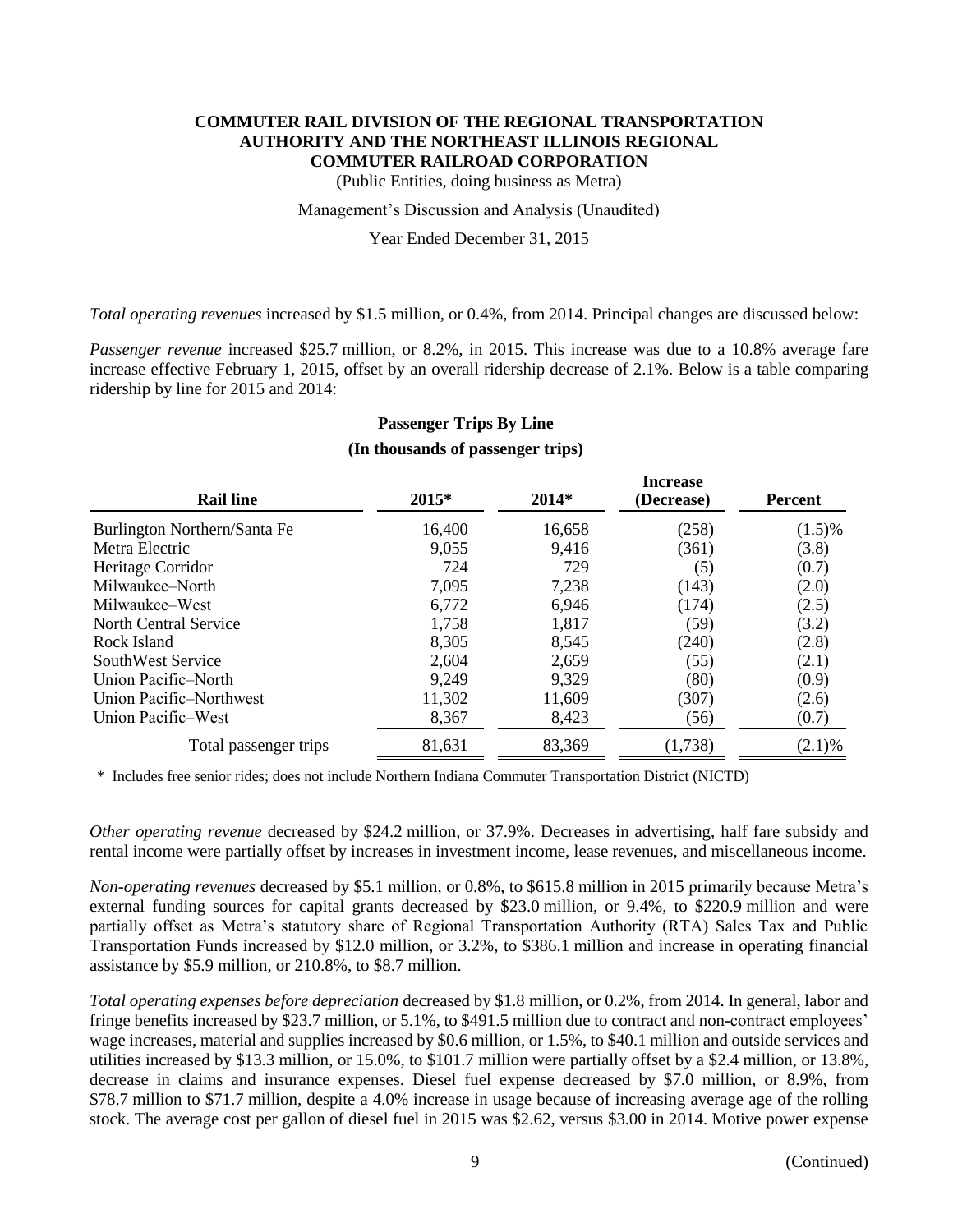(Public Entities, doing business as Metra)

#### Management's Discussion and Analysis (Unaudited)

### Year Ended December 31, 2015

decreased by \$0.7 million, or 10.3%, from \$6.8 million to \$6.1 million in 2015 due to greater use of new Highliner cars. The average cost per kilowatt hour in 2015 was \$0.0750, versus \$0.0740 in 2014.

#### *Capital Assets*

Metra's capital program continues needed capital improvements in order to maintain a state of good repair since its creation in 1984, Metra has committed to a capital program primarily geared toward rebuilding, modernizing, and improving its existing capital assets. The purpose of the capital investment policy is to maintain safe, reliable, and quality services and facilities for its customers and workers, while simultaneously improving the efficiency and cost-effectiveness of its operations.

Metra has always given a high priority to preservation and modernization of the existing system. Consequently, every year, Metra undertakes a multitude of modernization projects to preserve and improve Metra's capital assets. For Metra's customers, these modernization projects help provide continued on-time and reliable public transportation services in an efficient and cost-effective manner.

As of December 31, 2015, Metra had invested approximately \$7.0 billion in capital assets including land, stations, maintenance facilities, rolling stock, track, structures, and signal and communication equipment as well as other support equipment. Net of accumulated depreciation, Metra's net capital assets at December 31, 2015 totaled approximately \$3.0 billion (see Table 3a below). This amount represents a net increase (including additions and disposals, net of depreciation) of \$14.5 million or 0.5% over the December 31, 2014 balance.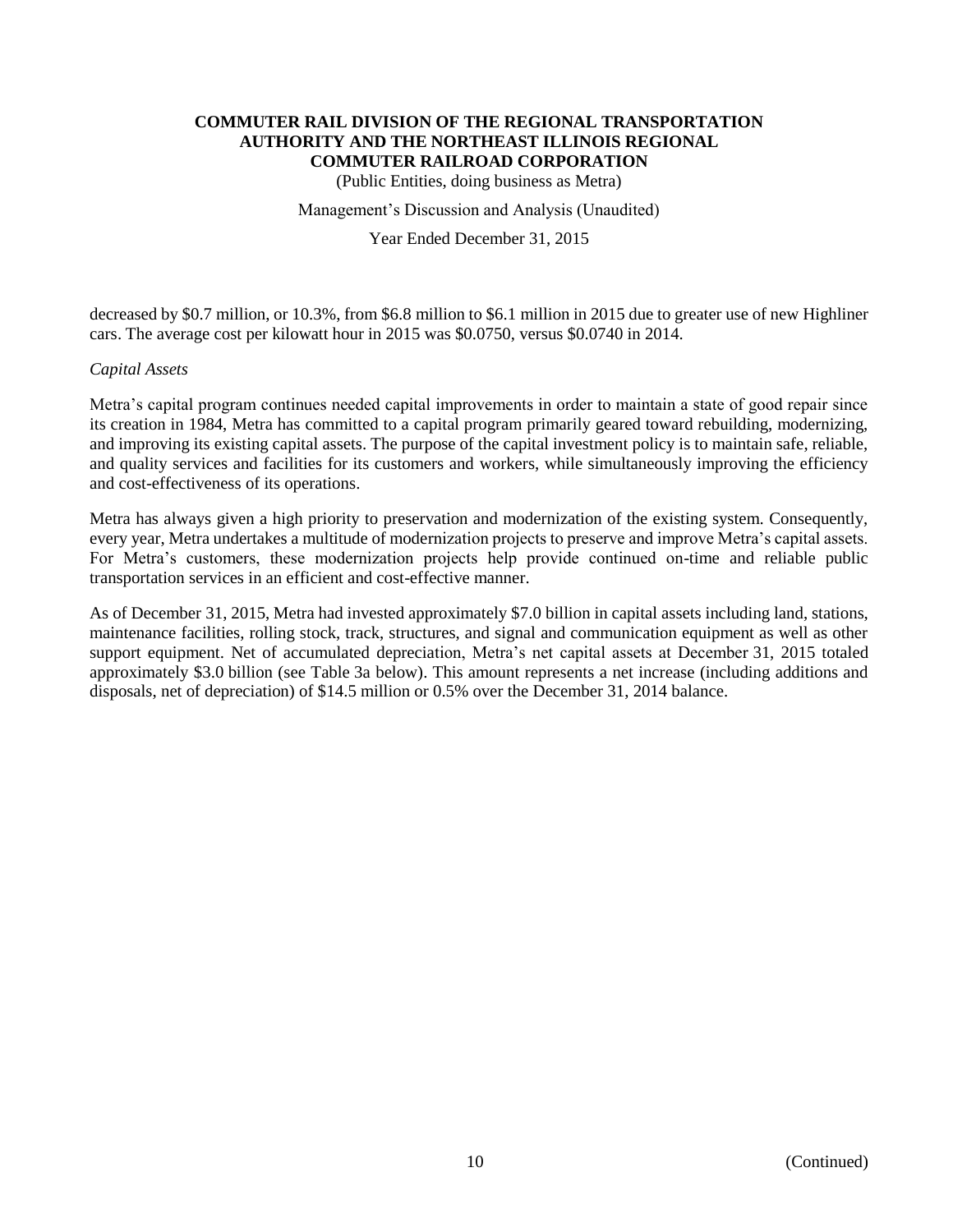(Public Entities, doing business as Metra)

#### Management's Discussion and Analysis (Unaudited)

Year Ended December 31, 2015

### **Table 3a**

# **Capital Assets by Funding Source**

#### **Current Year to Prior Year Analysis**

(Amounts in millions of dollars)

|                                          |   |              |           | <b>Unange</b>              |         |
|------------------------------------------|---|--------------|-----------|----------------------------|---------|
|                                          |   | December 31, |           | <b>Increase (Decrease)</b> |         |
| <b>Funding source</b>                    |   | 2015         | 2014      | <b>Dollars</b>             | Percent |
| <b>Federal Transit Administration</b>    | S | 3,428.5      | 3,292.1   | 136.4                      | 4.1%    |
| Illinois Department of Transportation    |   | 654.5        | 639.0     | 15.5                       | 2.4     |
| <b>Regional Transportation Authority</b> |   | 1,926.0      | 1,914.8   | 11.2                       | 0.6     |
| Northern Indiana Commuter                |   |              |           |                            |         |
| <b>Transportation District</b>           |   | 6.4          | 6.4       |                            |         |
| Metra                                    |   | 988.2        | 980.3     | 7.9                        | 0.8     |
| Total capital assets                     |   | 7,003.6      | 6,832.6   | 171.0                      | 2.5%    |
| Accumulated depreciation                 |   | (4,051.2)    | (3,894.7) | (156.5)                    | 4.0     |
| Total capital assets, net                | S | 2,952.4      | 2,937.9   | 14.5                       | 0.5%    |

Major capital asset expenditures during 2015 included the following:

- Metra's *Rolling Stock* program seeks to ensure that an adequate number of locomotives and commuter railcars are available to meet the current and future service needs of the system. This program includes rehabilitation of, and improvements to, existing vehicles. In 2015, Metra made payments totaling \$34.6 million toward the purchase of 160 new Highliner railcars for the Metra Electric District and obtained delivery of 42 Highliner railcars. Metra expended \$48.9 million and \$33.9 million for 2015 and 2014, respectively, to upgrade and maintain its existing fleet through rehabilitations and replacement of major subassemblies.
- The *Track and Structure* program provides for the continued rehabilitation and upgrading of Metra's commuter railroad rights-of-way. In addition to maintaining operational safety, the rehabilitation of track and structures results in reduced train running times, fewer interruptions in service, greater passenger comfort, and efficient use of plant and equipment. Metra has developed a cyclical program of track rehabilitation, which includes all commuter rail lines within the region. Project priorities are decided based on train volumes, speed restrictions, age and condition of the roadbed, and track speeds essential to maintaining on-time performance. Structure projects serve objectives that are similar to those of the track program. Since 1990, when Metra's comprehensive plan for bridge rehabilitation and replacement began, the structure program has focused on the commuter rail bridges identified as high priorities for action. The Capital Program continued the implementation of these programs in 2015 and 2014 by expending \$44.4 million and \$73.4 million, respectively, in funding for the rehabilitation, replacement, and upgrade of bridges, track, and structures.

**Change**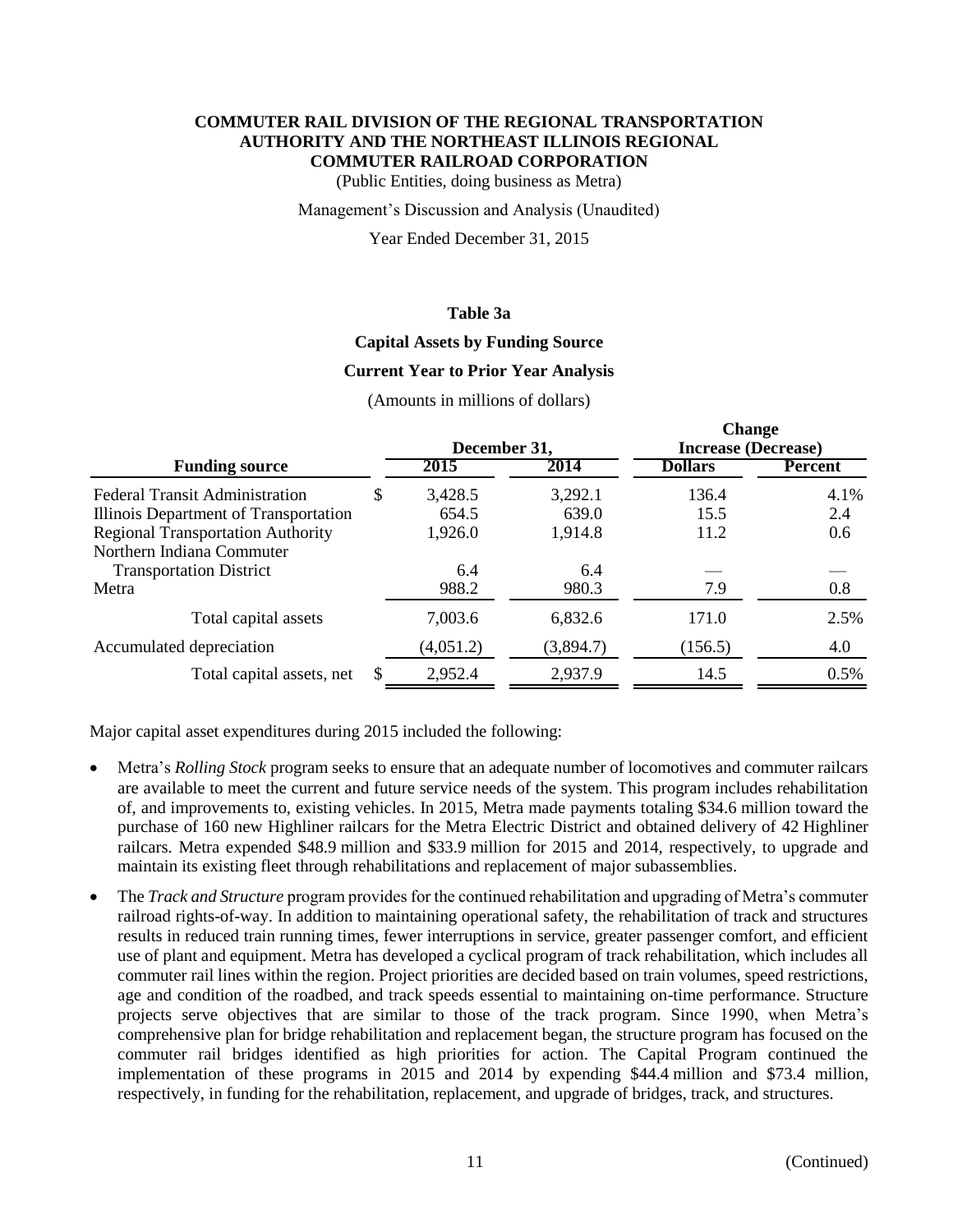(Public Entities, doing business as Metra)

Management's Discussion and Analysis (Unaudited)

Year Ended December 31, 2015

- *Signaling, Electrical, and Communications* systems and equipment improvements are designed to maximize commuter operating efficiencies, maintain reliability of rail service, and provide a safe system of dispatching and centrally controlled train movements. Signaling systems and switches control usage of track. Much of this equipment is concentrated at "interlockings," which are control systems where two railroads cross each other or where many trains change tracks. The smooth, dependable operation of these interlockings is critical for maintaining on-time performance. Metra also continues its program to improve communication systems, allowing for the provision of timely information to its customers. Signaling, electrical, and communications expenditures in 2015 and 2014 were \$64.5 million and \$44.9 million, respectively. The largest component of the expenditures in this category for 2015 and 2014 has been for Positive Train Control (PTC). PTC is a communication-based safety train control system intended to prevent train collisions. PTC is presently estimated to cost \$408 million in total.
- *Support Facilities and Equipment* includes maintenance yards, layover and storage facilities, and support vehicles and equipment that are essential to maintaining reliable and efficient commuter services. Support facilities and equipment expenditures in 2015 and 2014 were \$16.3 million and \$8.4 million, respectively.
- *Commuter Stations* are portals to the Metra system and very often to the communities in which they are located. Stations must be functional and compliant with the Americans with Disabilities Act, as well as inviting to Metra customers. Commuter stations expenditures in 2015 and 2014 were \$15.0 million and \$19.3 million, respectively.
- The *Commuter Parking* program is designed to expand parking capacity to relieve overcrowding at existing facilities and to accommodate future ridership growth. Parking improvements are constructed in a manner to ensure conformance with the requirements of the Americans with Disabilities Act. Commuter parking expenditures in 2015 and 2014 were \$2.6 million and \$3.9 million, respectively.

#### **RTA Sales Tax and Public Transportation Funds**

RTA Sales Tax and Public Transportation Funds (PTF) have been the primary sources of revenue for the RTA and the three Service Boards (Metra, Chicago Transit Authority (CTA), and the Suburban Bus Division (Pace)) for over three decades. The RTA Sales Tax is authorized by Illinois statute and imposed by the RTA in the six-county northeastern Illinois region. The RTA Sales Tax is collected by the Illinois Department of Revenue, paid to the Treasurer of the State of Illinois, and held in trust for the RTA outside the State Treasury. Proceeds from the RTA Sales Tax are paid directly to the RTA on a monthly basis, without appropriation, by the State Treasury or on the order of the State Comptroller.

The original RTA sales tax (Sales Tax I) is levied at 1.0% in Cook County and 0.25% in the collar counties of DuPage, Kane, Lake, McHenry, and Will. The RTA distributes 85% of Sales Tax I receipts to the Service Boards according to a statutory formula. The remaining 15% of Sales Tax I is retained by the RTA to fund regional and agency expenses before being allocated at the discretion of the RTA Board. Metra receives 55% of the Service Board statutory share of Sales Tax I collected in Suburban Cook County and 70% of the share collected in the collar counties.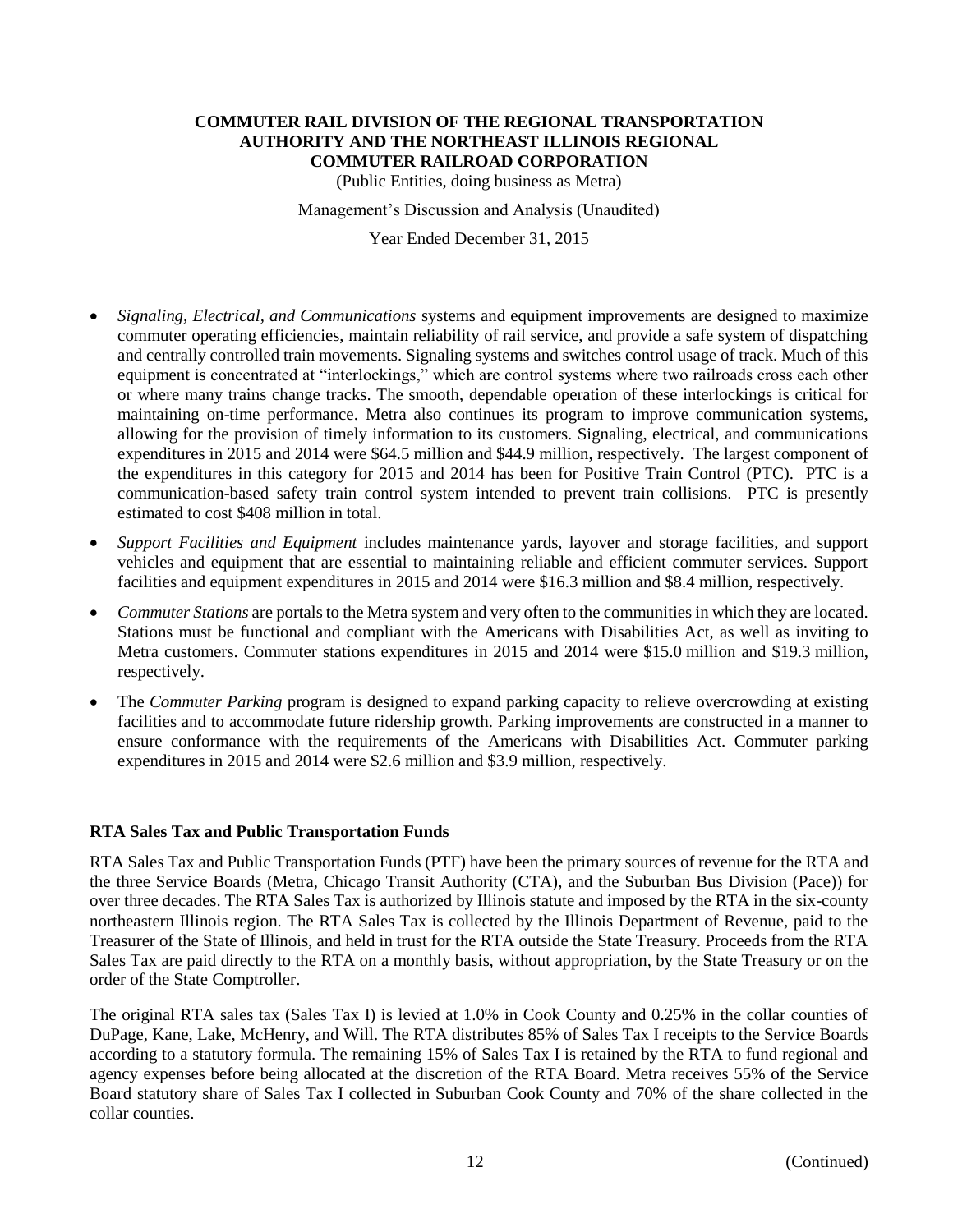(Public Entities, doing business as Metra)

Management's Discussion and Analysis (Unaudited)

Year Ended December 31, 2015

The Public Transportation Fund is State-provided funding initially comprising a 25% match of Sales Tax I receipts (PTF I). RTA retains 100% of PTF I, which is combined with 15% of Sales Tax I to form the basis of discretionary funding. PTF revenues are payable to the RTA upon State appropriation. None of the PTF revenues are actually paid to the RTA until the RTA certifies to the Governor, the State Comptroller, and the Mayor of the City of Chicago that it has adopted a budget and two-year financial plan as called for by the RTA Act.

The RTA Act, as amended in 2008, increased the RTA sales tax by an additional 0.25% in all six counties of the RTA region (Sales Tax II), increased the Real Estate Transfer Tax (RETT) in the City of Chicago by 0.3%, and provided additional Public Transportation Funds equal to a 5% match of Sales Tax I receipts and a 30% match of Sales Tax II receipts and RETT receipts (PTF II). By statute, CTA receives all revenues from the RETT increase and 25% PTF match on the RETT. Sales Tax II and remaining PTF II (i.e., 5% match on Sales Tax I, 30% match on Sales Tax II, and 5% match on the RETT) are distributed to the three Service Boards and the RTA in 2015 as follows:

- \$149.7 million to Pace ADA Paratransit Service
- \$23.8 million to Pace Suburban Community Mobility Fund (SCMF)
- \$11.9 million to the RTA Innovation, Coordination, and Enhancement (ICE) Fund

After these deductions, all remaining Sales Tax II and PTF II proceeds are distributed as follows: 48% CTA, 39% Metra, and 13% Pace Suburban Service.

The graph on the following page shows the annual Sales Tax I collected in the six-county region since 1990, together with the Sales Tax II and PTF II collected beginning in 2008. Year 2015 Sales Tax I and combined Sales Tax II/PTF II totaled \$866.3 million and \$462.6 million, respectively. Metra's statutory shares (\$285.6 million and \$100.5 million, respectively) together represent 29.1% of total RTA Sales Tax and PTF II revenue sources.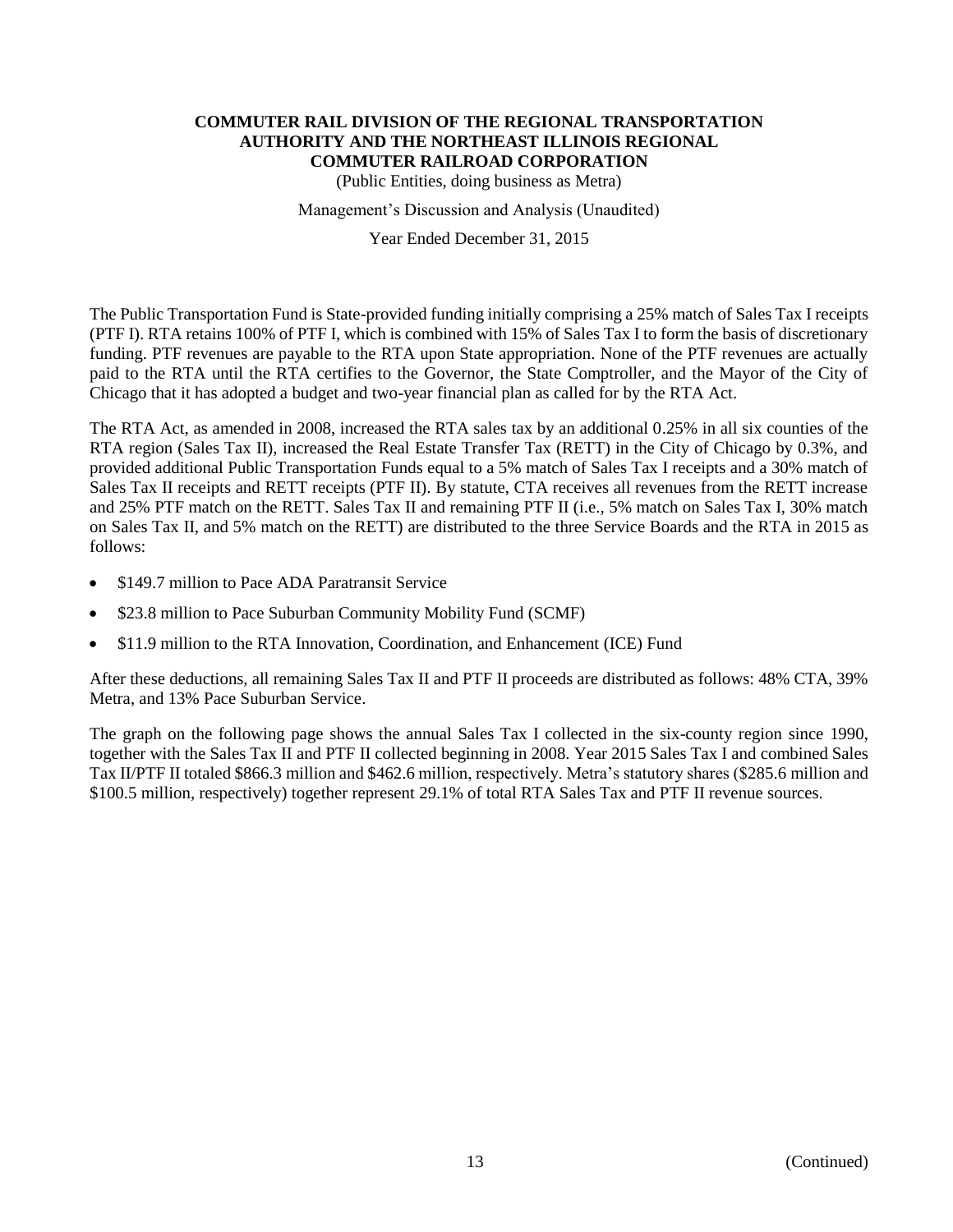(Public Entities, doing business as Metra)

Management's Discussion and Analysis (Unaudited)

Year Ended December 31, 2015



# **Employment**

Even during the harshest weather conditions, most businesses and institutions in the Chicago region are opened as scheduled. Since approximately 86% of passenger trips taken on Metra are for work, the health of the regional economy, especially in terms of employment levels, greatly influences Metra ridership (see Figure 1). Regional employment has generally grown since 1990. The economic downturn following the September 11 attacks and the 2007 to 2009 economic recession (affecting 2008 through 2010 employment averages) are the exceptions. Average regional employment for 2015 was 1.4% higher compared to 2014. Although regional employment has increased in each of the past three years, employment remains below prerecession levels. In 2015, approximately 4.07 million persons were employed in the Chicago region. This is comparable to 1999 and 2005.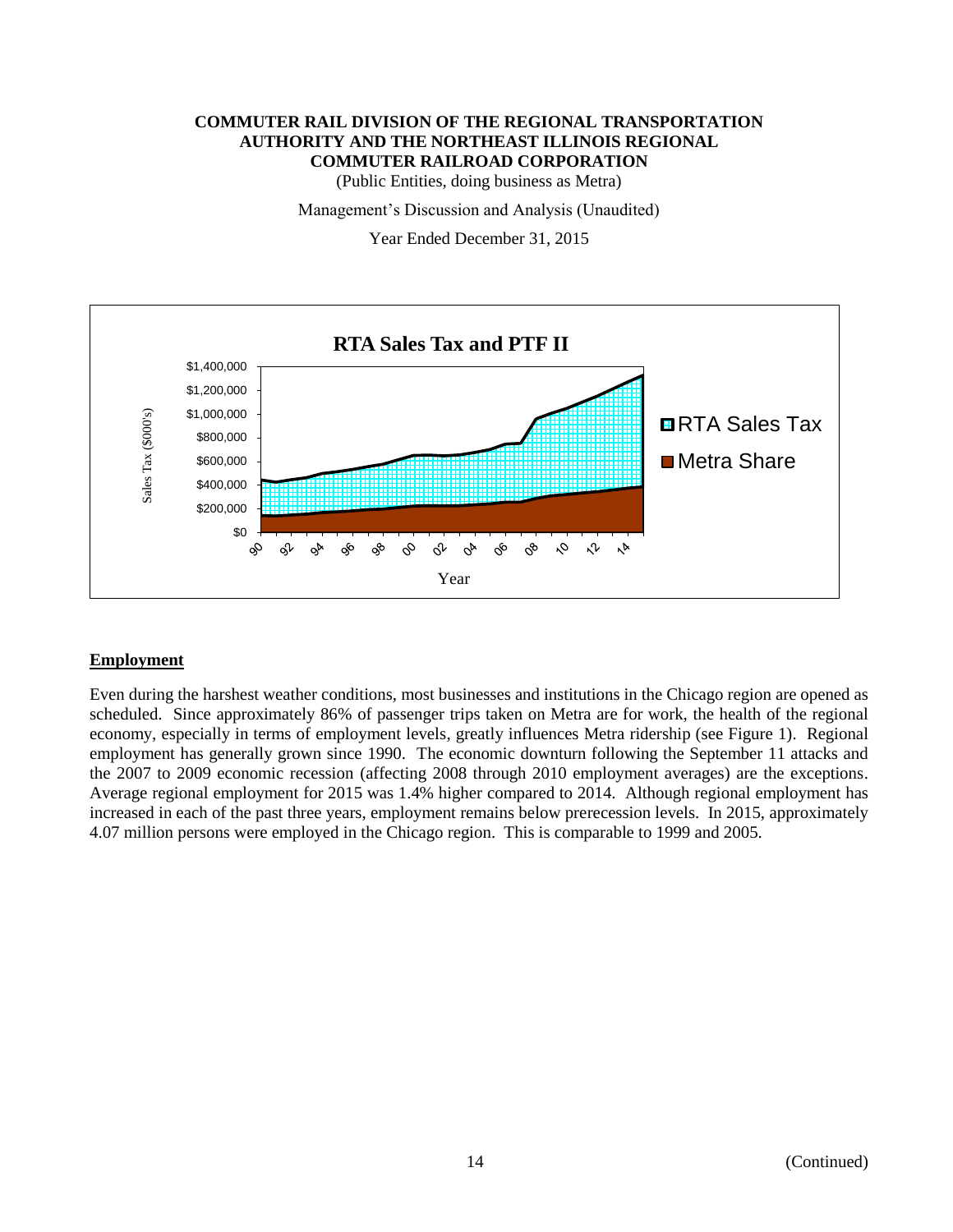(Public Entities, doing business as Metra)

Management's Discussion and Analysis (Unaudited)

Year Ended December 31, 2015

#### **Figure 1: Annual Average Regional Employment**



Source: Illinois Department of Economic Security. Includes employees covered under the State's Unemployment Insurance Act. Includes employment figures for Cook, DuPage, Kane, Lake, McHenry, and Will Counties. Government workers are not included in these estimates.

Figure 2 shows regional employment by month for 2012 through 2015. Similar to 2014, 2015 was a banner year for employment in the region with monthly totals higher than the previous four years in all but the month of December. This continues a positive trend of year-over-year gains in regional employment that began in mid-2012.



#### **Figure 2: Regional Employment by Month**

Source: Illinois Department of Economic Security. Includes employees covered under the State's Unemployment Insurance Act. Government workers are not included.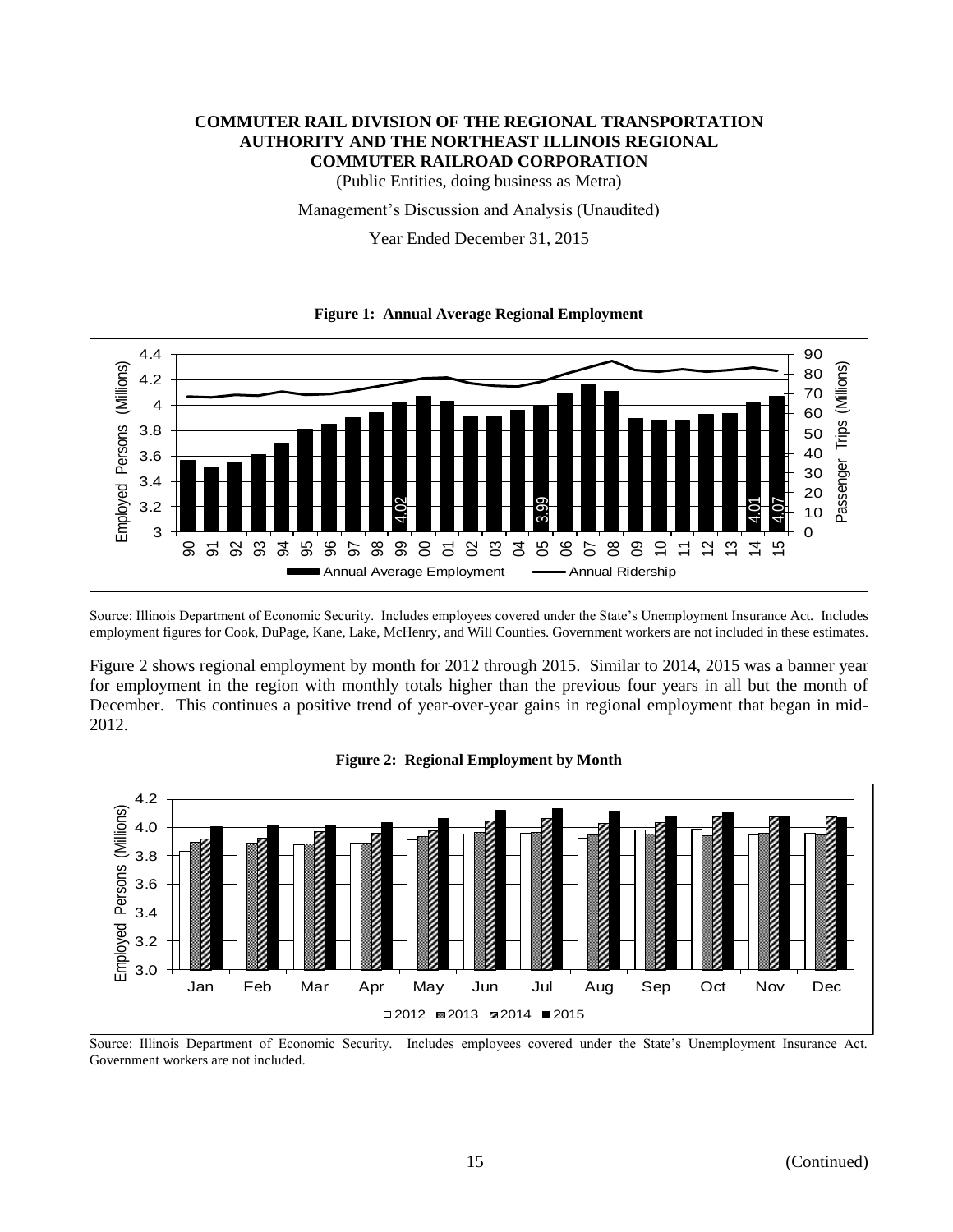(Public Entities, doing business as Metra)

#### Management's Discussion and Analysis (Unaudited)

Year Ended December 31, 2015

The shift in the share of total employment toward downtown Chicago is evident in office occupancy rates (see Figure 3). Downtown Chicago office occupancy rates remained constant near 85.1% between the First Quarter of 2012 through the first half of 2013. Beginning in the Third Quarter of 2013, the occupancy rate began to climb. By the Fourth Quarter of 2015, the rate had gone up to 88%. Office occupancy rates outside of downtown continued a slow and steady increase in 2015 that began in the Fourth Quarter of 2012, starting the year at 80.4% and rising to 80.9% by the Fourth Quarter. The difference between downtown and outside-of-downtown occupancy has been steady since the Second Quarter of 2008 (see Figure 3).



**Figure 3: Quarterly Office Space Occupancy Rates (% of Available Space Occupied)**

Metra will continue to monitor these and other economic indicators for potential long-term impacts on Metra's customer base and, therefore, future operations. Any significant changes will be considered for inclusion into Metra's operational and capital planning.

#### **Debt Administration**

Metra has no bond-related debt. The Regional Transportation Authority Act, as amended by the Illinois legislature in January 2008, authorizes Metra to issue up to \$1 billion in bonds for capital projects.

# **Contacting Metra's Financial Management**

This report is designed to provide Metra's customers, vendors, and the general public with a general overview of Metra's finances and to show Metra's accountability for the money it receives. If you have questions about this report or need additional information, contact the Office of the Controller at 547 W. Jackson, Chicago, IL 60661, or www.metrarail.com.

Source: CB Richard Ellis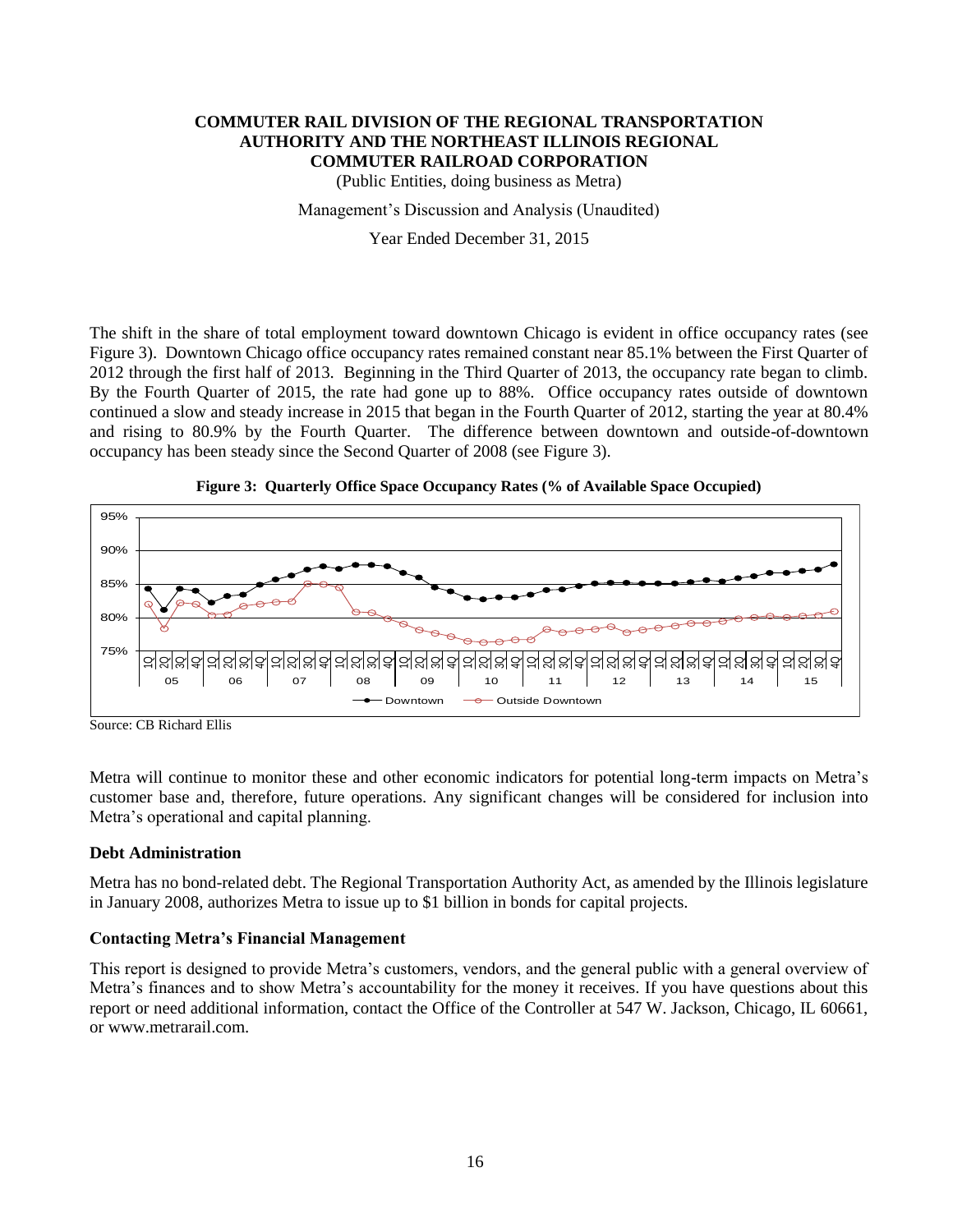(Public Entities, doing business as Metra)

### Statement of Net Position

December 31, 2015

# **Assets**

#### Current assets:

| <b>Deferred Outflows of Resources</b>         |               |                 |
|-----------------------------------------------|---------------|-----------------|
| <b>Total</b> assets                           |               | 3,319,354,932   |
| Total capital assets                          |               | 2,952,397,117   |
| Capital projects in progress                  |               | 86,438,384      |
| Less accumulated depreciation                 |               | (4,051,154,625) |
| Support equipment and infrastructure          |               | 506,994,803     |
| Roadways and passenger stations               |               | 4,024,210,897   |
| Rolling stock                                 |               | 2,232,644,622   |
| Land                                          |               | 153,263,036     |
| Capital assets:                               |               |                 |
| Total current assets                          |               | 366,957,815     |
| Prepaid expense                               |               | 1,731,617       |
| Materials and supplies                        |               | 20,258,492      |
| Total accounts receivable                     |               | 161,836,156     |
| Other, net                                    |               | 11,231,415      |
| Financial assistance - RTA                    |               | 94,304,296      |
| Accounts receivable:<br>Grant projects        |               | 56,300,445      |
| Total cash, cash equivalents, and investments |               | 183, 131, 550   |
| Investments                                   |               | 178,729,794     |
| Cash and cash equivalents                     | $\mathcal{S}$ | 4,401,756       |
| Cash, cash equivalents, and investments:      |               |                 |

Deferred outflows of resources - pension related 44,466,812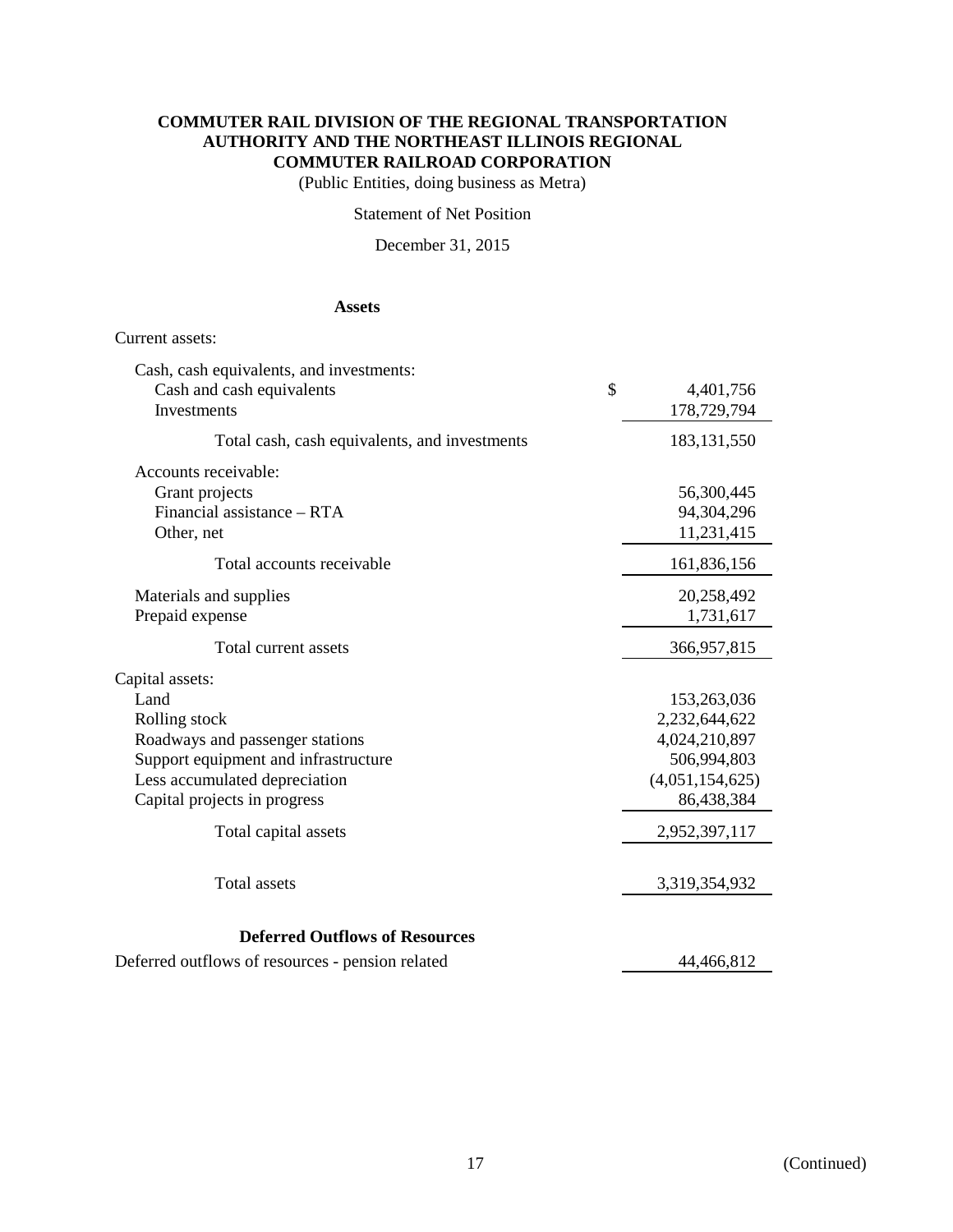(Public Entities, doing business as Metra)

Statement of Net Position

December 31, 2015

# **Liabilities**

| Current liabilities:                            |                   |
|-------------------------------------------------|-------------------|
| Accounts payable                                | \$<br>133,820,192 |
| Accrued wages and benefits payable              | 44,789,226        |
| Accrued claims – current                        | 9,004,305         |
| Accrued postretiree health benefits – current   | 452,934           |
| Unearned revenue                                | 11,223,815        |
| Total current liabilities                       | 199,290,472       |
| Long-term liabilities:                          |                   |
| Accrued claims                                  | 25,738,776        |
| Accrued postretiree health benefits             | 10,860,817        |
| Net pension liability                           | 33,062,726        |
| Total long-term liabilities                     | 69,662,319        |
| <b>Total liabilities</b>                        | 268,952,791       |
| <b>Deferred Inflows of Resources</b>            |                   |
| Deferred inflows of resources - pension related | 965,410           |
| <b>Net Position</b>                             |                   |
| Net position:                                   |                   |
| Net investment in capital assets                | 2,952,397,117     |
| Unrestricted net assets                         | 141,506,426       |
| Total net position                              | 3,093,903,543     |

See accompanying notes to financial statements.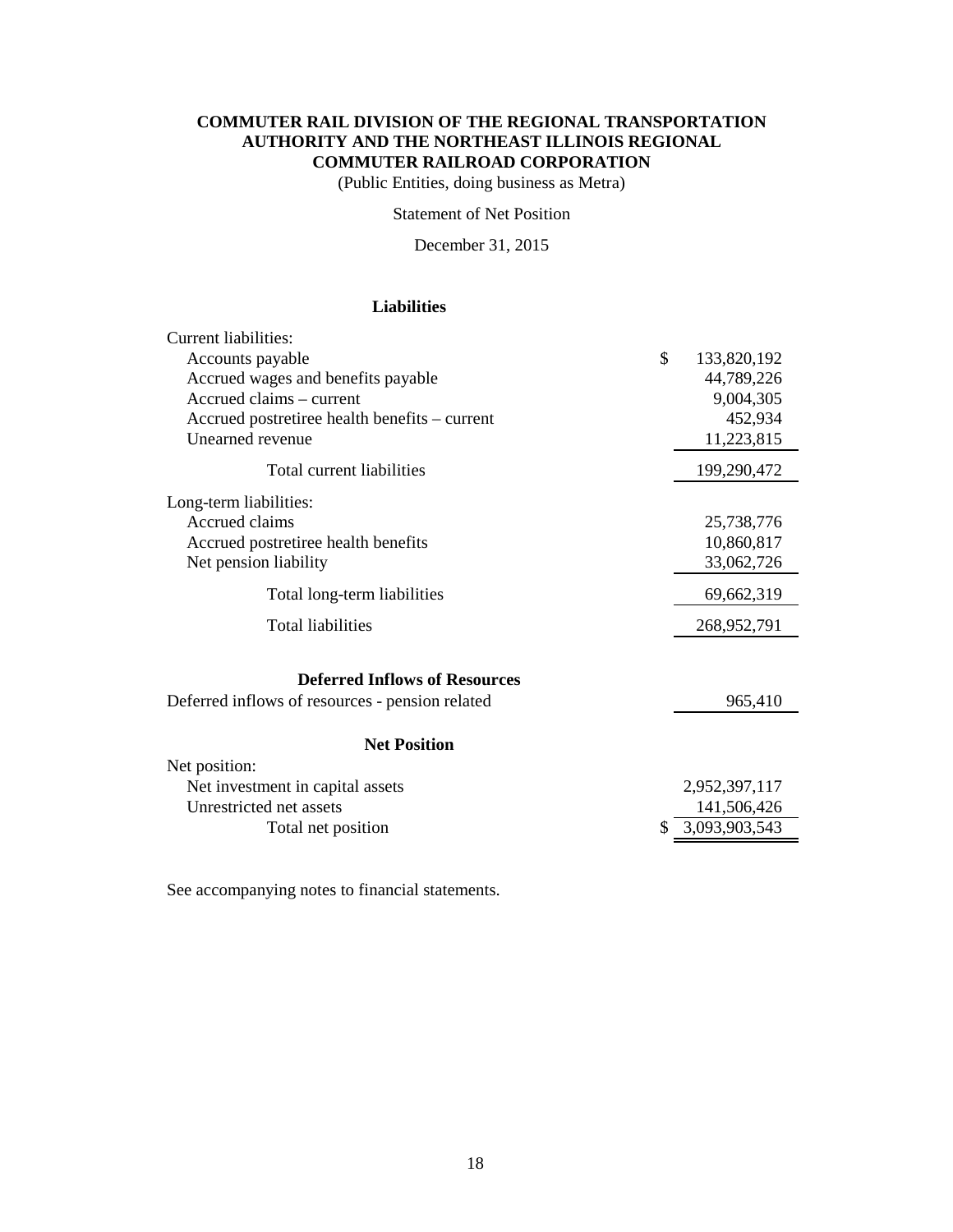(Public Entities, doing business as Metra)

Statement of Revenues, Expenses, and Changes in Net Position

Year ended December 31, 2015

| Operating revenues:                                          |               |                 |
|--------------------------------------------------------------|---------------|-----------------|
| Passenger revenue                                            | $\mathcal{S}$ | 337,413,270     |
| Other                                                        |               | 39,580,279      |
| Total operating revenues                                     |               | 376,993,549     |
| Operating expenses:                                          |               |                 |
| Transportation                                               |               | 235,198,655     |
| Fuel and motive power                                        |               | 77,764,545      |
| Engineering                                                  |               | 129,806,310     |
| Mechanical                                                   |               | 158,460,396     |
| Administration                                               |               | 94,434,004      |
| Claims and insurance                                         |               | 14,985,332      |
| Downtown stations                                            |               | 15,382,656      |
| Total operating expenses before depreciation                 |               | 726,031,898     |
| Depreciation                                                 |               | 217,160,385     |
| Total operating expenses                                     |               | 943,192,283     |
| <b>Operating loss</b>                                        |               | (566, 198, 734) |
| Nonoperating revenues:                                       |               |                 |
| Federal                                                      |               | 140,847,986     |
| Local                                                        |               | 474,934,989     |
| Total financial assistance                                   |               | 615,782,975     |
| Total nonoperating revenues                                  |               | 615,782,975     |
| Change in net position                                       |               | 49,584,241      |
| Net position at beginning of year, as restated (see note 12) |               | 3,044,319,302   |
| Net position at end of year                                  | \$            | 3,093,903,543   |

See accompanying notes to financial statements.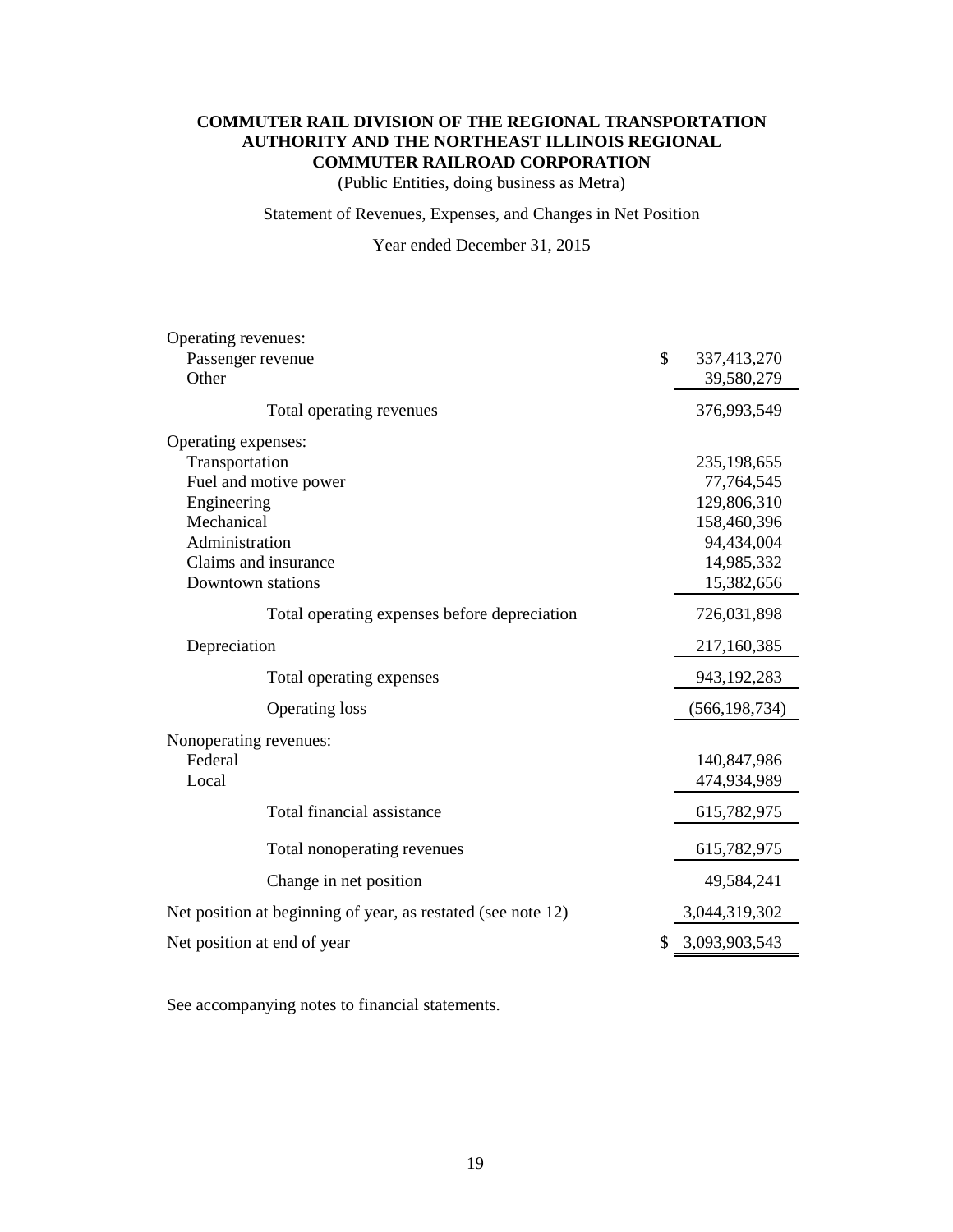(Public Entities, doing business as Metra)

#### Statement of Cash Flows

Year ended December 31, 2015

| Cash flows from operating activities:                                                                                       |                   |
|-----------------------------------------------------------------------------------------------------------------------------|-------------------|
| Cash received from fares                                                                                                    | \$<br>336,428,958 |
| Cash received from other operating revenue items                                                                            | 38,770,198        |
| Cash paid to and on behalf of employees for services                                                                        | (519, 341, 078)   |
| Cash paid for claims                                                                                                        | (6, 111, 537)     |
| Cash paid to contractual service providers and suppliers                                                                    | (198, 412, 694)   |
| Net cash used in operating activities                                                                                       | (348, 666, 153)   |
| Cash flows from noncapital and related financing activities:<br>Cash received from RTA sales tax and other local noncapital |                   |
| assistance                                                                                                                  | 389,083,867       |
| Cash received from noncapital state assistance                                                                              | 1,764,267         |
| Cash received from noncapital federal assistance                                                                            | 2,749,512         |
| Net cash provided by noncapital and                                                                                         |                   |
| related financing activities                                                                                                | 393,597,646       |
| Cash flows from capital and related financing activities:                                                                   |                   |
| Cash received from capital grants                                                                                           | 220,894,167       |
| Cash paid to acquire and construct capital assets                                                                           | (224, 532, 875)   |
| Net cash used in capital and related financing activities                                                                   | (3,638,708)       |
|                                                                                                                             |                   |
| Cash flows from investing activities:                                                                                       |                   |
| Cash received from the sale of investment securities                                                                        | 612,816,437       |
| Cash paid for the purchase of investment securities                                                                         | (657, 515, 873)   |
| Net cash used in investing activities                                                                                       | (44, 699, 436)    |
|                                                                                                                             |                   |
| Net decrease in cash and cash equivalents                                                                                   | (3,406,651)       |
| Cash and cash equivalents, beginning of year                                                                                | 7,808,407         |
| Cash and cash equivalents, end of year                                                                                      | \$<br>4,401,756   |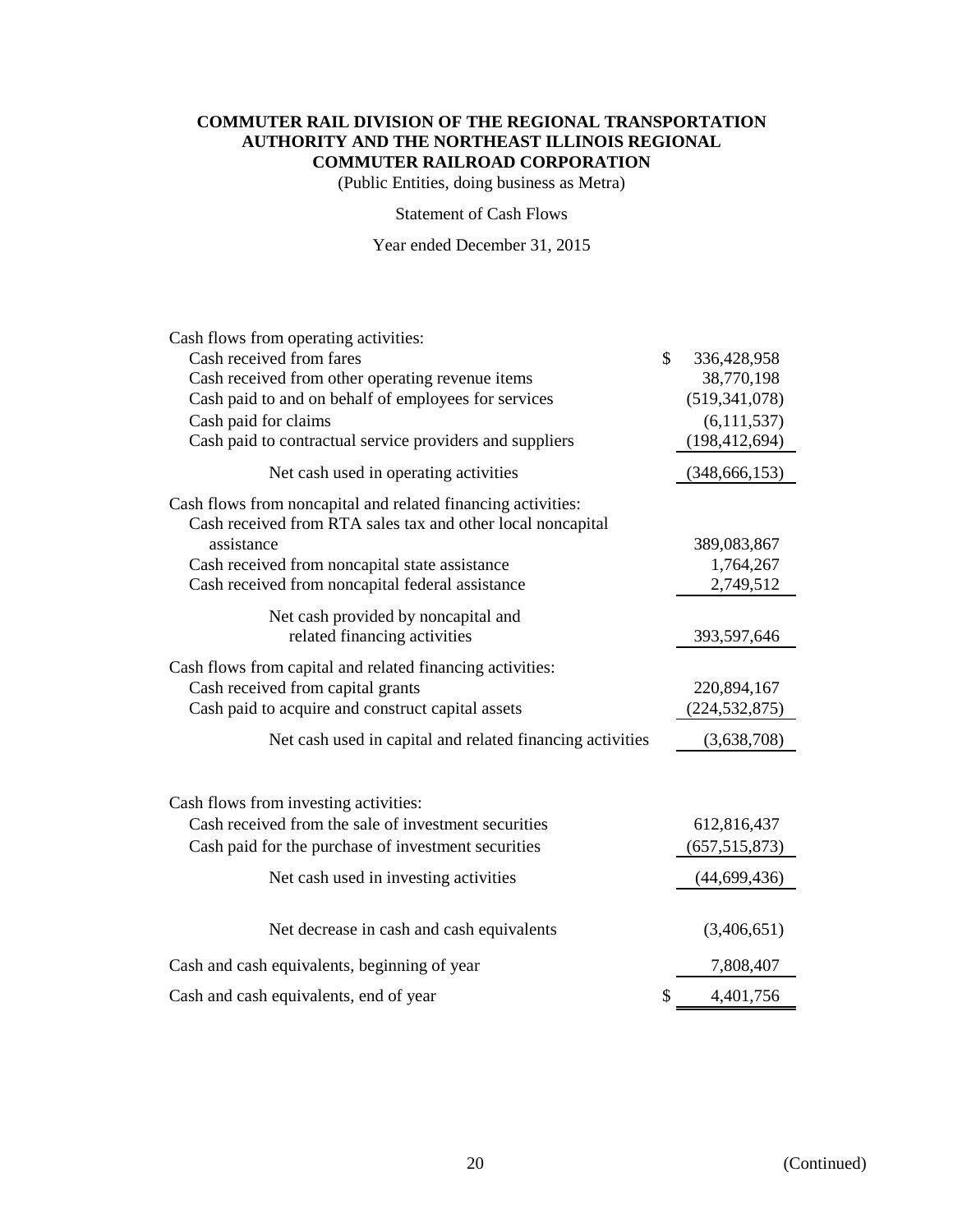(Public Entities, doing business as Metra)

Statement of Cash Flows

Year ended December 31, 2015

| Reconciliation of operating loss to net cash used in operating activities:<br><b>Operating loss</b> | \$<br>(566, 198, 734) |
|-----------------------------------------------------------------------------------------------------|-----------------------|
|                                                                                                     |                       |
| Adjustments to reconcile operating loss to net cash used in                                         |                       |
| operating activities:                                                                               |                       |
| Depreciation                                                                                        | 217,160,385           |
| Provision for claims                                                                                | 11,993,483            |
| Settlement of claims                                                                                | (6,111,537)           |
| Half-fare revenues                                                                                  | (1,618,000)           |
| (Increase) decrease in assets:                                                                      |                       |
| Accounts receivable                                                                                 | 922,026               |
| Materials and supplies                                                                              | (2,416,259)           |
| Prepaid expense                                                                                     | (884,070)             |
| Increase (decrease) in liabilities:                                                                 |                       |
| Accounts payable                                                                                    | 27,389,966            |
| Accrued wages and benefits payable                                                                  | 15,696,408            |
| Net pension liability                                                                               | (43,501,402)          |
| Unearned revenue                                                                                    | (1,098,419)           |
| Total adjustments                                                                                   | 217,532,581           |
| Net cash used in operating activities                                                               | (348, 666, 153)       |

See accompanying notes to financial statements.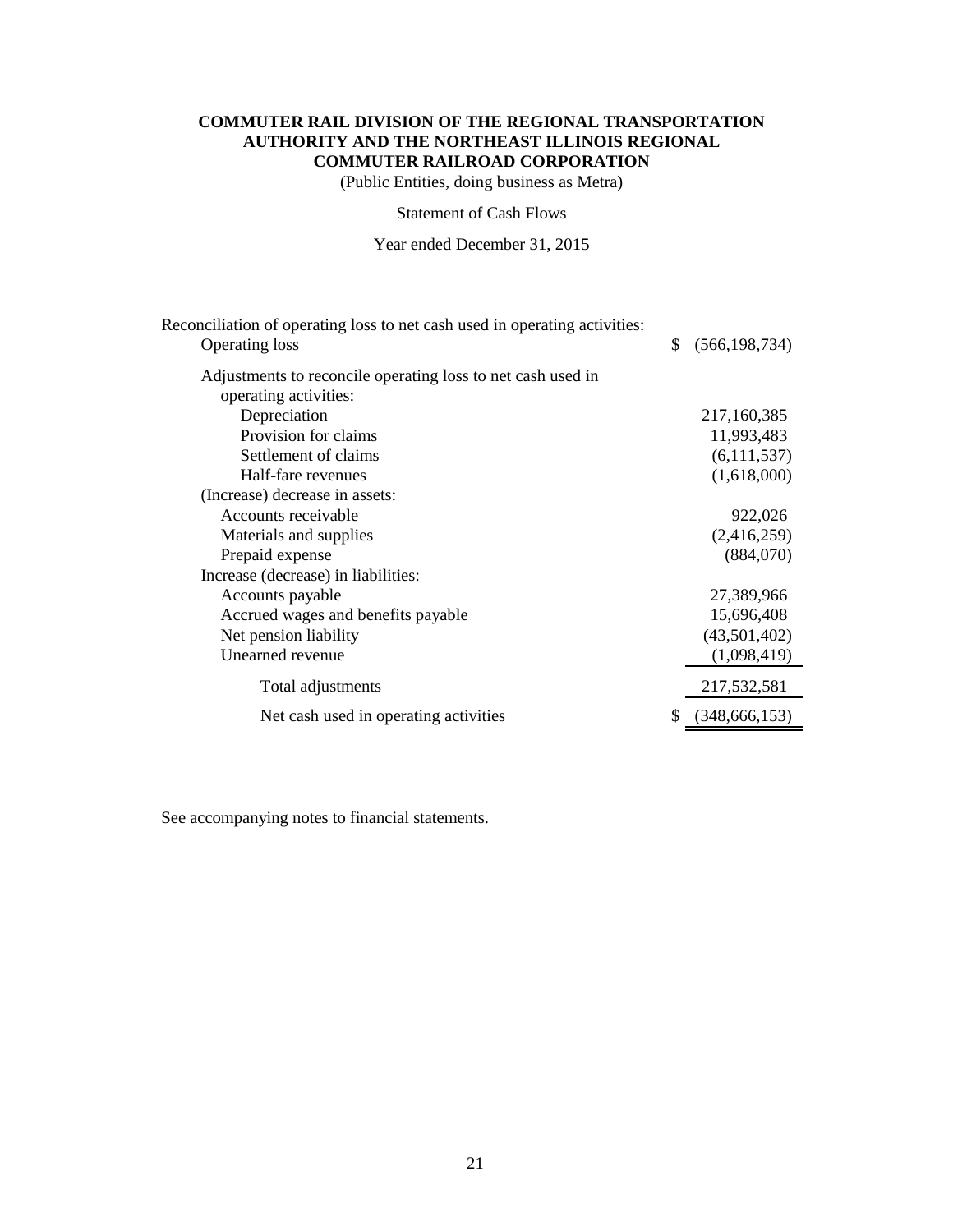(Public Entities, doing business as Metra)

#### Notes to Financial Statements

Year Ended December 31, 2015

#### **(1) Organization**

The Commuter Rail Division (CRD) of the Regional Transportation Authority (RTA) and the Northeast Illinois Regional Commuter Railroad Corporation (NIRCRC) were established by Regional Transportation Authority Act (the RTA Act) to operate commuter rail service in the six-county region of Northeast Illinois. The CRD and NIRCRC are governed by the Commuter Rail Board (CRB) and collectively do business using the trademark name of "Metra." The CRB is responsible for establishing policy for the day-to-day operations, capital investments, finances, fare levels, and service and facilities planning for Metra.

Metra operates and manages the Rock Island, Milwaukee Road, Metra Electric, Heritage Corridor, North Central Service, and South West Service commuter lines. Metra also contracts for commuter rail service on other lines through purchase of service agreements executed with the Union Pacific Railroad (UP), BNSF Railway Co. (BNSF), and Northern Indiana Commuter Transportation District (NICTD).

Metra also leases track rights to NICTD, Amtrak, CSX Corporation, Canadian Pacific Railway, Chicago Rail Link, Union Pacific, Norfolk Southern, Wisconsin and Southern, Wisconsin Central (Canadian National), and Iowa Interstate.

The RTA Act provides for funding of public transportation in the six-county region of Northeast Illinois. The RTA Act requires that at least 50% of systemwide operating costs, excluding depreciation and certain other items, are financed through passenger fares and other revenues. The RTA serves as the oversight, funding and regional planning agency for the bus and rail services provided by Metra, Chicago Transit Authority (CTA), and the Suburban Bus Division (Pace). The RTA distributes funding for public transportation in the six-county area and establishes funding marks and recovery ratios for each service board on a budgetary basis.

*Reporting Entity* – As defined by Governmental Accounting Standards Board (GASB) Statement No. 14, *The Financial Reporting Entity,* and GASB Statement No. 39, *Determining Whether Certain Organizations are Component Units – An Amendment of GASB Statement No. 14*, the financial reporting entity consists of the primary government, as well as its component units, which are legally separate organizations for which the elected officials of the primary government are financially accountable. Financial accountability is defined as:

- Appointment of a voting majority of the component unit's board, and either (a) the ability to impose will by the primary government, or (b) the possibility that the component unit will provide a financial benefit to or impose a financial burden on the primary government; or
- Fiscal dependency on the primary government.

The RTA Board does not control the selection of any members of the Metra Board. Members of the Metra Board cannot serve on the RTA Board. The Metra Board approves the level of service, passenger fares, and operating policies and is accountable for fiscal matters, including ownership of assets, relations with federal and state transportation funding agencies that provide financial assistance, and the preparation of operating budgets. The Metra Board is also responsible for the purchase of services and approval of contracts relating to its operations.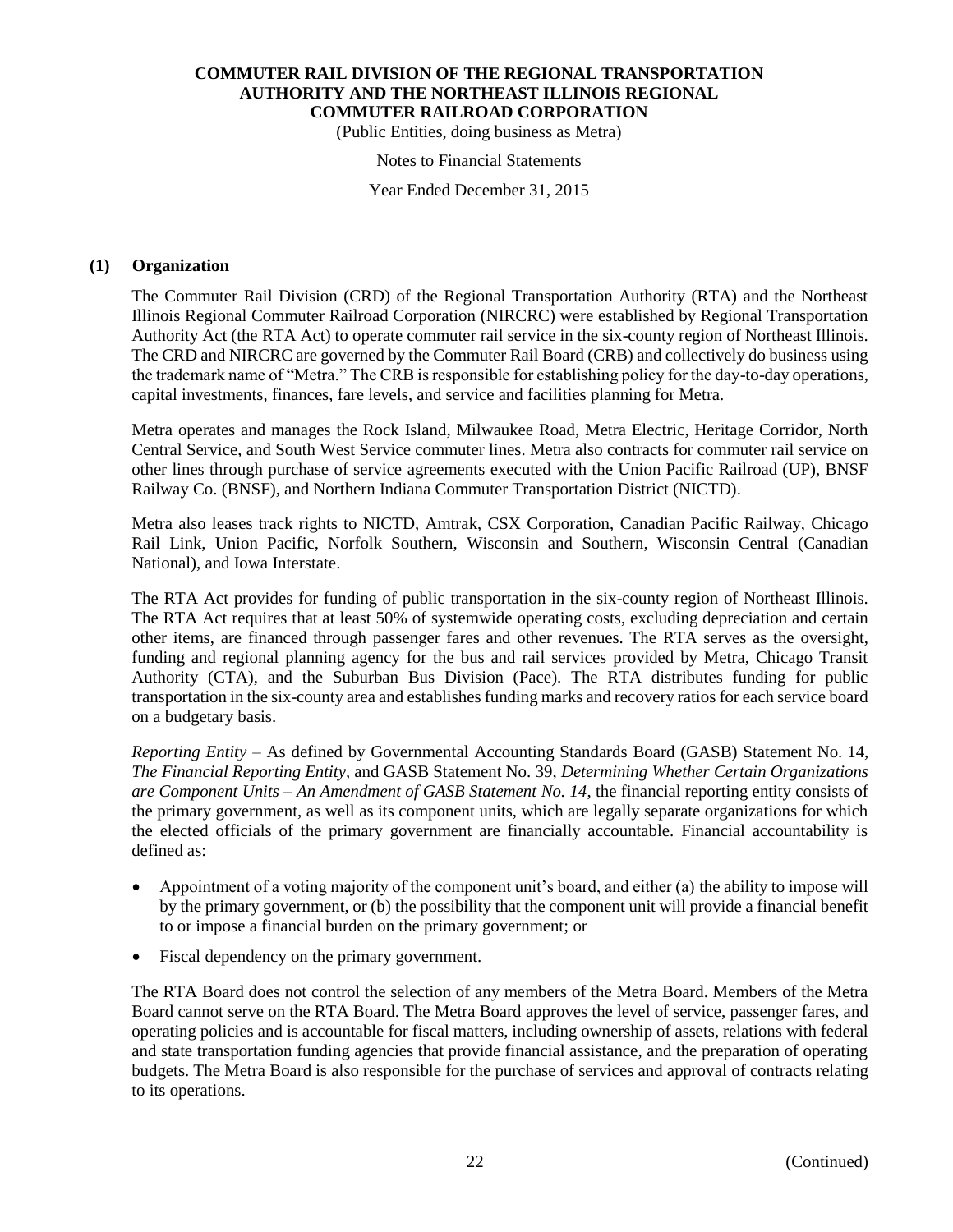(Public Entities, doing business as Metra)

#### Notes to Financial Statements

Year Ended December 31, 2015

Based on these factors and applying the aforementioned criteria used to determine financial accountability, management does not consider Metra to be a component unit of the RTA.

As described above, Metra has contracts with certain rail carriers. With the exception of deficit funding and "in-kind assistance" specifically defined in these agreements, Metra is not financially accountable for these carriers, and they are not considered to be a part of the Metra financial reporting entity.

#### **(2) Summary of Significant Accounting Policies**

#### *(a) Basis of Accounting*

The accompanying financial statements of Metra are maintained in accordance with U.S. generally accepted accounting principles (GAAP) applicable to governmental entities. The accounts of Metra are organized as an enterprise fund type and are used to account for Metra's activities similar to a private business enterprise on the accrual basis of accounting. Therefore, revenues are recognized when earned, and expenses are recorded at the time liabilities are incurred.

Non-exchange transactions, in which Metra receives value without directly giving equal value in return, include grants from federal, state, and local governments. On an accrual basis, revenue from grants is recognized in the fiscal year in which all eligibility requirements have been satisfied. Eligibility requirements include timing requirements, which specify the year when resources are required to be used or the fiscal year when use is first permitted, and expense requirements, in which the resources are provided to Metra on a reimbursement basis.

# *(b) Use of Estimates*

The preparation of the financial statements in conformity with U.S. generally accepted accounting principles requires management to make estimates and assumptions that affect the reported amounts of assets and liabilities and the disclosure of contingent assets and liabilities at the date of the financial statements and the reported amounts of revenues and expenses during the reporting period. Actual results could differ from those estimates. Significant items subject to such estimates and assumptions include the useful life of fixed assets, allowances for doubtful accounts, reserves for employee-benefit obligations, and other contingencies.

#### *(c) Cash and Cash Equivalents*

For purposes of the statements of cash flows, Metra considers all highly liquid investments with a maturity at the time of purchase of three months or less to be cash equivalents.

#### *(d) Investments*

Investments are reported at fair value based on quoted market prices.

The investments that Metra may purchase are limited by Illinois law to the following: (1) securities that are fully guaranteed by the U.S. government as to principal and interest; (2) certain U.S. government agency securities; (3) certificates of deposit or time deposits of banks and savings and loan associations, which are insured by a Federal corporation; (4) short-term discount obligations of the Federal National Mortgage Association; (5) certain short-term obligations of corporations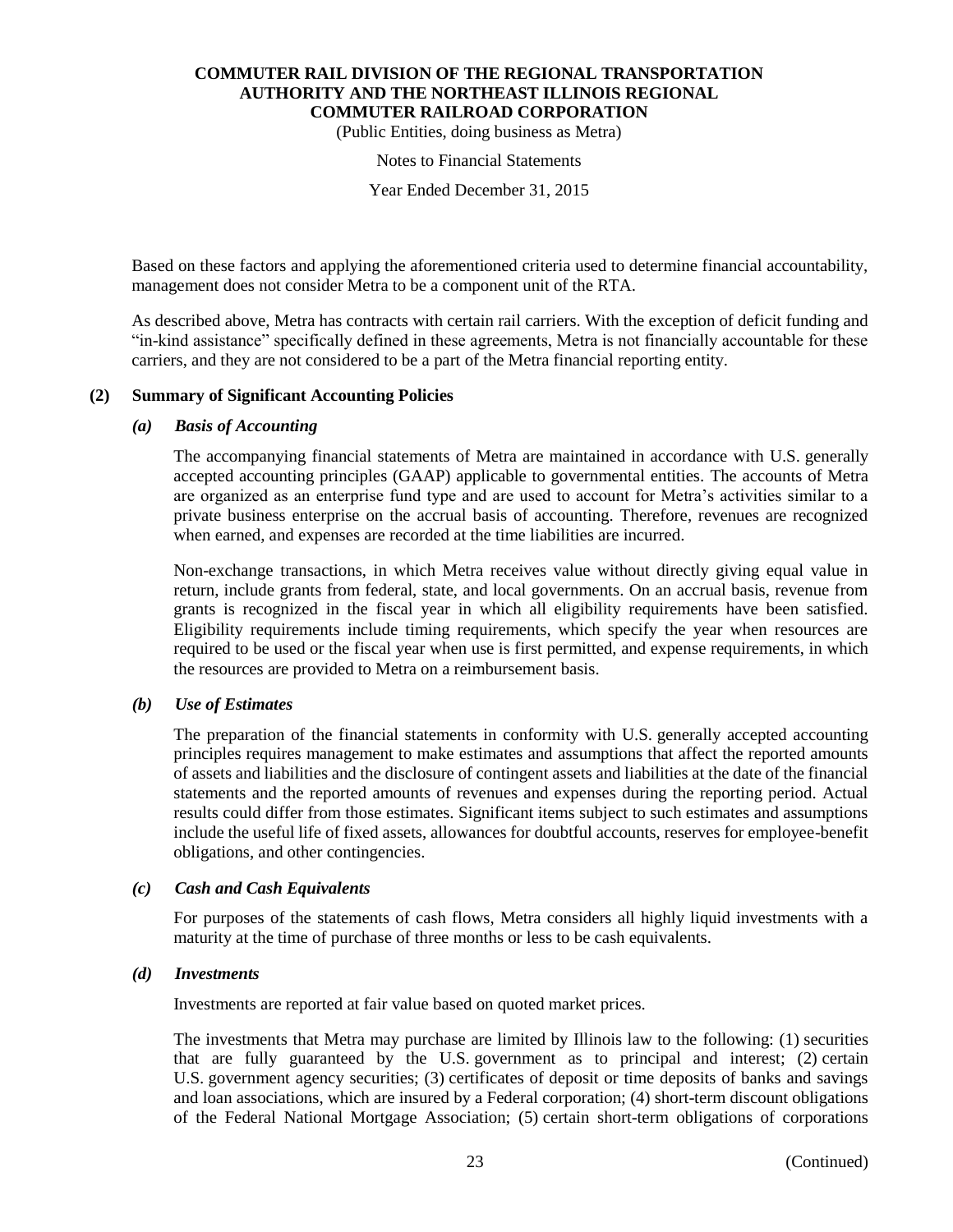(Public Entities, doing business as Metra)

#### Notes to Financial Statements

Year Ended December 31, 2015

(commercial paper) rated in the highest classifications by at least two of the major rating services; (6) fully collateralized repurchase agreements; (7) the State Treasurer's Illinois Funds; and (8) money market mutual funds and certain other instruments.

The Illinois Funds is an external investment pool administered by the State Treasurer. The fair value of Metra's share in the fund is the same as the value in the pool shares. Although not subject to direct oversight, the Illinois Funds is administered in accordance with the provisions of the Illinois Public Investment Act, 30 ILCS 235.

### *(e) Materials and Supplies*

Materials and supplies are recorded at average cost.

# *(f) Capital Assets*

Capital assets are recorded at cost, less accumulated depreciation. The cost of maintenance and repairs is charged to operations as incurred. Metra currently capitalizes assets which have a useful life of more than one year, a unit or group cost of more than \$5,000, and are purchased with grant money or are not intentionally acquired for resale. Depreciation is calculated by class of assets using the straight-line method over the estimated useful lives of the respective assets, as follows:

|                                           | <b>Years</b> |
|-------------------------------------------|--------------|
| Rolling stock, roadways, and structures   | $10 - 35$    |
| Furniture, fixtures, and office equipment | $2 - 10$     |

# *(g) Compensated Absences*

All employees receive compensation for vacations, holidays, illness, and certain other qualifying absences. The number of days compensated for the various categories of absence is based generally on length of service. Vacation leave that has been earned but not paid has been accrued in the accompanying financial statements. Similarly, sick leave is accrued as the benefits are earned, but only to the extent it is probable that Metra will compensate the employee through cash payments conditioned on the employee's termination or retirement. Compensation for holidays and other qualifying absences is not accrued in the accompanying financial statements because rights to such compensation amounts do not accumulate.

Metra accounts for compensated absences under GASB Statement No. 16, *Accounting for Compensated Absences,* whereby the applicable salary-related employer obligations are accrued in addition to the compensated absences liability. The amount is recorded as a portion of accrued wages and benefits payable on the statement of net position.

# *(h) Retained Risk Programs*

Metra provides for retained risk programs for public liability, property damage, and Federal Employers Liability Act (FELA) claims. In 1993, the RTA, as authorized under the Joint Self-Insurance Fund, obtained liability insurance as part of the retained risk programs currently maintained by Metra. Claims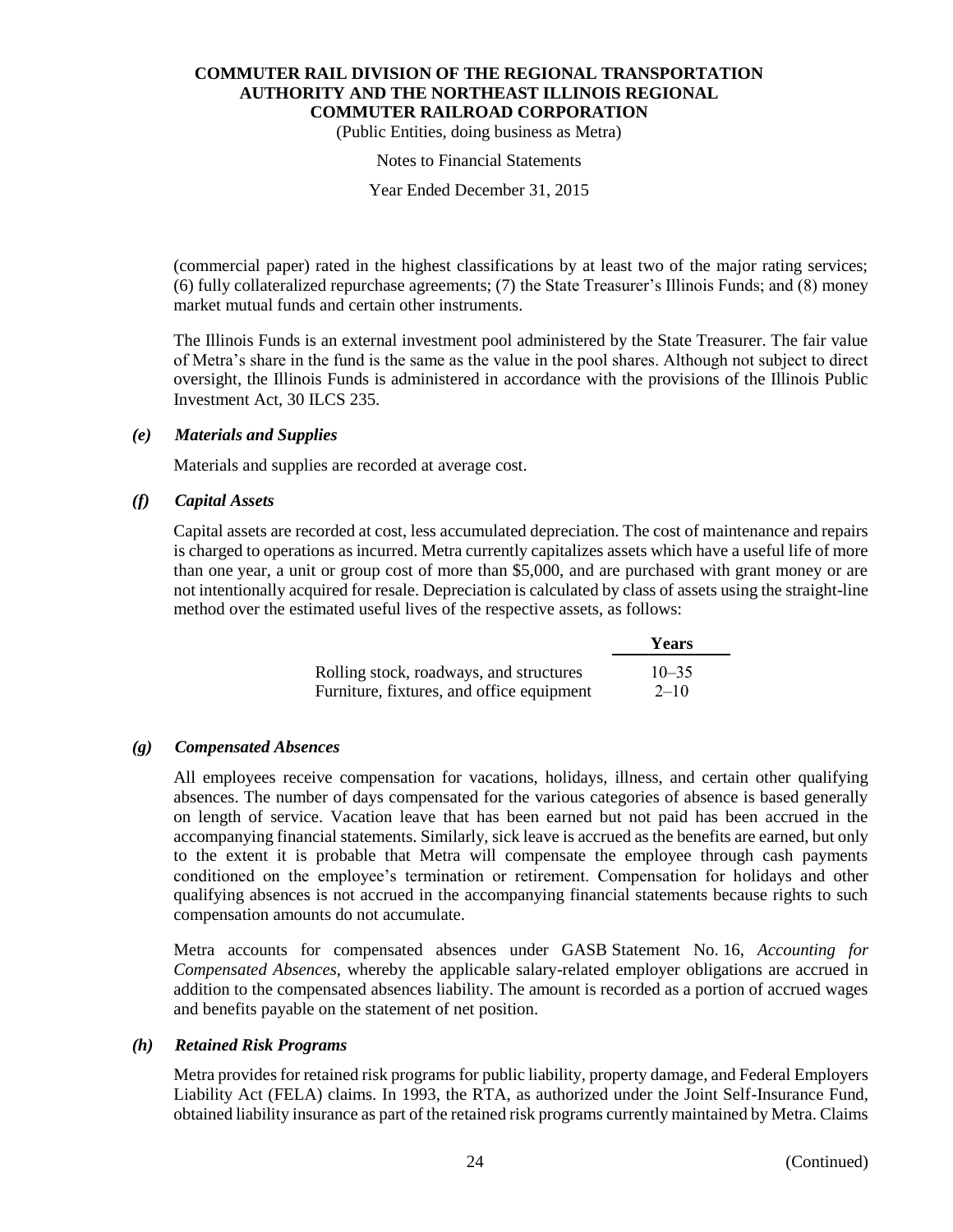(Public Entities, doing business as Metra)

#### Notes to Financial Statements

Year Ended December 31, 2015

are recorded in the year of occurrence (see Note 6). Metra directly administers the public liability, property damage, and FELA programs.

#### *(i) Pensions*

For purposes of measuring the net pension liability, deferred outflows of resources and deferred inflows of resources related to pensions, and pension expense, information about the fiduciary net position of the RTA Pension Plan (RTAPP) and additions to/deductions from RTAPP's fiduciary net position have been determined on the same basis as they are reported by RTAPP. For this purpose, benefit payments are recognized when due and payable in accordance with the benefit terms. Investments are reported at fair value.

### *(j) Net Position*

Net position is displayed in two components, as follows:

*Net Investment in Capital Assets* – This consists of all federal, state, and local grant funded capital assets, net of accumulated depreciation, less the outstanding balances of any bonds, notes, or other borrowings that are attributable to the acquisition, construction, or improvement of those assets.

*Unrestricted* – This consists of the remaining components of net position that do not meet the definition of "net investment in capital assets."

# *(k) Passenger Revenue*

Metra sells full and reduced price, one-way tickets, ten-ride tickets, and monthly tickets. Passenger revenue for one-way tickets is recorded when the tickets are sold. Passenger revenue for ten-ride tickets sold in the first half of the month is recorded in the month the ticket is sold. Passenger revenue for tenride tickets sold in the second half of the month is unearned and recorded in the following month. Passenger revenue for monthly tickets is recorded in the month the ticket is valid for. Monthly tickets sold prior to the month of validity are recorded as unearned revenues. Metra also sells weekend tickets. Passenger revenue for weekend tickets is recorded in the month the tickets are sold.

#### *(l) Classification of Revenues*

Metra has classified its revenues as either operating or non-operating. Operating revenues include activities that have the characteristics of exchange transactions, including passenger revenue and other non-passenger operating revenue. Non-passenger operating revenues include half-fare revenues, joint facility revenue, interest income, lease and rental income, advertising income, and other miscellaneous non-fare generated income. Non-operating revenues include activities that have the characteristics of non-exchange transactions, such as federal, state, and local grants and contracts.

Metra's non-operating revenue includes federal, state, and local grant reimbursements, sales tax revenue, and other operating assistance distributed through appropriations from the RTA. Metra's statutory share of RTA sales tax proceeds was approximately \$386.1 million during the year ended December 31, 2015. RTA capital funding was \$67.8 million during the year ended December 31, 2015. Illinois Department of Revenue's share of capital financing funding was \$15.6 million, and a reduction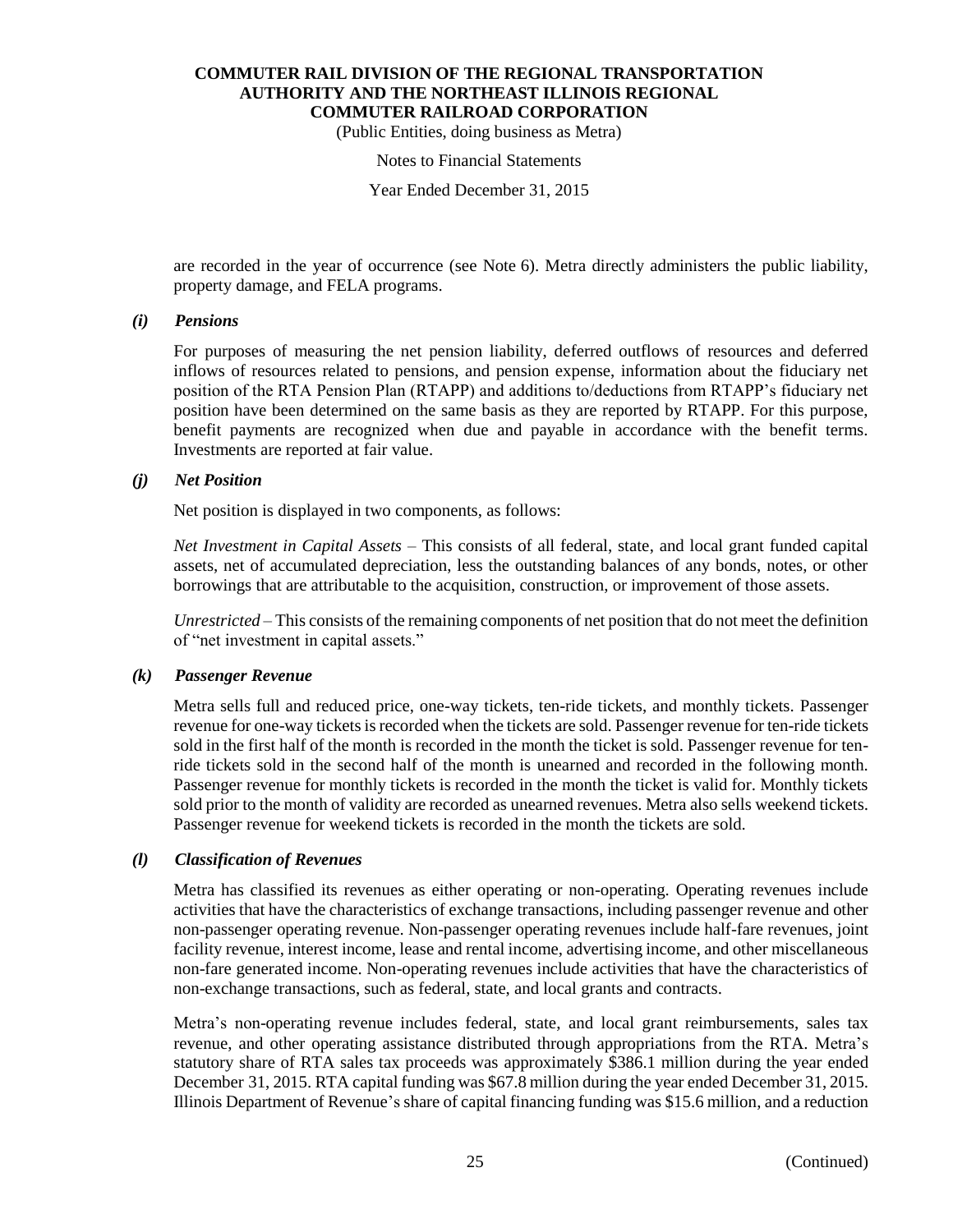(Public Entities, doing business as Metra)

Notes to Financial Statements

Year Ended December 31, 2015

in local share of \$0.6 million during the year ended December 31, 2015. Metra's revenues included \$6.0 million in operating assistance from the RTA during the year ended December 31, 2015.

### *(m) Implementation of Accounting Pronouncements*

As discussed in Note 12, Metra implemented the provisions of GASB Statement No. 68, *Accounting and Financial Reporting for Pension Plans – An Amendment of GASB Statement No. 27,* during the year ended December 31, 2015. This Statement replaces the requirements of Statement No. 27, *Accounting for Pensions by State and Local Governmental Employers*, as well as the requirements of Statement No. 50, *Pension Disclosures*, as they relate to pensions that are provided through pension plans administered as trusts or equivalent arrangements that meet certain criteria. The requirements of Statements 27 and 50 remain applicable for pensions that are not covered by the scope of this Statement.

Metra also implemented the provisions of GASB Statement No. 71, *Pension Transition for Contributions Made Subsequent to the Measurement Date – An Amendment of GASB Statement No. 68*, during the year ended December 31, 2015. This Statement amends paragraph 137 of Statement 68 to require that, at transition, a government entity recognizes a beginning deferred outflow of resources for its pension contributions, if any, made subsequent to the measurement date of the beginning net pension liability. Statement 68, as amended, continues to require that beginning balances for other deferred outflows of resources and deferred inflows of resources related to pensions be reported at transition only if it is practical to determine all such amounts. Metra can determine these amounts thus they are accounted for in the accompanying financial statements.

#### *(n) New Accounting Pronouncements*

Effective in fiscal year 2016, Metra will be required to implement GASB Statement No. 72, *Fair Value Measurement and Application* (GASB Statement No. 72). GASB Statement No. 72 provides guidance to governments on determining fair value and requires disclosures about fair value measurements, the level of the fair value hierarchy, and valuation techniques. Additionally, GASB Statement No. 72 changes the measurement guidance for donated capital assets, donated works of art, historical treasures, and similar assets, as well as capital assets received in a service concession agreement.

Effective in fiscal year 2018, Metra will be required to implement GASB Statement No. 75, *Accounting and Financial Reporting for Postemployment Benefits Other Than Pensions* (GASB Statement No. 75). GASB Statement No. 75 will require state and local governments using the resource measurement focus for financial reporting to recognize a liability for postemployment benefits other than pensions (OPEB) as employees earn the OPEB benefits through service. Additionally, GASB Statement No. 75 includes substantive changes to the methods and assumptions used to determine the actuarial valuation for financial reporting purposes.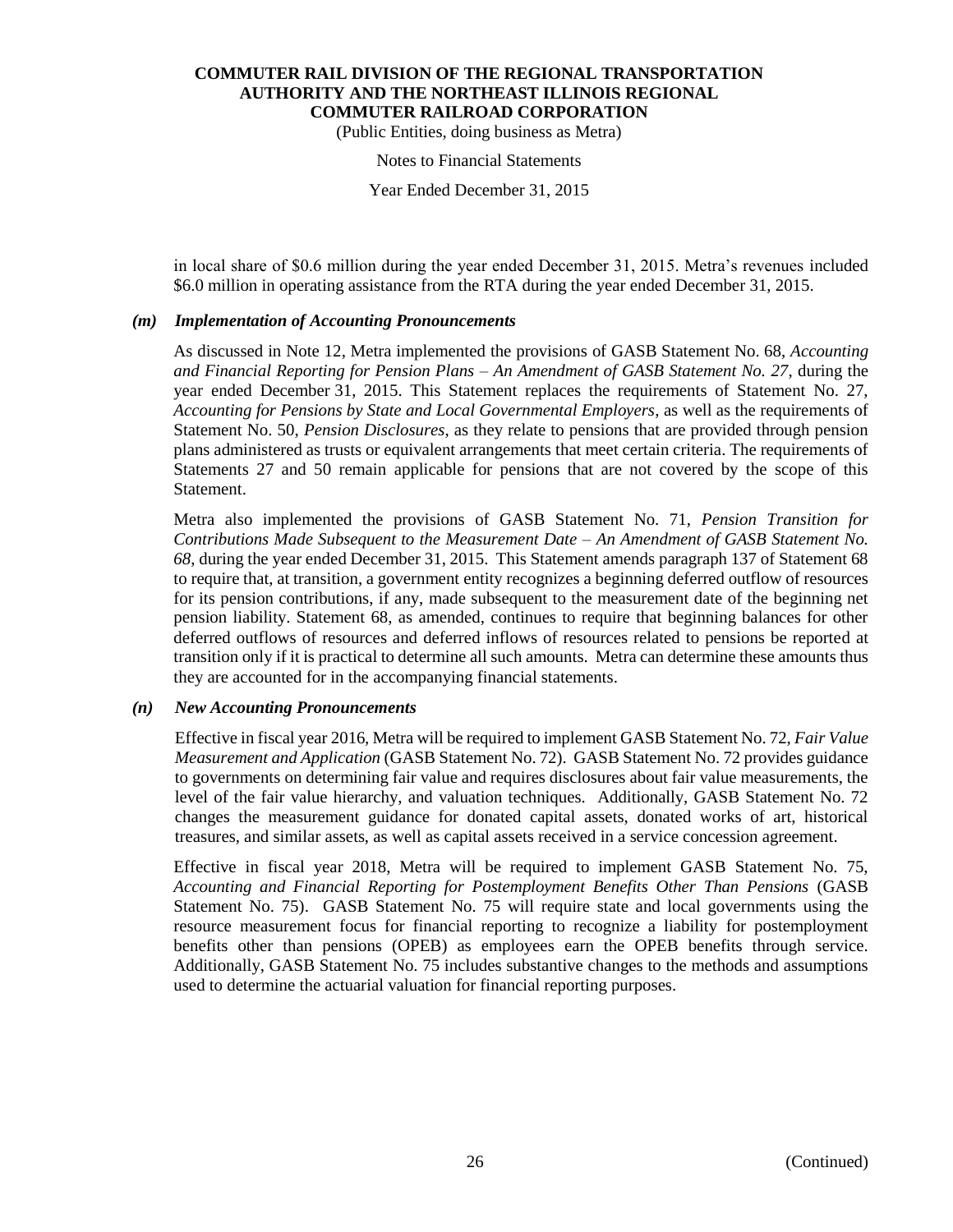(Public Entities, doing business as Metra)

#### Notes to Financial Statements

Year Ended December 31, 2015

#### **(3) Cash, Cash Equivalents, and Investments**

#### *(a) Cash, Cash Equivalents, and Investments*

Cash, cash equivalents, and investments are reported in the statements of net position as of December 31, 2015 as follows:

| Cash and cash equivalents:                    |   |               |
|-----------------------------------------------|---|---------------|
| Bank deposits, working cash, certificates of  |   |               |
| deposit, and cash equivalents                 | S | 4.401.756     |
| Investments, including board-designated funds |   | 178,729,794   |
| Total                                         |   | 183, 131, 550 |

Included in investments are board-designated funds (totaling \$159,224,376) consisting of RTA advances, capital commitments, long-term provisions, and funds for operations.

Metra initially deposits cash in accounts maintained in Federal Deposit Insurance Corporation (FDIC) insured banks located in Illinois and earns interest as provided under Federal Reserve Bank regulations. Funds may be invested in registered time deposits and other interest-bearing accounts in FDIC-insured institutions. Funds can also be invested in U.S. government obligations, commercial paper, collateralized repurchase agreements arranged through various banks and brokerage firms, and other investments as permitted by Metra's investment policy.

#### *(b) Custodial Credit Risk – Deposits*

Custodial credit risk for deposits is the risk that in the event of a financial institution failure, Metra's deposits may not be returned. Metra's investment policy requires deposits in excess of FDIC coverage be collateralized with securities or financial instruments permitted by the Public Funds Investment Act with maturities not exceeding five years. Metra's bank balances were \$12,707,463 at December 31, 2015 and was covered by FDIC insurance or by collateral held by a third party.

#### *(c) Custodial Credit Risk – Investments*

Custodial credit risk for investments is the risk that, in the event of the failure of the counterparty, Metra will not be able to recover the value of its investments or collateral securities that are in the possession of a third party. Metra's investment policy requires that safekeeping and collateralization is in compliance with the requirements of the Public Funds Investment Act.

#### *(d) Interest Rate Risk*

Interest rate risk exists when there is a possibility that changes in interest rates could adversely affect an investment's fair value. Metra's investment policy seeks to ascertain safety of principal and to attain a market average or better rate of return, taking into account risk, constraints, cash flow, and legal restrictions on investments. Metra's policy is to routinely monitor the contents of the portfolio, the available markets, and the relative values of competing instruments to assess the effectiveness of the portfolio in meeting the safety, liquidity, rate of return, diversification, and general performance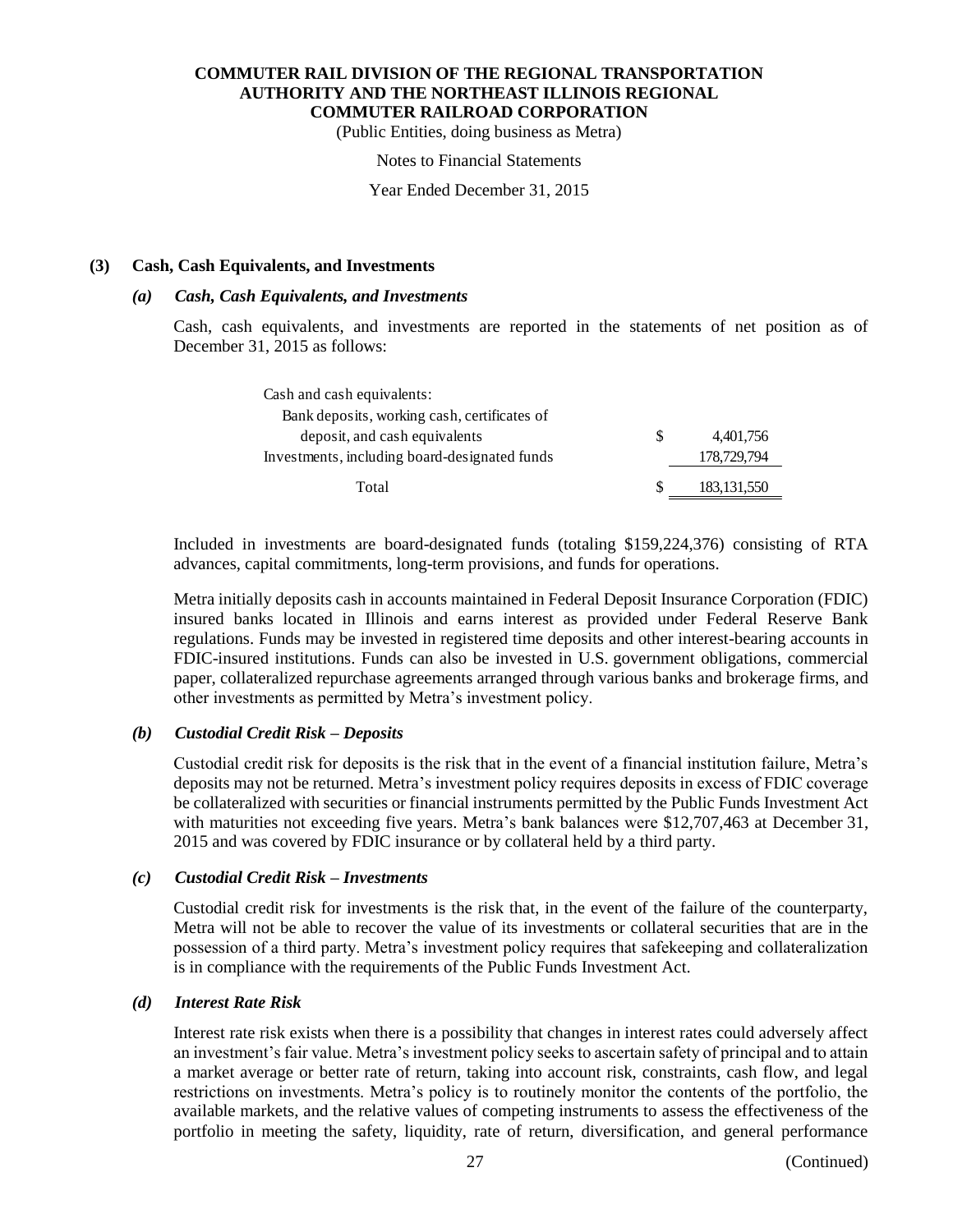(Public Entities, doing business as Metra)

#### Notes to Financial Statements

Year Ended December 31, 2015

objectives, and to adjust the portfolio accordingly. Metra did not have long-term investments in its portfolio at December 31, 2015, and, therefore, had no material exposure to interest rate fluctuations. The following schedule reports the fair value and maturities (using the segmented time distribution method) for Metra's investments as of December 31, 2015:

|                                                   | Investments as of<br>December 31, 2015<br><b>Investment maturities</b> |                       |  |
|---------------------------------------------------|------------------------------------------------------------------------|-----------------------|--|
| Investment type                                   | <b>Fair value</b>                                                      | Less than<br>one year |  |
| U.S. Treasury Securities                          | \$<br>70,893,650                                                       | 70,893,650            |  |
| U.S. Agencies                                     | 31,920,265                                                             | 31,920,265            |  |
| Illinois Funds (local government investment pool) | 1,001,414                                                              | 1,001,414             |  |
| Money market                                      | 13,016,427                                                             | 13,016,427            |  |
| Commercial paper                                  | 61,898,038                                                             | 61,898,038            |  |
| Total                                             | \$<br>178,729,794                                                      | 178,729,794           |  |

#### *(e) Credit Risk*

Credit risk exists when there is a possibility the issuer or other counterparty to an investment may be unable to fulfill its obligations. Metra's investment policy is to apply the prudent-person rule, which states that investments shall be made with judgment and care, under circumstances then prevailing, which persons of prudence, discretion, and intelligence exercise in the management of their own affairs, not for speculation, but for investment, considering the probable safety of the capital as well as the probable income to be derived. Metra's investment policy limits investments in short-term obligations of corporations organized in the United States with assets exceeding \$500 million if (i) such obligations are rated at the time of purchase at one of the three highest classifications established by at least two standard rating services and which mature not later than 180 days from the date of purchase; (ii) such purchases do not exceed 10% of the corporation's outstanding obligations; and (iii) no more than one-third of Metra's funds may be invested in short-term obligations of corporations.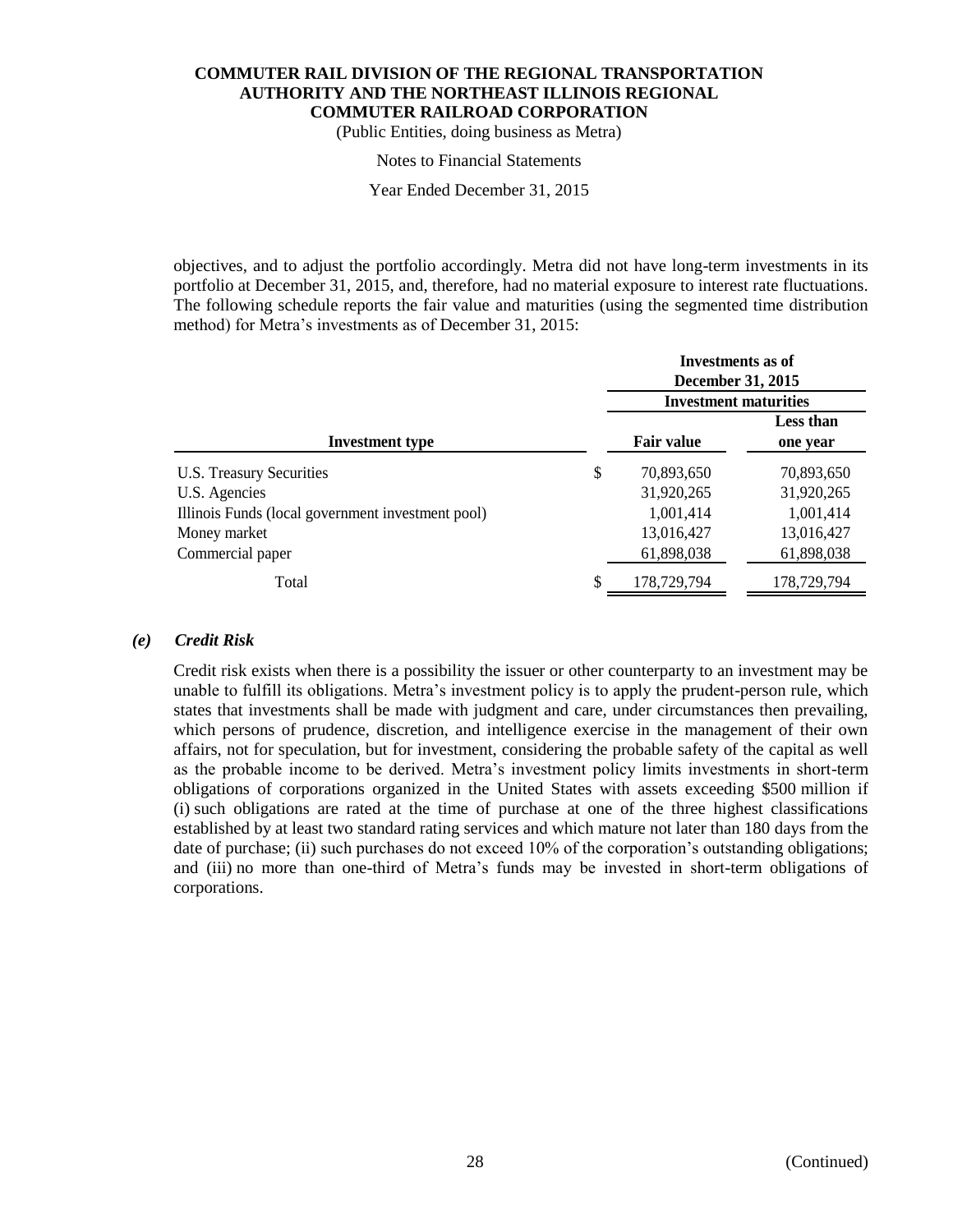(Public Entities, doing business as Metra)

#### Notes to Financial Statements

Year Ended December 31, 2015

Credit ratings for Metra's investments as described by Standard & Poor's at December 31, 2015 are as follows:

| <b>Investment type</b>   |    | <b>Fair value</b> | Percent | S&P   |  |
|--------------------------|----|-------------------|---------|-------|--|
| U.S. Treasury Securities | \$ | 70,893,650        | 39.7%   | $AA+$ |  |
| U.S. Agencies            |    | 31,920,265        | 17.9    | $AA+$ |  |
| Illinois Funds           |    | 1,001,414         | 0.6     | AAAm  |  |
| Money market             |    | 13,016,427        | 7.3     | AAAm  |  |
| Commercial paper         |    | 61,898,038        | 34.5    | A1P1  |  |
| Total investments at     |    |                   |         |       |  |
| fair value               | \$ | 178,729,794       | 100.0%  |       |  |

#### **Credit Ratings Investments Held as of December 31, 2015 (S&P)** (As a percentage of total fair value for investment securities)

#### *(f) Concentration of Credit Risk*

Concentration of credit risk occurs when investments in one issuer exceed 5% of the investment portfolio (lack of diversification). Metra's investment policy is in accordance with the Illinois Public Funds Investment Act and states that commercial paper purchases should not exceed 10% of the corporation's outstanding obligations.

Following are the investments by issuer that exceeded 5% or more of the total investments, and the percent of the fair value to total investments, as of December 31, 2015:

| Issuer                                   | <b>Fair value</b> | Percent |
|------------------------------------------|-------------------|---------|
| U.S. Agencies:<br>Federal Home Loan Bank | 20,940,700        | 11.4%   |
| Commercial paper:                        |                   |         |
| Dealer Capital Access Trust LLC          | 9,992,208         | 5.5%    |
| <b>Institutional Secured Funding LLC</b> | 9,989,863         | 5.5%    |

#### **(4) Capital Assets**

In October 2010, Metra entered into a seven-year contract totaling \$577.7 million with a vendor to furnish 160 new electric multiunit gallery type (Highliner) railcars and associated spare parts. The total project cost is \$586.2 million. Funding for this contract is provided primarily by bonds issued by the State of Illinois and administered by the RTA under a grant contract agreement with Metra. The vendor furnished Metra with an irrevocable letter of credit (LOC) in an amount equal to funds advanced to the vendor to cover start-up costs until the new Highliner railcars are delivered. The available LOC amount was \$160.4 million at December 31, 2015. The agreement has established milestones the vendor must meet as it designs and builds the railcars. Beginning with delivery of the 83rd new Highliner railcar, the amount of the LOC is reduced by a specific value with the delivery of each new Highliner railcar that is conditionally accepted by Metra. The vendor also furnished Metra with a labor and material payment (payment) bond and a performance bond,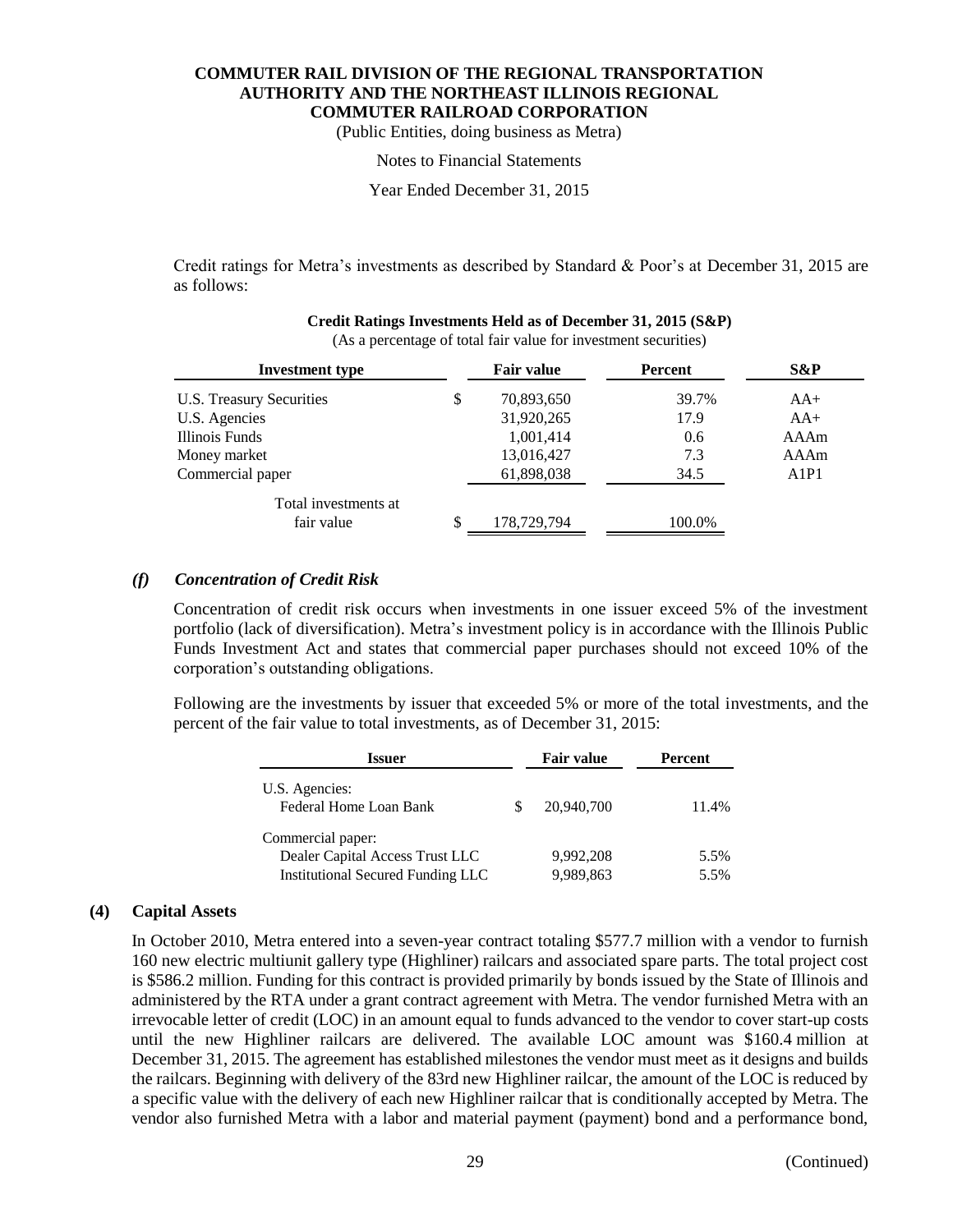(Public Entities, doing business as Metra)

#### Notes to Financial Statements

Year Ended December 31, 2015

each in the amount of 50% of the total contract price. The payment and performance bonds are continuously in effect until the completion of all of the vendor's obligations. In 2015, the Regional Transportation Authority made payments of \$31.3 million directly to a vendor for the purchase of new Highliner railcars.

The following schedules summarize the capital asset activity of Metra for the year ended December 31, 2015:

|                                        | <b>Beginning</b><br>balance | <b>Additions</b> | <b>Reductions</b> | <b>Ending</b><br>balance |
|----------------------------------------|-----------------------------|------------------|-------------------|--------------------------|
| Capital assets, not being depreciated: |                             |                  |                   |                          |
| Land                                   | \$<br>149,844,631           | 3,418,405        |                   | 153,263,036              |
| Capital projects in progress           | 206,630,452                 | 33,680,416       | (153,872,484)     | 86,438,384               |
| Total capital assets,                  |                             |                  |                   |                          |
| not being depreciated                  | 356,475,083                 | 37,098,821       | (153,872,484)     | 239,701,420              |
| Capital assets being depreciated:      |                             |                  |                   |                          |
| Rolling stock                          | 2,090,564,764               | 202,812,422      | (60, 732, 564)    | 2,232,644,622            |
| Roadways and passenger stations        | 3,898,702,865               | 125,508,032      |                   | 4,024,210,897            |
| Support equipment and                  |                             |                  |                   |                          |
| infrastructure                         | 486,884,744                 | 20,110,059       |                   | 506,994,803              |
| Total capital assets                   |                             |                  |                   |                          |
| being depreciated                      | 6,476,152,373               | 348,430,513      | (60, 732, 564)    | 6,763,850,322            |
| Less accumulated depreciation:         |                             |                  |                   |                          |
| Rolling stock                          | (1,006,620,169)             | (82, 493, 882)   | 60,732,564        | (1,028,381,487)          |
| Roadways and passenger stations        | (2,486,988,106)             | (118, 324, 256)  |                   | (2,605,312,362)          |
| Support equipment and                  |                             |                  |                   |                          |
| infrastructure                         | (401, 118, 528)             | (16,342,248)     |                   | (417, 460, 776)          |
| Total accumulated                      |                             |                  |                   |                          |
| depreciation                           | (3,894,726,803)             | (217, 160, 386)  | 60,732,564        | (4,051,154,625)          |
| Total capital assets                   |                             |                  |                   |                          |
| being depreciated, net                 | 2,581,425,570               | 131,270,127      |                   | 2,712,695,697            |
| Total capital assets, net              | 2,937,900,653               | 168,368,948      | (153, 872, 484)   | 2,952,397,117            |

#### **(5) Long-Term Liabilities**

Long-term liabilities activity for the year ended December 31, 2015 was as follows:

| 2015                                                                           | <b>Beginning</b><br>balance           | <b>Additions</b>                      | <b>Reductions</b>                        | Ending<br>balance                      | Due within<br>one year                           |
|--------------------------------------------------------------------------------|---------------------------------------|---------------------------------------|------------------------------------------|----------------------------------------|--------------------------------------------------|
| Accrued claims<br>Accrued postretiree health benefits<br>Net pension liability | 28,861,135<br>8,854,171<br>29,505,563 | 11,993,483<br>2,912,514<br>12,834,923 | (6,111,537)<br>(452, 934)<br>(9,277,760) | 34,743,081<br>11,313,751<br>33,062,726 | 9,004,305<br>452,934<br>$\overline{\phantom{a}}$ |
| Total                                                                          | 67,220,869                            | 27,740,920                            | (15, 842, 231)                           | 79,119,558                             | 9,457,239                                        |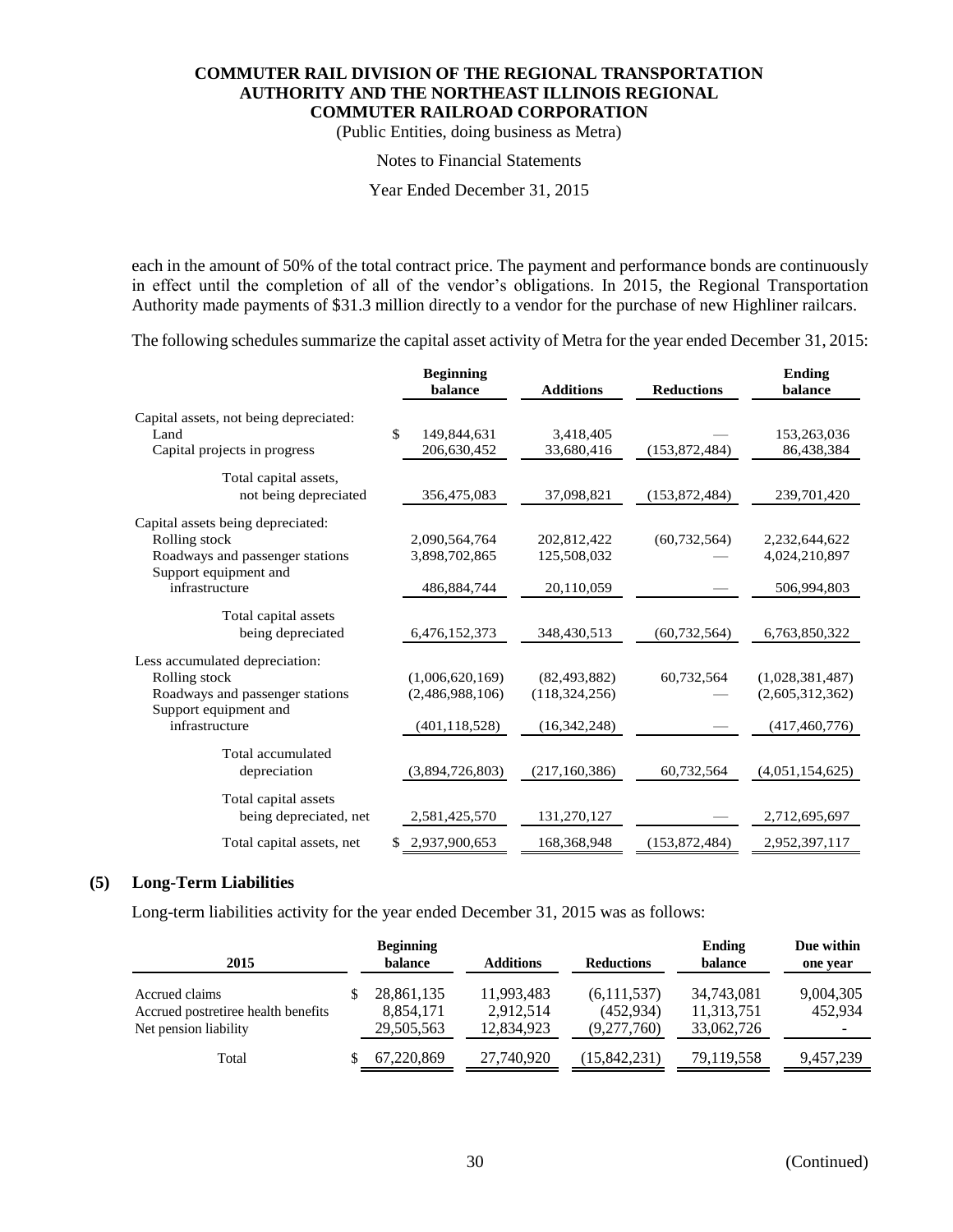(Public Entities, doing business as Metra)

#### Notes to Financial Statements

Year Ended December 31, 2015

#### **(6) Retained Risk Programs**

A liability for each retained risk is provided based upon the estimated ultimate cost of settling claims using a case-by-case review and historical perspective. Changes in the retained risk portion of injury and damage, and Federal Employers Liability Act (FELA) accounts were as follows:

| Balance, December 31, 2013      |   | 32,436,981                 |
|---------------------------------|---|----------------------------|
| 2014 provision<br>2014 payments |   | 13,376,335<br>(16,952,181) |
| Balance, December 31, 2014      | S | 28,861,135                 |
| 2015 provision<br>2015 payments |   | 11,993,483<br>(6,111,537)  |
| Balance, December 31, 2015      |   | 34,743,081                 |

#### **(7) Postemployment Healthcare Plan**

*Plan Description*. Metra provides limited health benefits to retired management employees for Medicare supplemental insurance under a single employer plan established by Metra's Board. Metra also provides health benefits to retired contract police officers, under a union contract, between the ages of 60 and 65 who retired with 10 or more years of service.

*Funding Policy*. Funding is provided by Metra on a pay-as-you-go basis with no contribution from the retiree. Metra's contributions were \$452,934 for the year ended December 31, 2015 based on the biannual actuarial determination.

*Annual OPEB Cost and Net OPEB Obligation*. Metra's annual other postemployment benefit (OPEB) cost (expense) is calculated based on the annual required contribution of the employer (ARC), an amount actuarially determined biannually in accordance with the parameters of GASB Statement No. 45, *Accounting and Financial Reporting by Employers for Postemployment Benefits other than Pensions.* The ARC represents a level of funding that, if paid on an ongoing basis, is projected to cover normal cost each year and amortize any unfunded actuarial liabilities (or funding excess) over a period not to exceed 30 years. The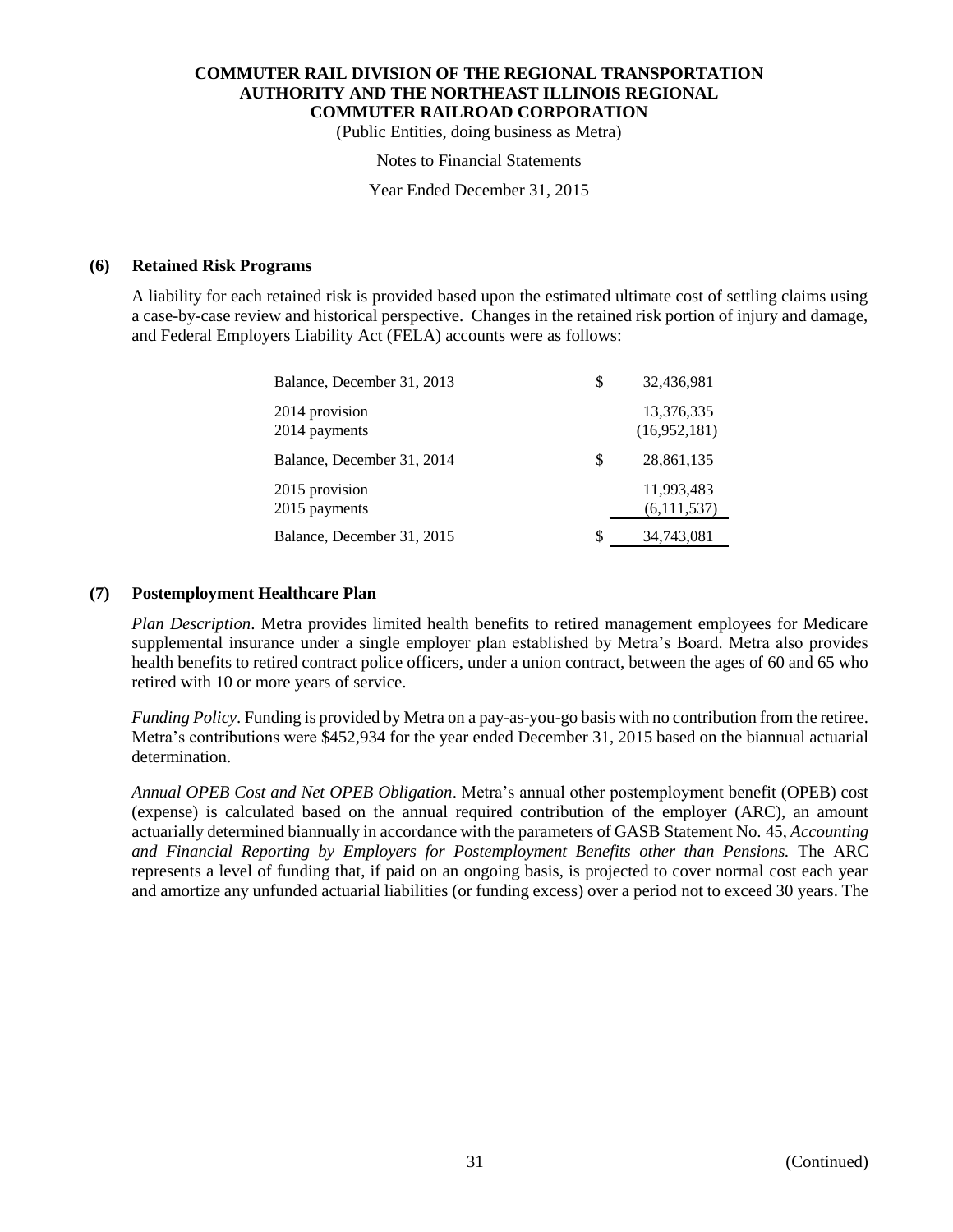(Public Entities, doing business as Metra)

#### Notes to Financial Statements

Year Ended December 31, 2015

following table shows the components of the Metra's annual OPEB cost for 2015, the amount actually contributed to the plan, and changes in the Metra's net OPEB obligation:

| Annual required contribution<br>Interest on net OPEB obligation<br>Adjustment to annual required contribution | \$ | 2,459,580<br>398,438<br>54,496 |
|---------------------------------------------------------------------------------------------------------------|----|--------------------------------|
| Annual OPEB cost                                                                                              |    | 2,912,514                      |
| Contributions made                                                                                            |    | (452, 934)                     |
| Increase in net OPEB obligation                                                                               |    | 2,459,580                      |
| Net OPEB obligation beginning of year                                                                         |    | 8,854,171                      |
| Net OPEB obligation end of year                                                                               | S  | 11,313,751                     |

#### **Annual OPEB Cost and Net OPEB Obligation**

Metra's annual OPEB cost, the percentage of annual OPEB cost contributed to the plan, and the net OPEB obligation for 2015 and the two preceding years were as follows:

#### **Three-Year Trend Information**

|                   | Annual<br><b>OPEB</b><br>cost | Percentage of<br>annual<br><b>OPEB</b> cost<br>contributed |   | <b>Net</b><br><b>OPEB</b><br>obligation |
|-------------------|-------------------------------|------------------------------------------------------------|---|-----------------------------------------|
| Year ended:       |                               |                                                            |   |                                         |
| December 31, 2015 | \$<br>2,912,514               | 15.6%                                                      | S | 11,313,751                              |
| December 31, 2014 | 2,014,578                     | 22.5                                                       |   | 8,854,171                               |
| December 31, 2013 | 1,745,461                     | 25.9                                                       |   | 7,292,527                               |

*Funded Status and Funding Progress*. As of December 31, 2015, the most recent actuarial valuation date, the plan was unfunded. The actuarial accrued liability for benefits was \$28.8 million. The covered payroll (annual payroll of active employees covered by the plan) was \$43.1 million, and the ratio of the unfunded accrued actuarial liability to the covered payroll was 66.9%. Actuarial valuations of an ongoing plan involve estimates of the value of reported amounts and assumptions about the probability of occurrence of events far into the future. Examples include assumptions about future employment, mortality, and the healthcare cost trend. Amounts determined regarding the funded status of the plan and the annual required contributions of the employer are subject to continual revision as actual results are compared with past expectations and new estimates are made about the future. The schedule of funding progress, presented as required supplementary information following the notes to the financial statements, presents multiyear trend information about whether the actuarial value of plan assets is increasing or decreasing over time relative to the actuarial accrued liabilities for benefits.

*Actuarial Methods and Assumptions*. Projections of benefits for financial reporting purposes are based on the substantive plan (the plan as understood by the employer and the plan members) and include the types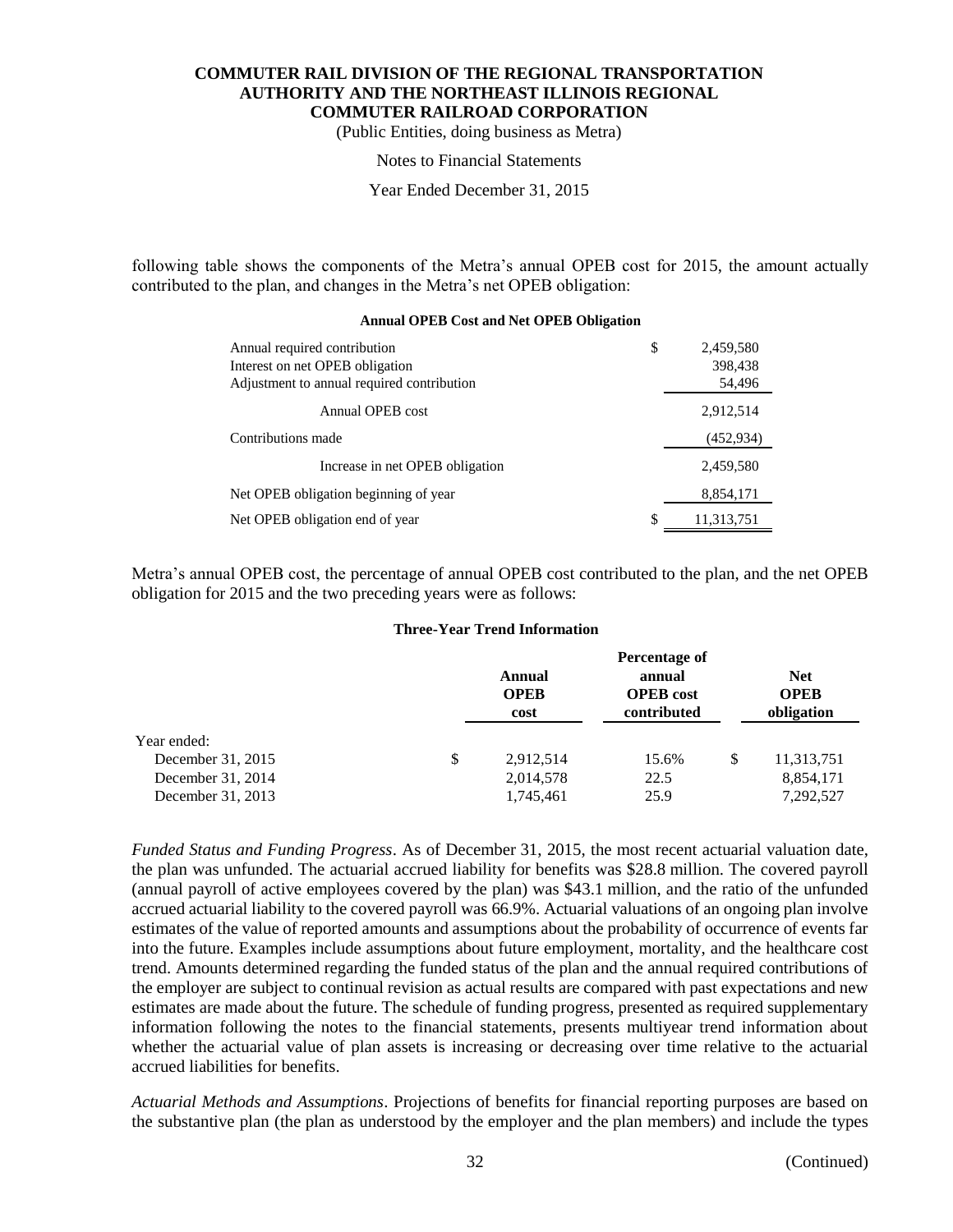(Public Entities, doing business as Metra)

#### Notes to Financial Statements

Year Ended December 31, 2015

of benefits provided at the time of each valuation. The actuarial methods and assumptions used include techniques that are designed to reduce the effects of short-term volatility in actuarial accrued liabilities and the actuarial value of assets, consistent with the long-term perspective of the calculations.

In the December 31, 2015 actuarial valuation, the most recent actuarial valuation performed for the plan, the entry age actuarial cost method was used. The actuarial assumptions included a 4.5% investment rate of return (net of administrative expenses), which is based on the expected long-term investment returns on the employer's own investments and an annual healthcare cost trend rate of 7.0% initially, reduced by decrements to an ultimate rate of 6.2% by 2040. Both rates included a 3.0% inflation assumption. The unfunded actuarial accrued liability is being amortized as a level percentage of projected payrolls on an open basis. The remaining amortization period at December 31, 2015 was 28 years.

Union employees are eligible to receive retiree health benefits through a defined contribution plan established under the Railway Labor Act called the Railroad Employees National Early Retirement Major Medical Benefit Plan (the Plan) administered by United Healthcare. Eligible individuals are those who retire at age 60 with 30 or more years of service in the railroad industry. Metra is required to pay a rate premium per participating employee, which is calculated by the Plan on an annual basis. Metra contributed \$2,814,602 for the year ended December 31, 2015.

#### **(8) Deferred Compensation Plans**

Metra offers its employees a deferred compensation plan established in accordance with Internal Revenue Code Section 457. The plan, available to all Metra employees, permits deferral of a portion of compensation until future years. The deferred amount is not available to employees, other than participant loans, until termination, retirement, death, or unforeseeable emergency.

All assets of the deferred compensation plan are held in a separate trust in accordance with Section 1448 of the Small Business Jobs Protection Act of 1996. As a result, such amounts are not subject to the claims of Metra's general creditors, and deferred compensation plan assets are not presented on Metra's statement of net position as of December 31, 2015. Employee contributions were \$2,374,952 for the year ended December 31, 2015.

Metra also offers its employees a defined contribution plan in accordance with Internal Revenue Code Section  $401(k)$ . The plan, available to all qualified full-time Metra employees, permits the income tax deferral of a portion of compensation until future years. The amount deferred is generally not available to employees, other than through participant loans, until termination, retirement, or death. A third-party trustee forwards the participants' contributions to the investment companies selected by the individual participant. Employee and employer contributions were \$6,807,476 and \$362,950, respectively, for the year ended December 31, 2015.

Metra is required to contribute to various defined contribution plans in accordance with union agreements. Employer contributions to these plans were \$2,203,184 for the year ended December 31, 2015.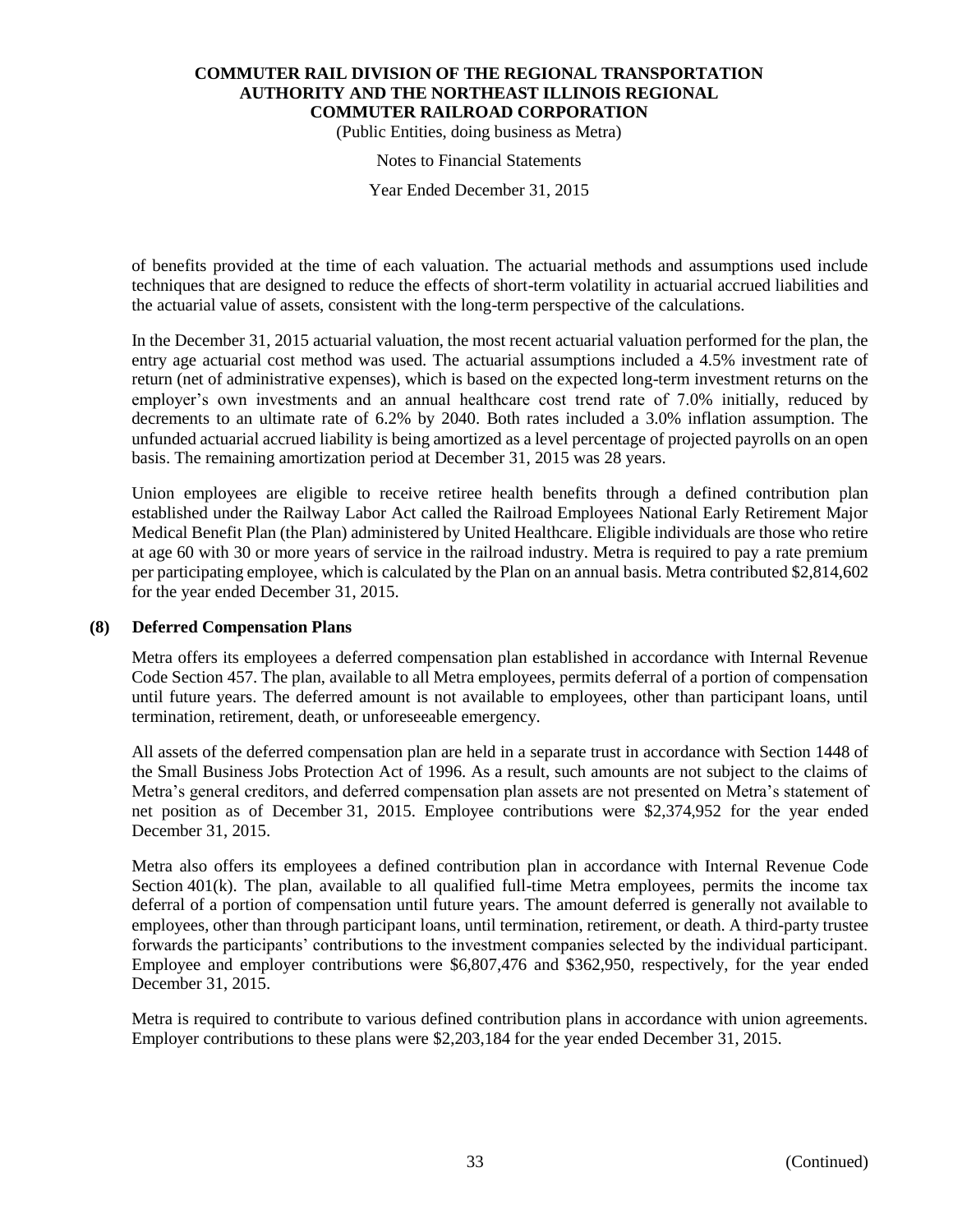(Public Entities, doing business as Metra)

#### Notes to Financial Statements

Year Ended December 31, 2015

### **(9) Purchase of Service Carriers' Expenses**

The following details the revenue and expense activity of Metra's PSA carriers, which are included in the financial statements of Metra. The in-kind expenses include expenses Metra has paid on behalf of the participating commuter rail carriers for assistance, such as fuel and insurance coverage.

|                                                 | Year ended December 31, 2015   |              |                 |  |  |
|-------------------------------------------------|--------------------------------|--------------|-----------------|--|--|
|                                                 | <b>Union</b><br><b>Pacific</b> | <b>BNSF</b>  | <b>Total</b>    |  |  |
| Operating revenues:                             |                                |              |                 |  |  |
| Passenger revenue                               | \$<br>118,814,610              | 69,753,168   | 188,567,778     |  |  |
| Other revenue                                   | 1,267,349                      | 320,780      | 1,588,129       |  |  |
| Total operating revenues                        | 120,081,959                    | 70,073,948   | 190,155,907     |  |  |
| Operating expenses:                             |                                |              |                 |  |  |
| Carrier-level expenses paid by carrier:         |                                |              |                 |  |  |
| Transportation                                  | 80,221,762                     | 31,600,338   | 111,822,100     |  |  |
| Engineering                                     | 42,728,395                     | 6,319,541    | 49,047,936      |  |  |
| Mechanical                                      | 55,016,737                     | 25,666,590   | 80,683,327      |  |  |
| Administration                                  | 17,657,610                     |              | 17,657,610      |  |  |
| Total carrier-level expenses                    | 195,624,504                    | 63,586,469   | 259,210,973     |  |  |
| Deficit (excess) funding                        | 75,542,545                     | (6,487,479)  | 69,055,066      |  |  |
| Centralized Expenses paid by Metra:             |                                |              |                 |  |  |
| Diesel fuel                                     | 29,466,533                     | 16,009,743   | 45,476,276      |  |  |
| Claims and insurance                            | 1,560,743                      | 490,801      | 2,051,544       |  |  |
| Downtown stations                               | 1,408,538                      | 5,885,421    | 7,293,959       |  |  |
| Total in-kind expenses                          | 32,435,814                     | 22,385,965   | 54,821,779      |  |  |
| Total operating expenses                        | 228,060,318                    | 85,972,434   | 314,032,752     |  |  |
| Purchase of service carriers'<br>operating loss | \$<br>(107, 978, 359)          | (15,898,486) | (123, 876, 845) |  |  |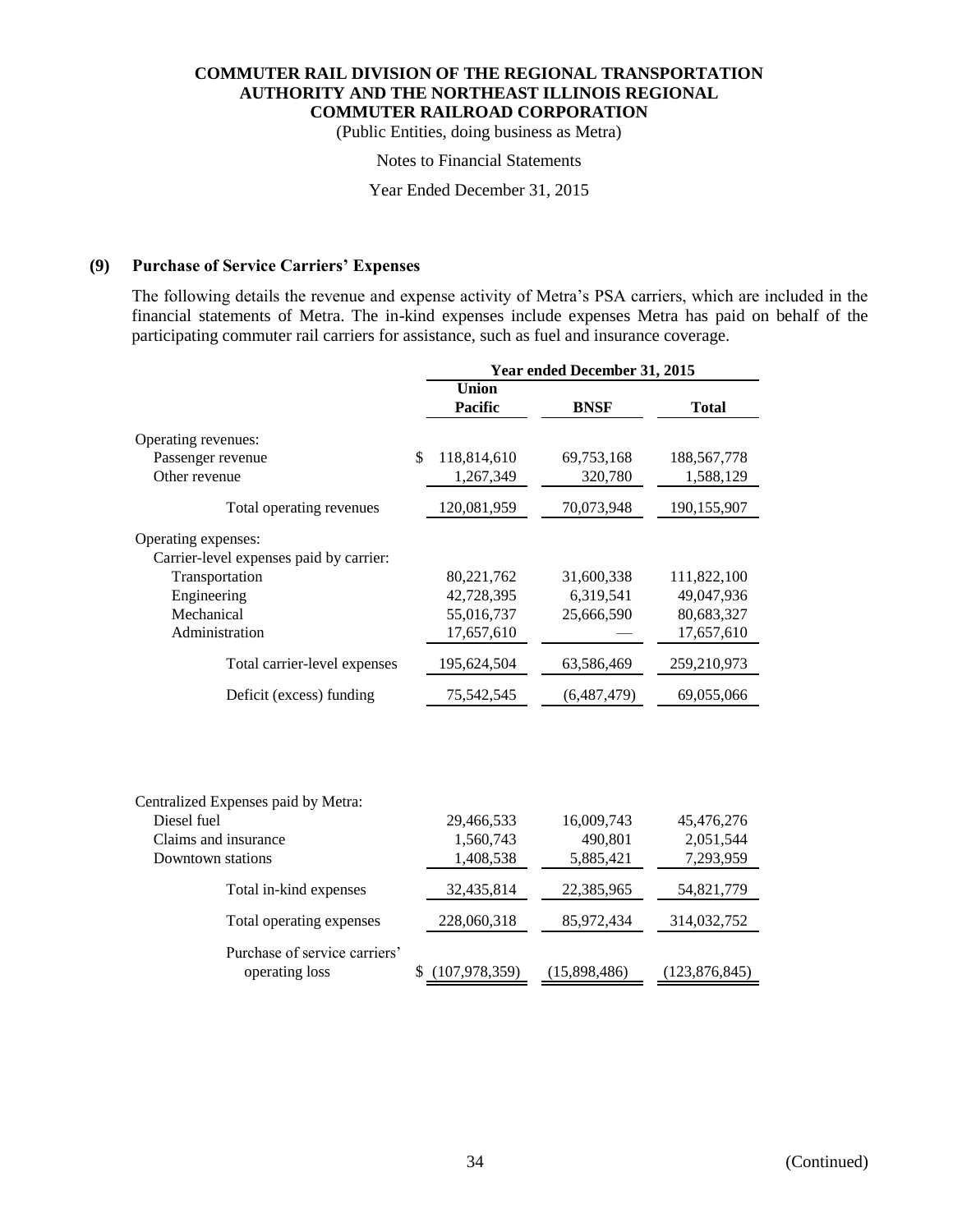(Public Entities, doing business as Metra)

#### Notes to Financial Statements

Year Ended December 31, 2015

#### **(10) Commitments**

Leases – Metra has entered into several noncancelable operating leases, primarily for the use of passenger terminals, which expire on various dates through 2045. Future minimum rental payments under all noncancelable operating leases having initial or remaining terms in excess of one year as of December 31, 2015 were as follows:

| 2016          | \$<br>10,482,167 |
|---------------|------------------|
| 2017          | 10,484,056       |
| 2018          | 10,485,975       |
| 2019          | 4,830,068        |
| 2020          | 2,003,117        |
| $2021 - 2025$ | 10,047,419       |
| 2026-2030     | 6,058,878        |
| $2031 - 2035$ | 5,935,920        |
| Thereafter    | 11,871,840       |
| Total         | \$<br>72,199,440 |

Total rent expense aggregated \$16,404,826 for the year ended December 31, 2015.

Grants – At December 31, 2015, Metra had \$362.1 million in obligations related to federal, state, and local capital grant contracts that are in progress.

#### **(11) The Regional Transportation Authority Pension Plan**

The Regional Transportation Authority Pension Plan (the Plan) is a cost-sharing multi-employer, defined benefit pension plan. The Plan covers substantially all employees of the RTA and its Commuter Rail and Suburban Bus Divisions (Metra and Pace, respectively), who are not otherwise covered by a union pension plan. The responsibilities for administering the Plan are divided among a Board of Trustees, a Retirement Committee, a Plan Administrator, and the RTA Board of Directors (RTA Board). The Plan issues a separate financial report that includes financial statements and required supplementary information. More information regarding the elements of the Plan's basic financial statements can be obtained by writing to Metra, 547 West Jackson Blvd, Chicago, IL 60661 or by calling (312) 322-6346 to request a copy of the financial report.

Employees are eligible for participation on the first day of the month that coincides with or follows their date of employment. Participants are entitled to annual pension benefits upon normal retirement at age 65, generally a percentage of the average annual compensation in the highest three years of service, whether consecutive or not, multiplied by the number of years of credited service. At December 31, 2014, the number of participants in the Plan as a whole were as follows: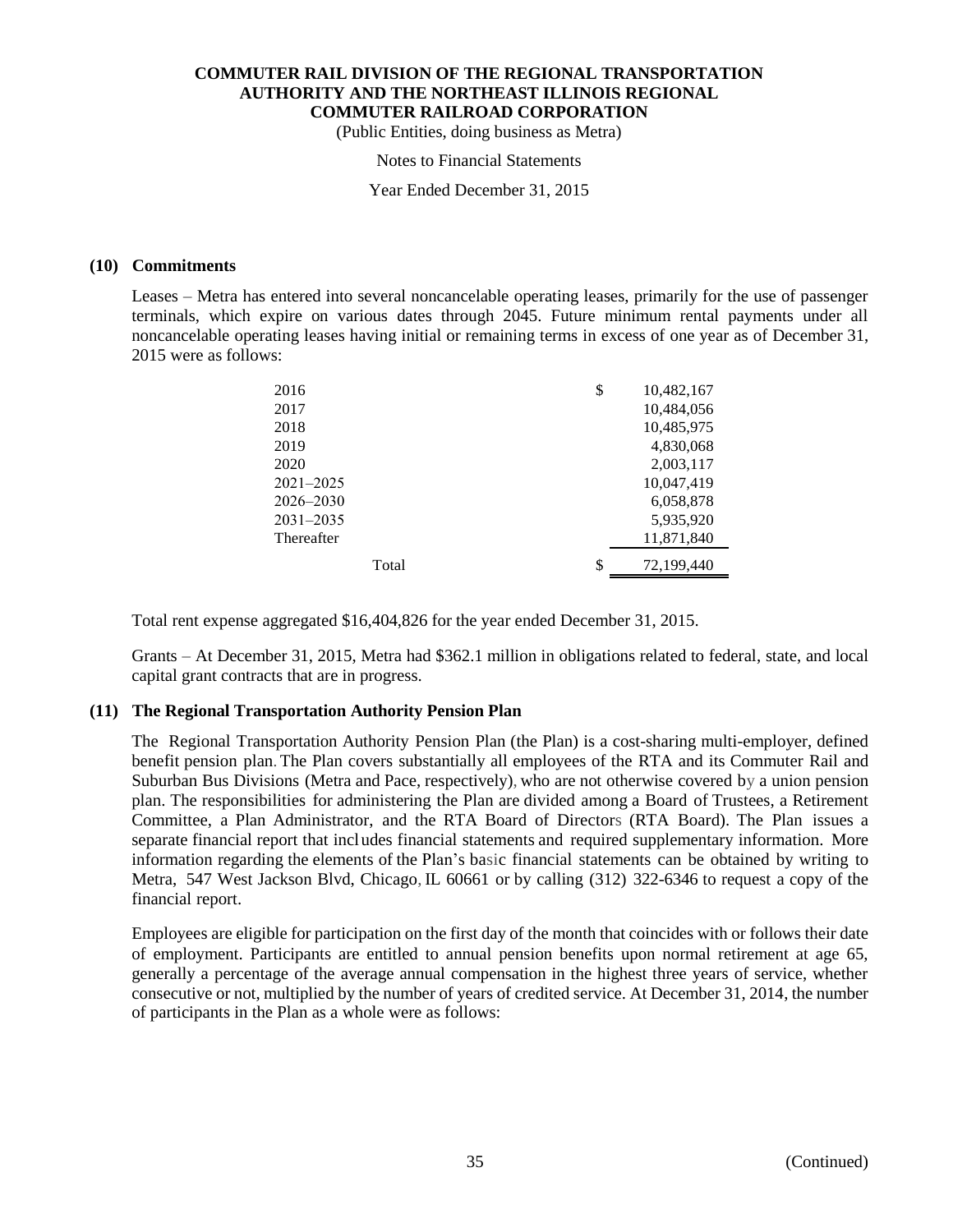(Public Entities, doing business as Metra)

#### Notes to Financial Statements

#### Year Ended December 31, 2015

|                                                       | <b>Employee</b><br>Count |
|-------------------------------------------------------|--------------------------|
| <b>Current Employees:</b>                             |                          |
| Vested                                                | 750                      |
| Non-vested                                            | 306                      |
| Retirees, disabled participants, and beneficiaries of |                          |
| deceased retirees currently receiving benefits        | 592                      |
| Deferred Vested                                       | 469                      |
| Total                                                 | 2,117                    |

*Pension Benefits*. The Plan provides that, upon retirement, benefits will be reduced by a defined percentage for participants who received credit for prior service with an eligible employer. The Plan permits early retirement with reduced benefits at age 55 after completing ten years of credited service. As a result of the August 1, 1999 amendment to the Plan, participants may receive their full vested benefits if they are at least 55 years of age and their combined age at retirement and credited years of service equals eighty-five or higher (known as Rule of Eighty Five Early Retirement). The Plan provides for benefit payments to beneficiaries subject to the election of the participant. In addition, the lump-sum payment form is no longer an optional form of payment for participants that have not earned credited service prior to January 1, 2011. This change did not affect the valuation results. An employee is eligible for a disability pension if he or she becomes disabled after the completion of ten years of credited service, and is no longer receiving long-term disability benefits under a separate RTA benefit plan, or after reaching age 65, whichever is later.

*Contributions.* The Plan is funded solely by employer contributions, which are actuarially determined under the projected unit credit method. The pension plan document defines the employers' funding policy as contributions at least equal to an amount determined advisable by the Plan's actuary to maintain the Plan on a sound-actuarial basis. For the purpose of determining contributions, the Plan uses an asset-smoothing method, which smoothes asset gains and losses over a five-year period. The minimum contribution is the sum of the normal cost and the 30-year amortization of the unfunded liability. If participants terminate continuous service before rendering five years (ten years prior to January 1, 1987) of credited service, they forfeit the right to receive the portion of their accumulated benefits attributable to employer contributions. All forfeitures are applied to reduce the amount of contributions otherwise payable by the employer.

*Net Pension Liability.* The table below shows Metra's proportion of the changes in the collective total pension liability, plan fiduciary net position, and net pension liability during the measurement year based on the measurement date of December 31, 2014. Measurements as of the reporting date are based on fair value of assets as of December 31, 2014 and the total pension liability is based on an actuarial valuation performed as of January 1, 2014 with liabilities rolled forward to the measurement date of December 31, 2014.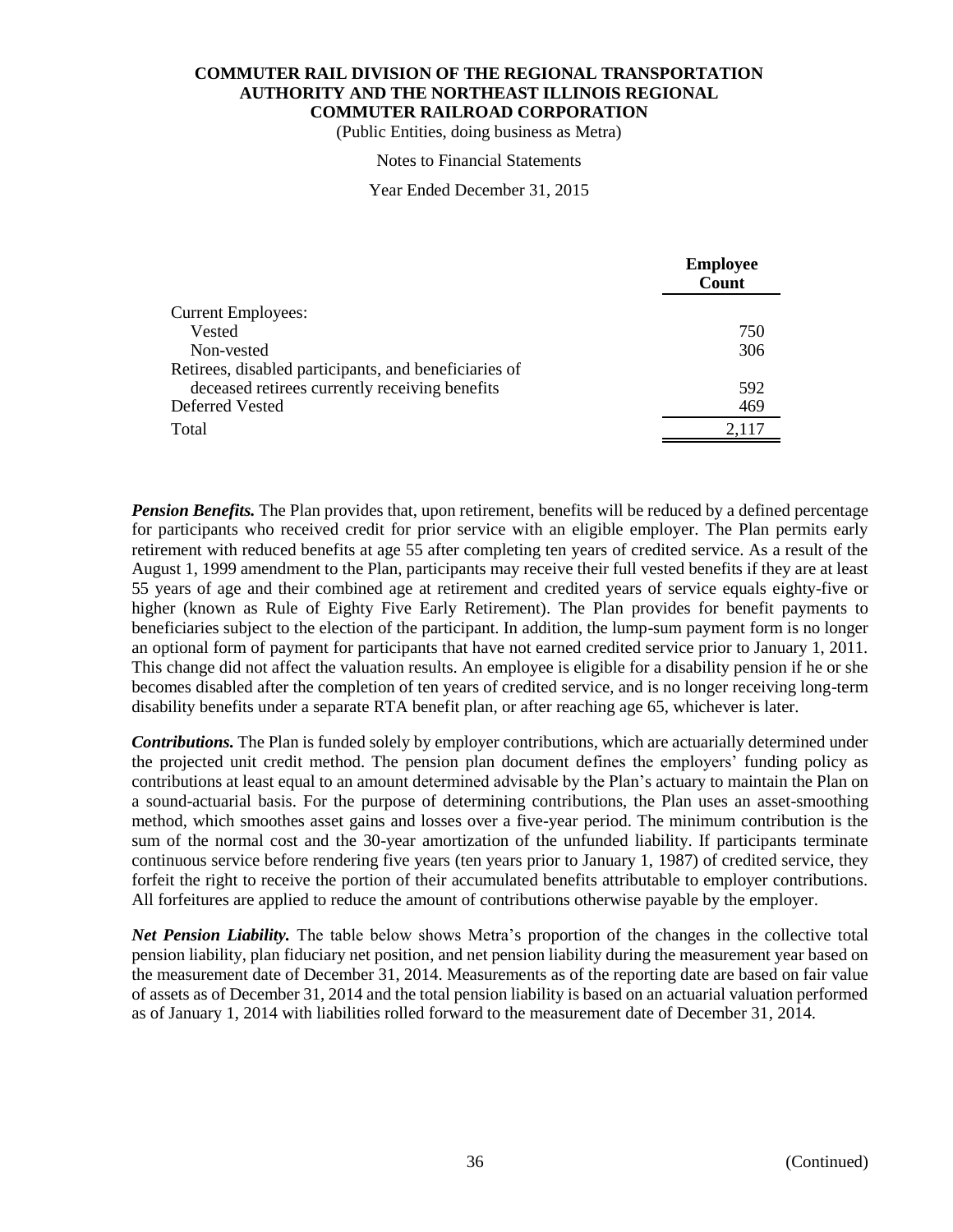(Public Entities, doing business as Metra)

#### Notes to Financial Statements

Year Ended December 31, 2015

|                                  | <b>Total Pension</b><br><b>Liability</b> |    | <b>Plan Fiduciary</b><br><b>Net Position</b> |    | <b>Net Pension</b><br>Liability |
|----------------------------------|------------------------------------------|----|----------------------------------------------|----|---------------------------------|
| Balance at January 1, 2015       | \$<br>117,655,908                        | \$ | 88,150,346                                   | \$ | 29,505,563                      |
| Changes for year:                |                                          |    |                                              |    |                                 |
| Service cost                     | 2,968,496                                |    |                                              |    | 2,968,496                       |
| Interest                         | 9,273,294                                |    |                                              |    | 9,273,294                       |
| Changes of benefits              |                                          |    |                                              |    |                                 |
| Changes of assumption            | (1,202,158)                              |    |                                              |    | (1,202,158)                     |
| Differences between expected and |                                          |    |                                              |    |                                 |
| Actual experience changes in     |                                          |    |                                              |    |                                 |
| Employer proportionate share     | 417,292                                  |    |                                              |    | 417,292                         |
| Contributions - employers        |                                          |    | 6,466,096                                    |    | (6,466,096)                     |
| Net investment income            |                                          |    | 1,609,506                                    |    | (1,609,506)                     |
| Benefits payments                | (5,365,977)                              |    | (5,365,977)                                  |    |                                 |
| Administrative expense           |                                          |    | (175, 841)                                   |    | 175,841                         |
| Net changes                      | 6,090,947                                |    | 2,533,784                                    |    | 3,557,163                       |
| Balance at December 31, 2015     | \$<br>123,746,855                        | S  | 90,684,130                                   | S  | 33,062,726                      |

Metra's proportion of the collective net pension liability is consistent with the manner in which contributions to the pension plan were determined. The schedule of pension allocations shown below presents the actual fiscal year 2014 contributions used within the proportionate share calculation for Metra's participation in the Plan and the respective allocation percentage allotted to Metra. For purposes of allocating the beginning net pension liability, the Plan utilized contributions reported during fiscal year 2013.

|       |   | 2014            | 2014              |   | 2013            | 2013              |
|-------|---|-----------------|-------------------|---|-----------------|-------------------|
|       |   | Actual          | <b>Employer</b>   |   | Actual          | <b>Employer</b>   |
|       |   | <b>Employer</b> | <b>Allocation</b> |   | <b>Employer</b> | <b>Allocation</b> |
|       |   | Contribution    | <b>Percentage</b> |   | Contribution    | <b>Percentage</b> |
| Metra | S | 6,466,096       | 47.24%            | ◡ | 10,336,575      | 46.58%            |

*Pension Expense.* The annual pension expense recognized by the Plan represents the changes in net pension liability, deferred outflows, deferred inflows, plus the employer contributions. Metra's total pension expense for 2015 was \$6,370,432.

*Deferred Outflows and Inflows.* Deferred outflows and inflows of resources can arise from differences between expected and actual experiences, changes in assumptions, differences between projected and actual earnings, changes in the employer's proportion, and the difference between the employer's contributions and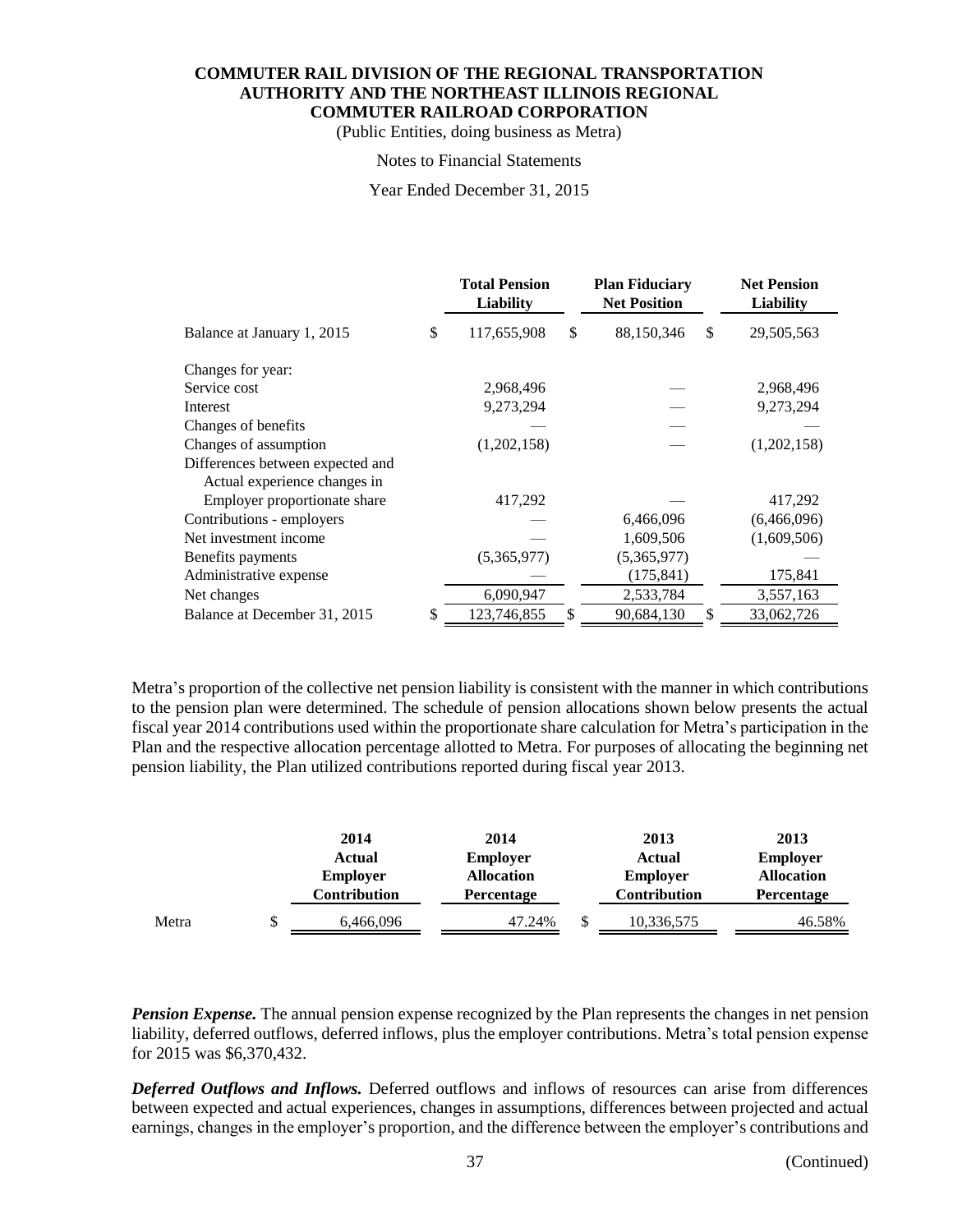(Public Entities, doing business as Metra)

#### Notes to Financial Statements

Year Ended December 31, 2015

the employer's proportionate share of contributions as well as contributions made subsequent to the measurement date. The difference between projected and actual earnings on investments is recognized over a period of five years. The net effect of changes in assumptions and the change in the employer proportionate share of contributions are amortized over the average of the expected remaining service lives of all employees. For 2014, this average is 5.0778 years. Contributions made during fiscal year 2015, subsequent to the measurement date of December 31, 2014, totaled \$39,848,577.

The table below summarizes Metra's proportionate share of the deferred outflows and deferred inflows of resources that are to be recognized in future pension expense:

|                                                                                     | <b>Deferred</b><br><b>Outflows of</b><br><b>Resources</b> | <b>Deferred</b><br>Inflows of<br><b>Resources</b> |
|-------------------------------------------------------------------------------------|-----------------------------------------------------------|---------------------------------------------------|
| Contributions made subsequent to:                                                   |                                                           |                                                   |
| Measurement date                                                                    | \$<br>39,848,577                                          |                                                   |
| Changes in assumption                                                               |                                                           | 965,410                                           |
| Net difference between projected and actual<br>earnings on pension plan investments | 4,283,130                                                 |                                                   |
| Change in employer proportionate share                                              | 335,105                                                   |                                                   |
| Total                                                                               | \$<br>44,466,812                                          | 965,410                                           |

The \$39,848,577 reported as deferred outflows of resources related to pensions resulting from Metra's contributions subsequent to the measurement date will be recognized as a reduction of the net pension liability in the year ended December 31, 2016. Other amounts reported as deferred outflows and deferred inflows of resources will be recognized as pension expense in the following periods:

| Year ending December 31: |                 |
|--------------------------|-----------------|
| 2016                     | \$<br>922,093   |
| 2017                     | 922,093         |
| 2018                     | 922,093         |
| 2019                     | 922,093         |
| 2020                     | (35,547)        |
|                          | \$<br>3,652,825 |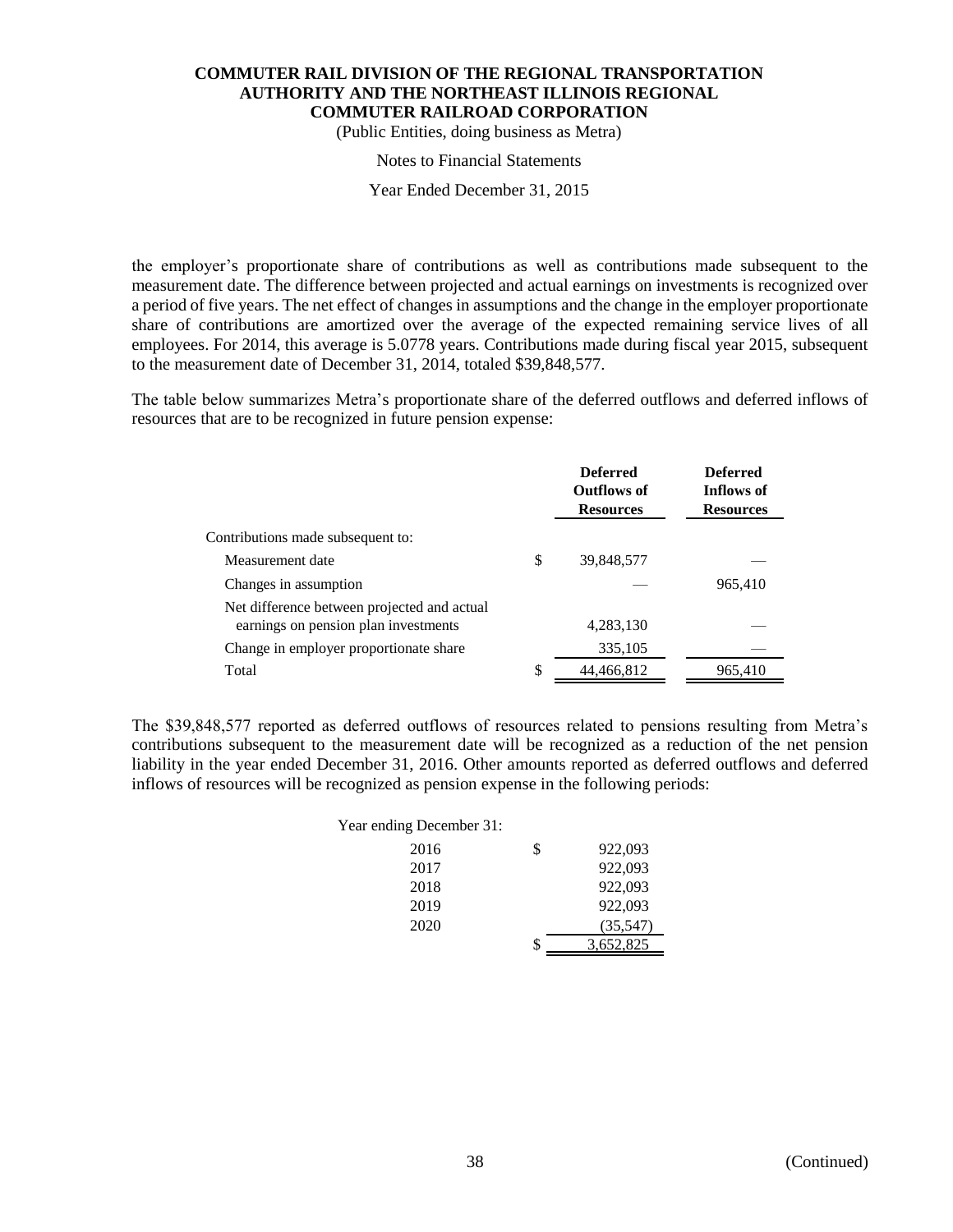(Public Entities, doing business as Metra)

#### Notes to Financial Statements

Year Ended December 31, 2015

*Assumption.* The total pension liability was determined by an actuarial valuation as of December 31, 2014, using the following actuarial assumptions applied to all periods included in the measurement:

| Valuation date         | January 1, 2014                                                                                                                                  |
|------------------------|--------------------------------------------------------------------------------------------------------------------------------------------------|
| Actuarial-cost method  | Entry age normal                                                                                                                                 |
| Asset-valuation method | Five-year smoothed market                                                                                                                        |
| Amortization method    | Level dollar closed                                                                                                                              |
| Life expectancy        | RP2014 Combined Mortality Table                                                                                                                  |
| Assumed rate of return | 7.50%                                                                                                                                            |
| Salary increases       | 3.25% to 8.75% including inflation                                                                                                               |
| Inflation              | 2.75%                                                                                                                                            |
| Retirement age         | First day of the calendar month<br>coinciding with or following a<br>participant's 65th birthday; or age 55<br>with 10 years of vesting service. |

*Discount rate.* A single discount rate of 7.50% was used to measure the total pension liability. This single discount rate was based on the future expected rate of return on pension plan investments of 7.50%. The projection of cash flows used to determine this single discount rate assumed that employer contributions will be made at the actuarially determined contribution rates. Based on these assumptions, the pension plan's fiduciary net position was projected to be available to make all projected future benefit payments of current plan members. Therefore, the long-term expected rate of return on pension plan investments was applied to all periods of projected benefit payments to determine the total pension liability.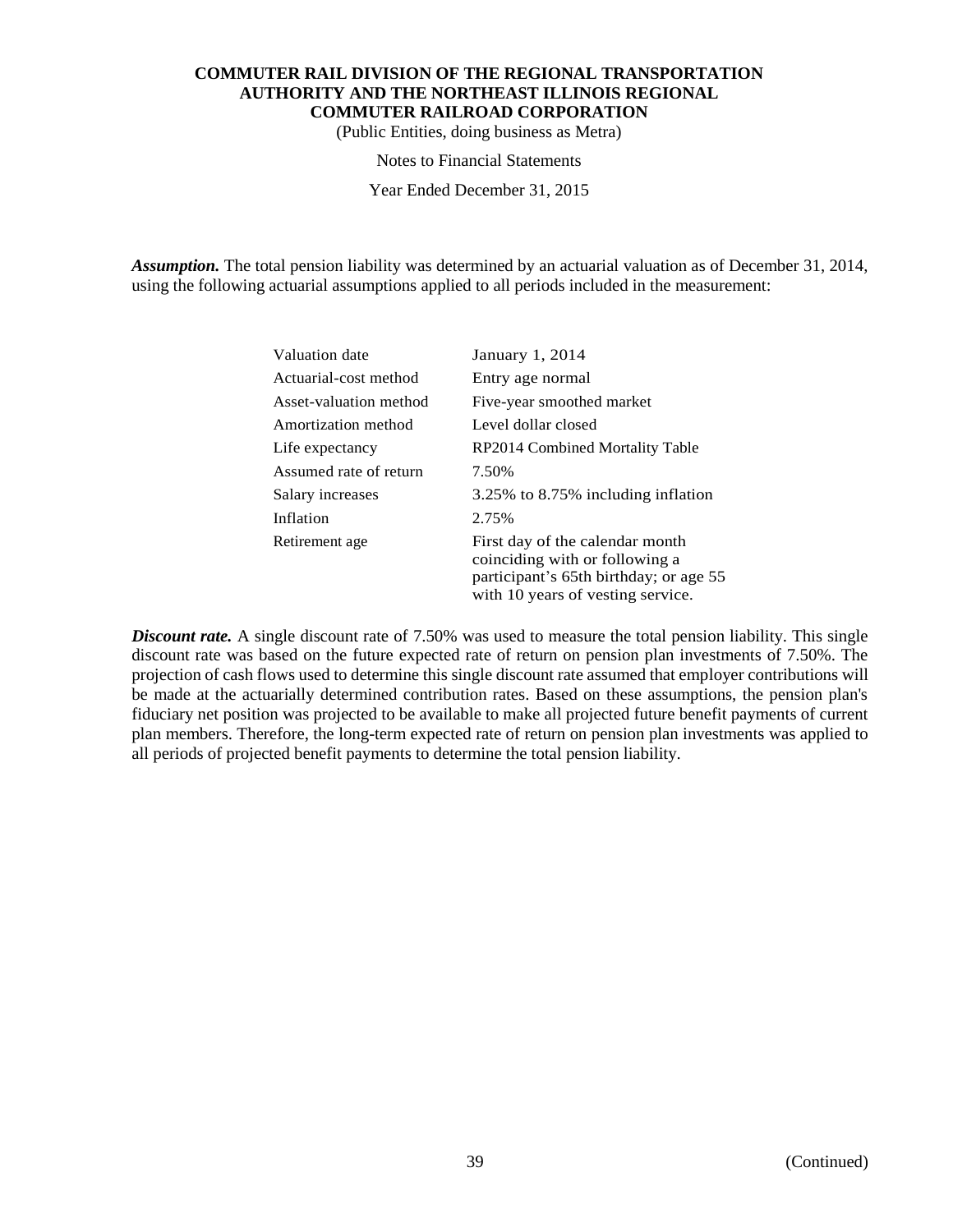(Public Entities, doing business as Metra)

#### Notes to Financial Statements

Year Ended December 31, 2015

*Sensitivity of the net pension liability to changes in the discount rate.* Regarding the sensitivity of the net pension liability to changes in the single discount rate, the following presents Metra's proportionate share of the Plan's collective net pension liability, calculated using a single discount rate of 7.50%, as well as what the proportionate share would be if it were calculated using a single discount rate that is one percent lower or one percent higher:

|                                  | Current                   |    |                                    |  |                           |  |  |
|----------------------------------|---------------------------|----|------------------------------------|--|---------------------------|--|--|
|                                  | 1% Decrease<br>$(6.50\%)$ |    | <b>Discount Rate</b><br>$(7.50\%)$ |  | 1% Increase<br>$(8.50\%)$ |  |  |
| Employer's net pension liability | 47,387,506                | -S | 33,062,726                         |  | 20,801,654                |  |  |

*Long-term Expected Rate of Return.* The assumed rate of investment return was adopted by the Plan's trustees after considering input from the Plan's investment consultant and actuary. Additional information about the assumed rate of investment return is included in the actuarial valuation report as of January 1, 2014 and experience study for the period January 1, 2008 through January 1, 2013. The long-term expected rate of return on the Plan investments was determined using a building-block method in which expected future real rates of return (expected returns, net of pension plan investment expense and inflation) are developed for each major asset class. These real rates of return are combined to produce the long-term expected rate of return by weighting the expected future real rates of return by the target asset allocation percentage and by adding expected inflation. For each major asset class that is included in the Plan's target asset allocation as of January 1, 2014, these best estimates are summarized in the following table:

| <b>Asset Type and Class</b>          | <b>Target Asset</b><br><b>Allocation</b> | Long-Term<br><b>Expected Real</b><br><b>Rate of Return</b> |
|--------------------------------------|------------------------------------------|------------------------------------------------------------|
| Large cap U.S. equity                | 15.0%                                    | 4.37%                                                      |
| Small/mid cap equity                 | 10.0                                     | 4.61                                                       |
| International equity                 | 15.0                                     | 4.85                                                       |
| Emerging market international equity | 10.0                                     | 6.07                                                       |
| Core bonds                           | 23.5                                     | 1.20                                                       |
| Multisector fixed income             | 10.0                                     | 1.20                                                       |
| Hedge funds                          | 5.0                                      | 3.64                                                       |
| Global asset allocation              | 5.0                                      | 3.98                                                       |
| Real assets                          | 5.0                                      | 3.92                                                       |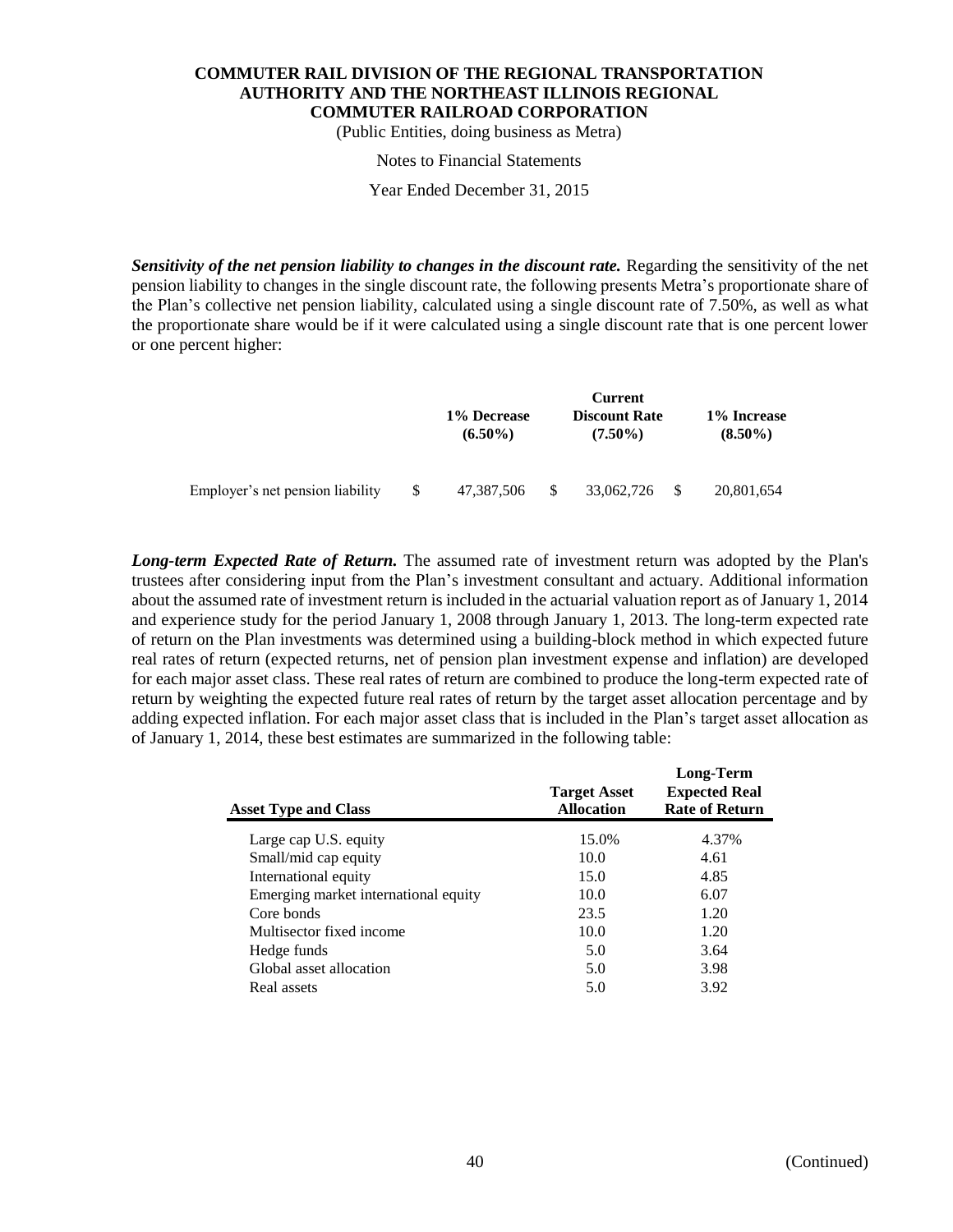(Public Entities, doing business as Metra)

Notes to Financial Statements

Year Ended December 31, 2015

#### **(12) Adoption of New Accounting Principle**

In accordance with Metra's adoption of GASB Statement No. 68, *Accounting and Financial Reporting for Pensions – an amendment of GASB Statement No. 27*, and GASB Statement No. 71, *Pension Transition for Contributions Made Subsequent to the Measurement Date – an amendment of GASB Statement No. 68,* the net pension liability, deferred outflows of resources, deferred inflows of resources and pension expense have been recognized in the financial statements. Therefore, net position has been restated as of December 31, 2014 as follows:

| Net position as of December 31, 2014, as previously reported | S. | 3,067,358,769 |
|--------------------------------------------------------------|----|---------------|
| Deferred outflows of resources - pension related             |    | 6.466.096     |
| Net pension liability                                        |    | (29,505,563)  |
| Net position at December 31, 2014, as restated               |    | 3,044,319,302 |

#### **(13) Contingencies**

*Litigation* – Metra is a defendant in a number of legal actions. These actions have been considered in estimating and funding Metra's retained risk liability program. The total of amounts claimed under these legal actions, including potential settlements, could exceed the amount of the accrued claims. In the opinion of Metra's management, the retained risk funding and Metra's limited excess indemnity insurance coverage from commercial carriers are adequate to cover the ultimate liability of these legal actions, in all material respects.

*Grants* – Metra receives moneys from federal, state, and local government agencies under various grants. The costs, both direct and indirect, charged to these grants are subject to audits and disallowance by the granting agency. It is the opinion of management of Metra that any disallowances or adjustments would not have a material adverse effect on the financial position of Metra.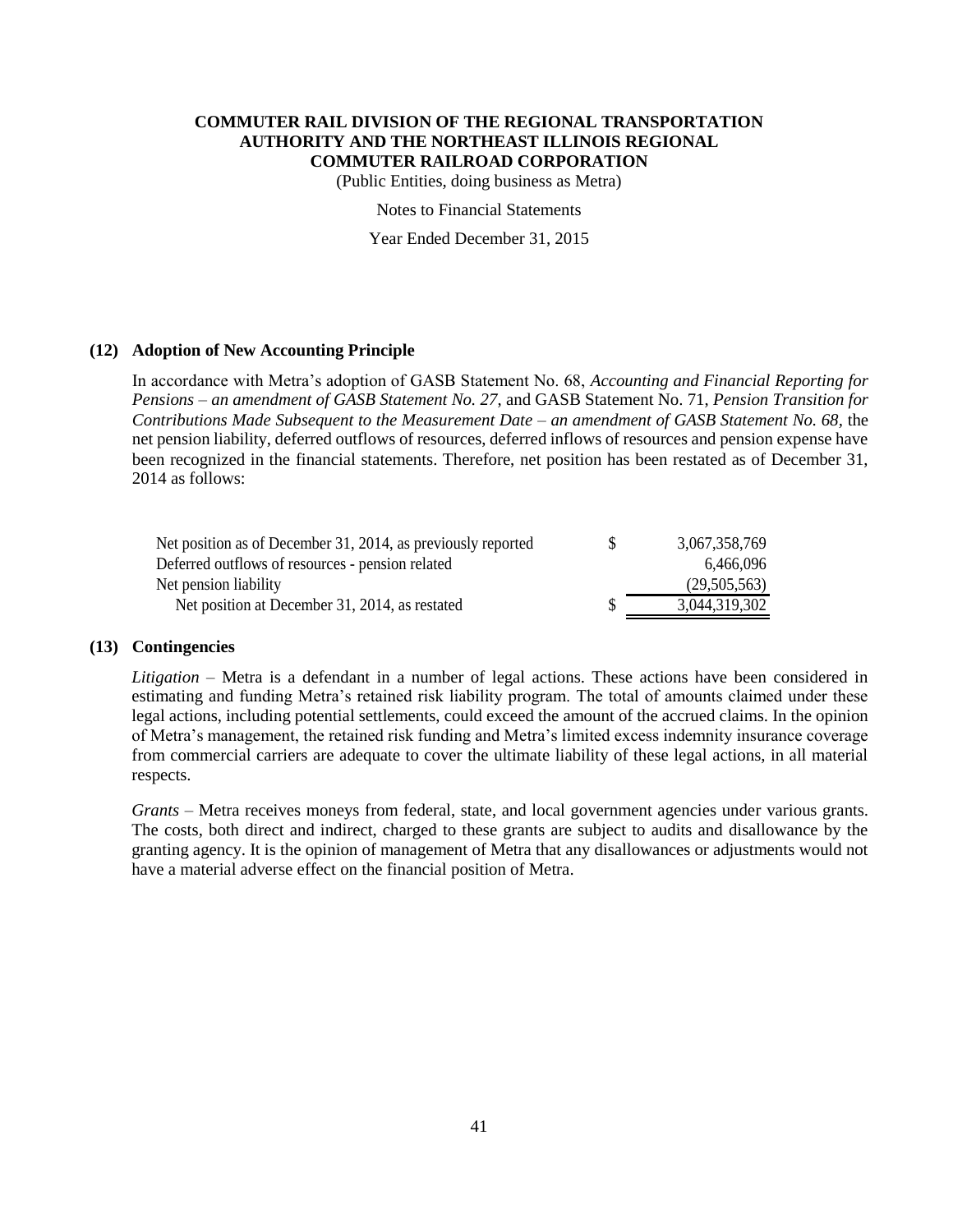(Public Entities, doing business as Metra)

# Required Supplementary Information – Schedule of Proportionate Share of Net Pension Liability and Related Ratios – (Unaudited)

# Year ended December 31, 2015

|                                                                            | 2015         |
|----------------------------------------------------------------------------|--------------|
| Proportion of net pension liability                                        | 47.24%       |
| Proportionate share of net pension liability                               | \$33,062,726 |
| Covered-employee payroll                                                   | \$43,086,132 |
| Proportionate share of net pension liability as a percentage               |              |
| of its covered-employee payroll                                            | 76.74%       |
| Plan fiduciary net position as a percentage of the total pension liability | 73.28%       |

\*This schedule is intended to show 10 years of information. Since 2015 is the first year for this presentation, no other data is available. Additional years will be included as they become available.

See accompanying independent auditors' report.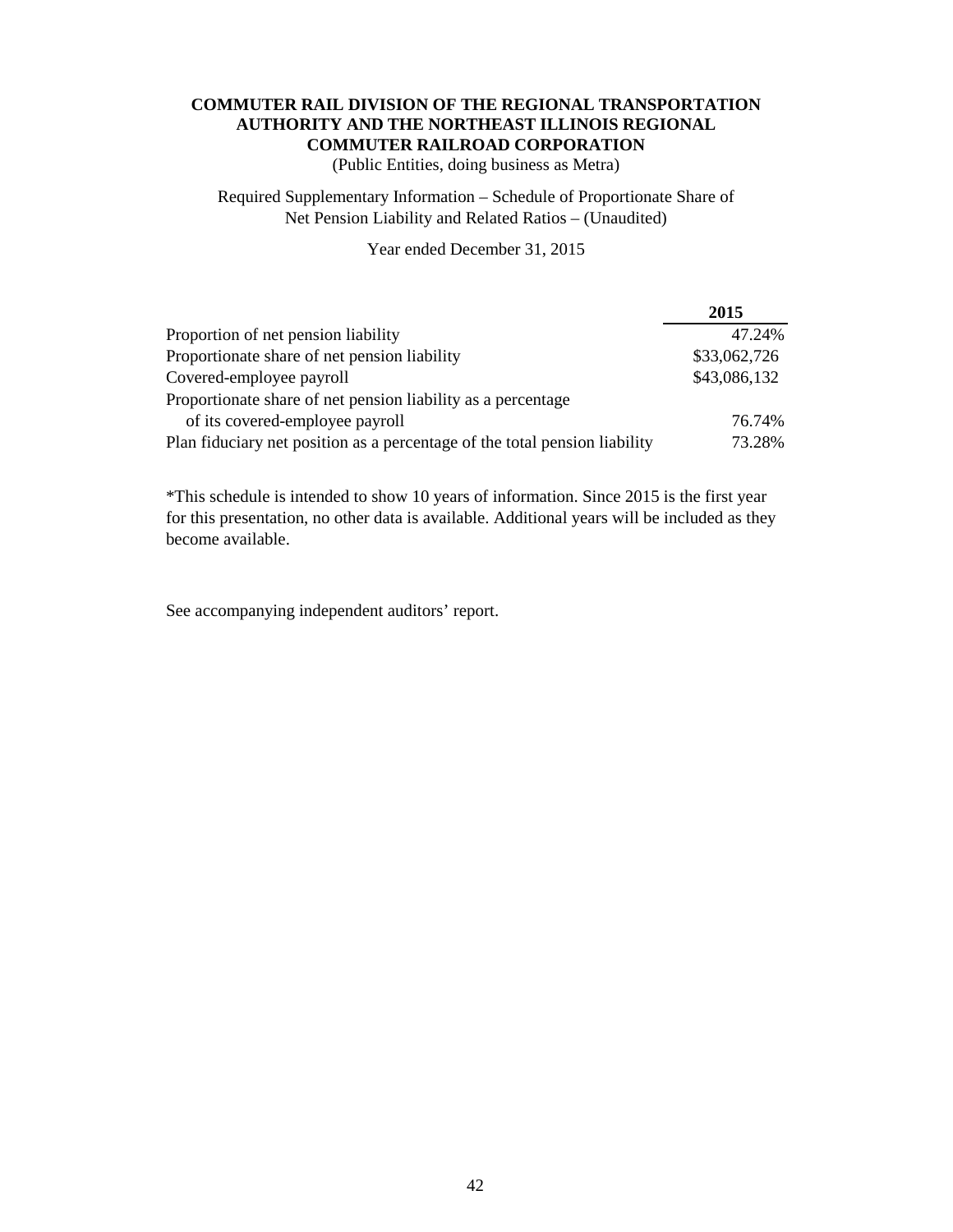(Public Entities, doing business as Metra)

Required Supplementary Information – Schedule of Pension Contributions – (Unaudited)

Year ended December 31, 2015

|                                                                      | 2015       |
|----------------------------------------------------------------------|------------|
| Actuarially determined contribution                                  | 13,689,196 |
| Contributions in relation to the actuarially determined contribution | 13,689,196 |
| Contribution deficiency (excess)                                     |            |
| Covered-employee payroll                                             | 74,809,822 |
| Contribution as a percentage of covered-employee payroll             | 18.3%      |

\*This schedule is intended to show 10 years of information. Since 2015 is the first year for this presentation, no other data is available. Additional years will be included as they become available.

See accompanying independent auditors' report.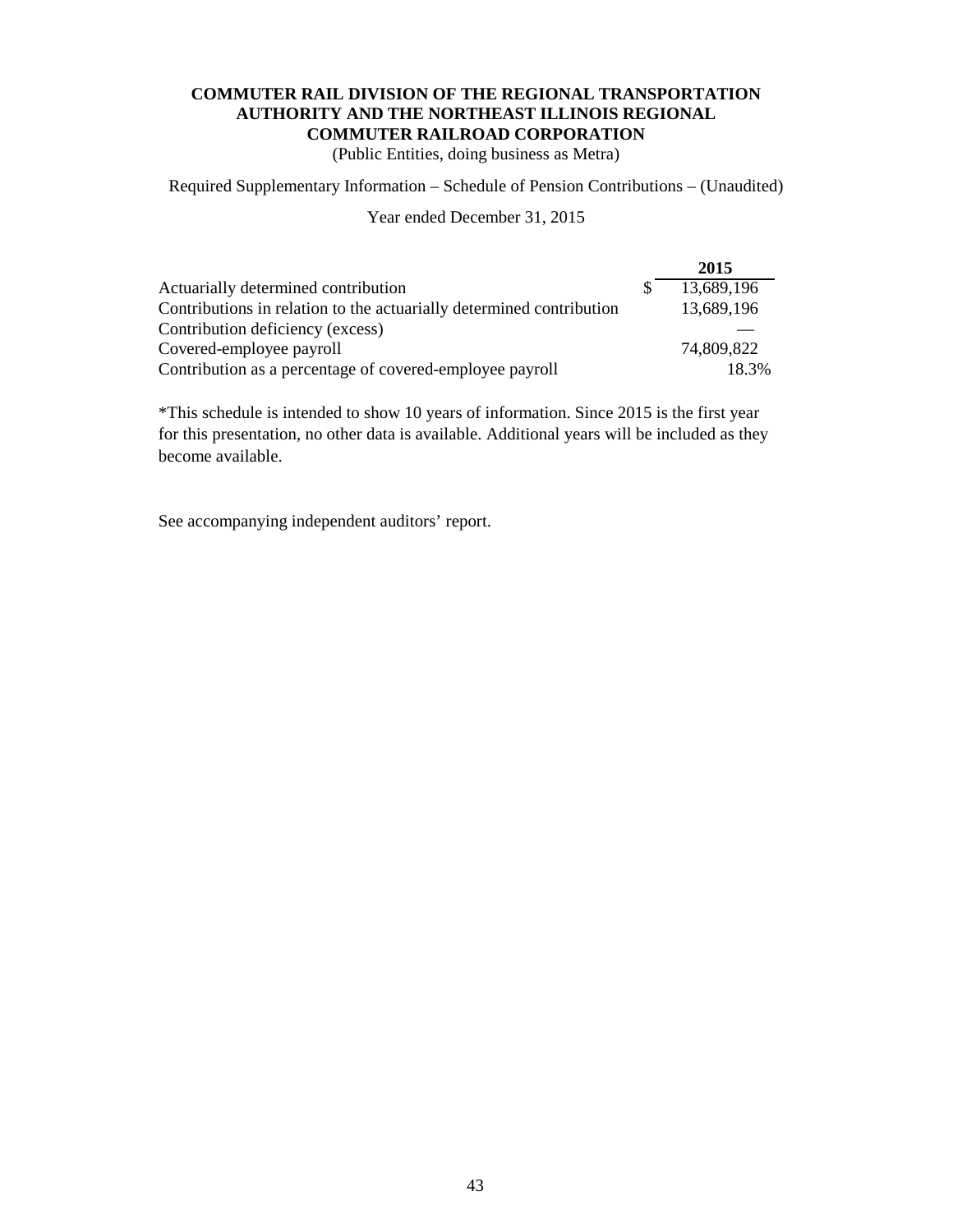(Public Entities, doing business as Metra)

Required Supplementary Information – Schedule of Funding Postemployment Healthcare Plan Progress (Unaudited)

Year ended December 31, 2015

|                                    |                                                 |                                                                           | <b>Funding progress</b>                  |                                 |                           |                                                                        |
|------------------------------------|-------------------------------------------------|---------------------------------------------------------------------------|------------------------------------------|---------------------------------|---------------------------|------------------------------------------------------------------------|
| <b>Actuarial valuation</b><br>date | <b>Actuarial</b><br>value of<br>assets *<br>(a) | <b>Actuarial</b><br>accrued<br>liability<br>$(AAL)$ –<br>entry age<br>(b) | <b>Unfunded AAL</b><br>(UAAL)<br>$(b-a)$ | <b>Funded</b><br>ratio<br>(a/b) | Covered<br>payroll<br>(c) | <b>UAAL</b> as a<br>Percentage<br>of covered<br>payroll<br>$((b-a)/c)$ |
| December 31, 2015                  | \$                                              | 28,819,616                                                                | 28,819,616                               |                                 | 43,086,132                | 66.9%                                                                  |
| December 31, 2014                  |                                                 | N/A                                                                       | N/A                                      |                                 | N/A                       | N/A                                                                    |
| December 31, 2013                  |                                                 | 21,642,832                                                                | 21,642,832                               |                                 | 42,704,042                | 50.7                                                                   |
| December 31, 2012                  |                                                 | N/A                                                                       | N/A                                      |                                 | N/A                       | N/A                                                                    |
| December 31, 2011                  |                                                 | 22,791,870                                                                | 22,791,870                               |                                 | 39,579,762                | 57.6                                                                   |
|                                    | <b>Employer contributions</b>                   |                                                                           |                                          |                                 |                           |                                                                        |
| <b>Year ended</b>                  | Annual<br>required<br>contribution              | Percent<br>contributed                                                    |                                          |                                 |                           |                                                                        |
| December 31, 2015                  | \$<br>2,459,580                                 | 18.4%                                                                     |                                          |                                 |                           |                                                                        |
| December 31, 2014                  | 1,561,644                                       | 29.0                                                                      |                                          |                                 |                           |                                                                        |
| December 31, 2013                  | 1,645,461                                       | 27.5                                                                      |                                          |                                 |                           |                                                                        |

\* - Not a prefunded plan. An actuarial valuation was not performed in 2012 and 2014.

December 31, 2013 1,645,461 27.5<br>December 31, 2012 1,635,554 27.7 December 31, 2012 1,635,554 27.7<br>December 31, 2011 1,516,143 29.9

See accompanying independent auditors' report.

December 31, 2011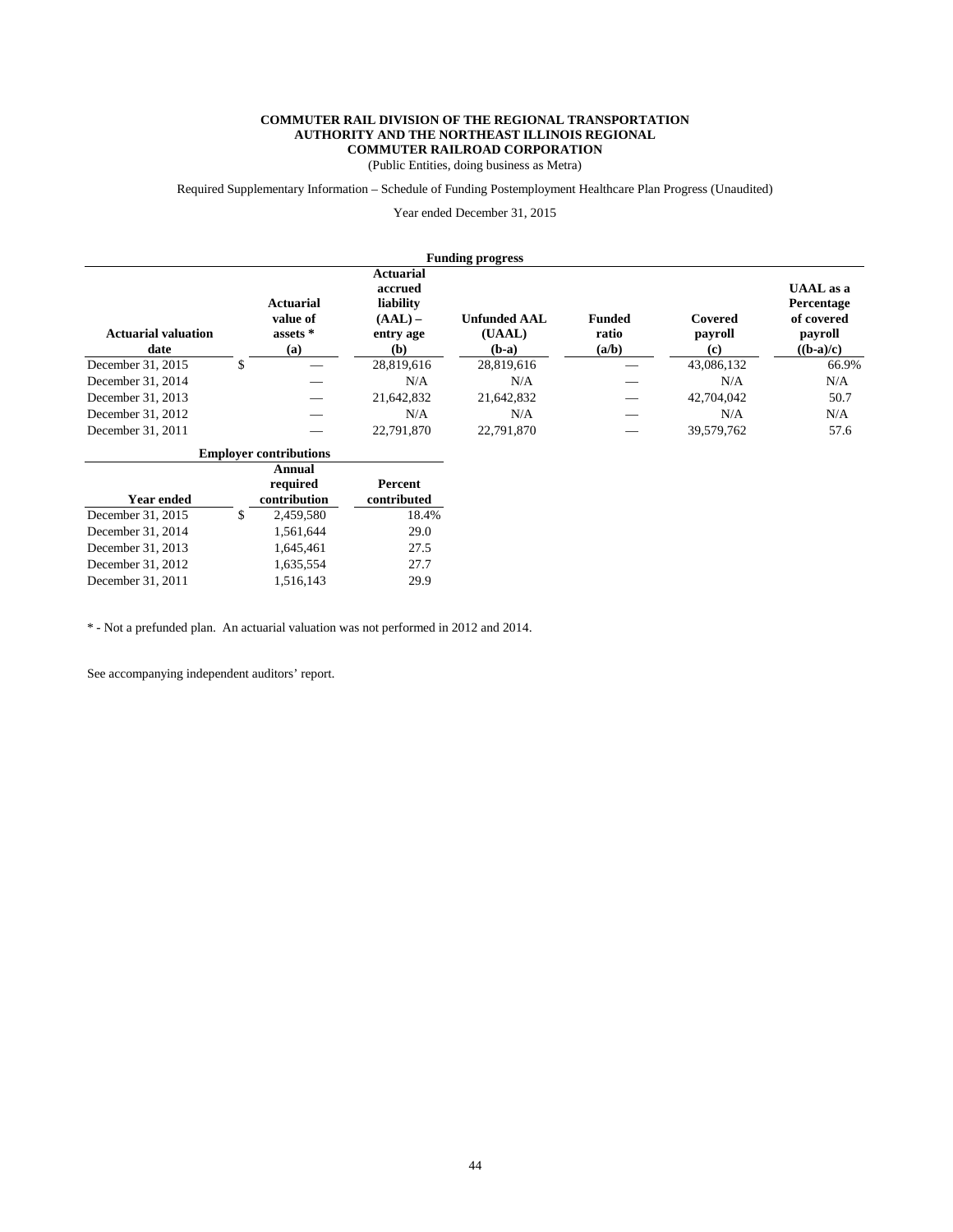(Public Entities, doing business as Metra)

Notes to Required Supplementary Information (Unaudited)

Year Ended December 31, 2015

*Changes of benefit terms*. No changes were made in 2015 for accrual of benefits under the RTA Pension Plan.

*Changes of assumptions*. The amounts reported in 2015 are based on the expectation of retired life mortality RP-2000 Mortality Tables.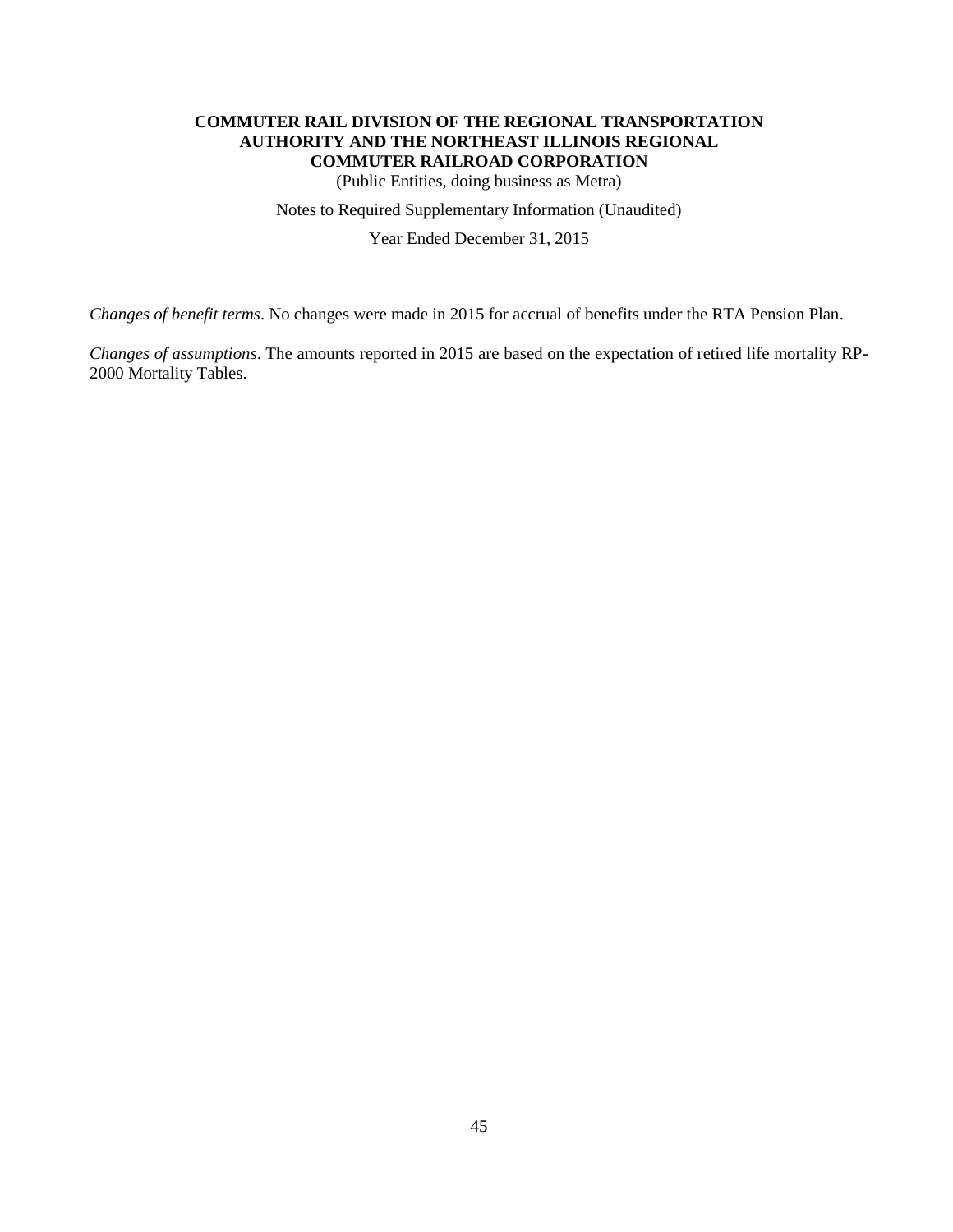(Public Entities, doing business as Metra)

### Schedule of Revenues and Expenses – Budget to Actual (Budgetary Basis) – (Unaudited)

Year ended December 31, 2015

|                                                                                                      | <b>Final budget</b>   | <b>Actual</b>   | Favorable<br>(unfavorable) |
|------------------------------------------------------------------------------------------------------|-----------------------|-----------------|----------------------------|
| Revenues:                                                                                            |                       |                 |                            |
| Passenger revenue:                                                                                   |                       |                 |                            |
| Passenger revenue                                                                                    | \$<br>337,300,000     | 337,413,270     | 113,270                    |
| Reduced fare reimbursement                                                                           | 3,138,000             | 1,618,000       | (1,520,000)                |
| Total operating passenger revenues                                                                   | 340,438,000           | 339,031,270     | (1,406,730)                |
| Other revenue                                                                                        | 35,500,000            | 37,962,279      | 2,462,279                  |
| Total revenues                                                                                       | 375,938,000           | 376,993,549     | 1,055,549                  |
| Operating expenses:                                                                                  |                       |                 |                            |
| Transportation                                                                                       | 240,000,000           | 235,198,655     | 4,801,345                  |
| Fuel and motive power                                                                                | 88,900,000            | 77,764,545      | 11,135,455                 |
| Engineering                                                                                          | 130,000,000           | 129,806,310     | 193,690                    |
| Mechanical                                                                                           | 162,000,000           | 158,460,396     | 3,539,604                  |
| Administration                                                                                       | 100,400,000           | 94,434,004      | 5,965,996                  |
| Total administration and regional services                                                           | 721,300,000           | 695,663,910     | 25,636,090                 |
| Claims and insurance                                                                                 | 15,800,000            | 14,985,332      | 814,668                    |
| Downtown stations                                                                                    | 16,000,000            | 15,382,656      | 617,344                    |
| Total operating expenses                                                                             | 753,100,000           | 726,031,898     | 27,068,102                 |
| Loss before depreciation, financial assistance, and<br>leasehold-related interest income and expense | \$<br>(377, 162, 000) | (349, 038, 349) | 28,123,651                 |
| Note:                                                                                                |                       |                 |                            |
| Amounts excluded from the operating budget-basis expenses:                                           |                       |                 |                            |
| Security expense                                                                                     | \$<br>17,281,866      | 16,032,753      | 1,249,113                  |
| Funded depreciation included in operating expenses                                                   | 3,604,301             | 2,944,734       | 659,567                    |
| Lease of transportation facilities                                                                   | 19,113,833            | 18,964,632      | 149,201                    |
| Bond service and fees                                                                                | 8,400,000             | 27,200          | 8,372,800                  |
| Total deductions                                                                                     | 48,400,000            | 37,969,319      | 10,430,681                 |
|                                                                                                      |                       |                 |                            |

See accompanying independent auditors' report and notes to supplementary information.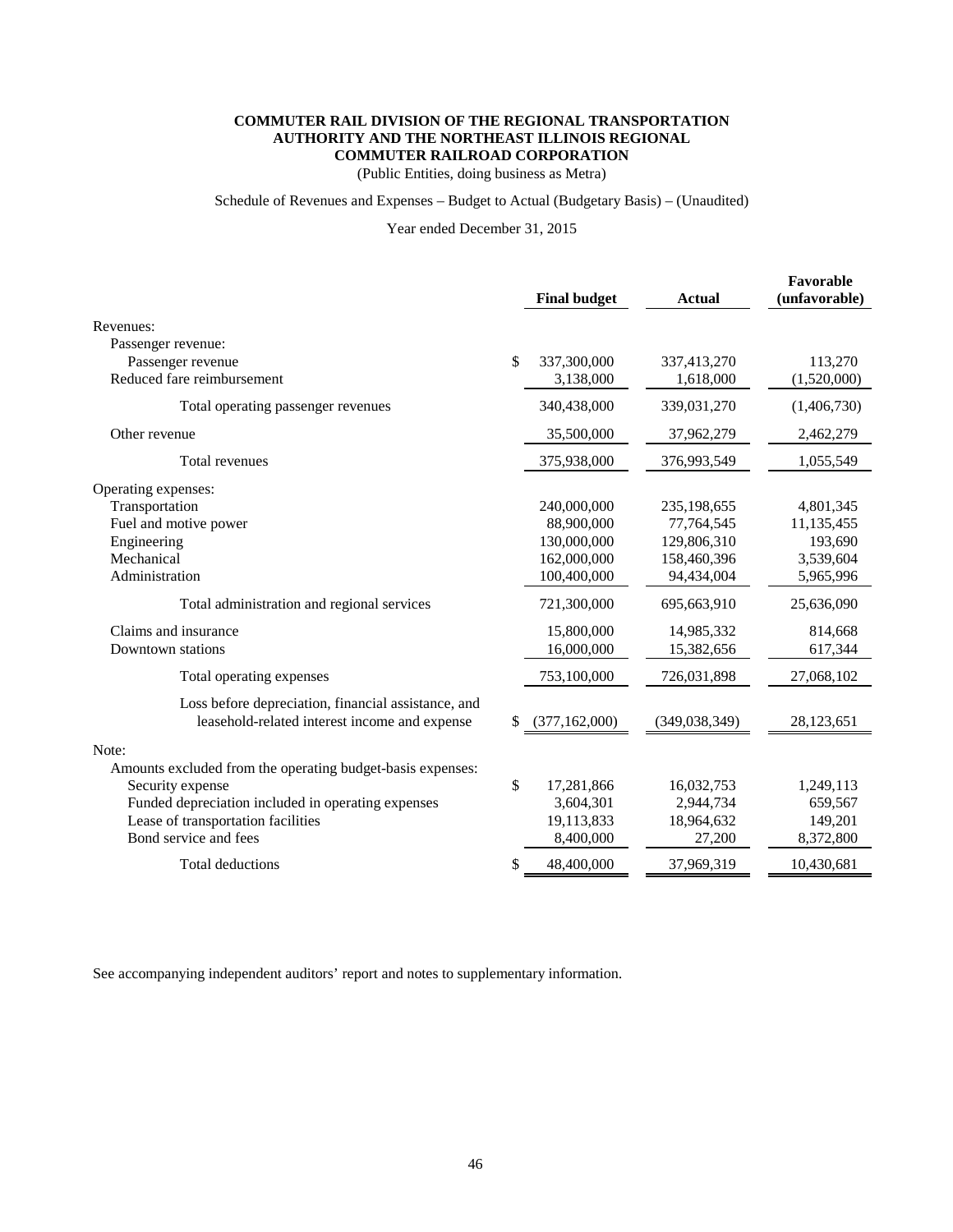(Public Entities, doing business as Metra)

#### Budgetary Basis Schedule of Operations - (Unaudited)

#### Year ended December 31, 2015

|                                                                                                             | <b>NIRCRC</b>         | <b>Union</b><br>Pacific | <b>BNSF</b>  | <b>Total</b>     |
|-------------------------------------------------------------------------------------------------------------|-----------------------|-------------------------|--------------|------------------|
| Operating revenues:                                                                                         |                       |                         |              |                  |
| Passenger revenue*                                                                                          | \$<br>148,845,492     | 118,814,610             | 69,753,168   | 337,413,270      |
| Other revenue                                                                                               | 37,298,217            | 664,062                 |              | 37,962,279       |
| Reduced fare reimbursement                                                                                  | 693,933               | 603,287                 | 320,780      | 1,618,000        |
| Total operating revenues                                                                                    | 186,837,642           | 120,081,959             | 70,073,948   | 376,993,549      |
| Operating expenses:<br>Carrier-level expenses paid by carrier:                                              |                       |                         |              |                  |
| Transportation                                                                                              | 123,376,555           | 80,221,762              | 31,600,338   | 235,198,655      |
| Engineering                                                                                                 | 80,758,374            | 42,728,395              | 6,319,541    | 129,806,310      |
| Mechanical                                                                                                  | 77,777,069            | 55,016,737              | 25,666,590   | 158,460,396      |
| Administration                                                                                              | 76,776,394            | 17,657,610              |              | 94,434,004       |
| Total carrier-level expenses                                                                                | 358,688,392           | 195,624,504             | 63,586,469   | 617,899,365      |
| Centralized expenses paid by Metra:                                                                         |                       |                         |              |                  |
| Diesel fuel                                                                                                 | 26,167,448            | 29,466,533              | 16,009,743   | 71,643,724       |
| Motive electricity                                                                                          | 6,120,821             |                         |              | 6,120,821        |
| Claims and insurance                                                                                        | 12,933,788            | 1,560,743               | 490,801      | 14,985,332       |
| Downtown stations                                                                                           | 8,088,697             | 1,408,538               | 5,885,421    | 15,382,656       |
| Total centralized expenses                                                                                  | 53,310,754            | 32,435,814              | 22,385,965   | 108,132,533      |
|                                                                                                             |                       |                         |              |                  |
| Total operating expenses                                                                                    | 411,999,146           | 228,060,318             | 85,972,434   | 726,031,898      |
| Operating loss                                                                                              | \$<br>(225, 161, 504) | (107, 978, 359)         | (15,898,486) | (349, 038, 349)  |
| Calculation of Recovery Ratio (Unaudited):<br>Amounts excluded from the operating budget-basis<br>expenses: |                       |                         |              |                  |
| Security expense                                                                                            |                       |                         |              | \$<br>16,032,753 |
| Funded depreciation included in expenses                                                                    |                       |                         |              | 2,944,734        |
| Lease of transportation facilities                                                                          |                       |                         |              | 18,964,632       |
| Bond service and fees                                                                                       |                       |                         |              | 27,200           |
| Total exclusions                                                                                            |                       |                         |              | \$<br>37,969,319 |
| Amounts added to the operating budget-basis<br>revenues:                                                    |                       |                         |              |                  |
| Senior free ride allowance                                                                                  |                       |                         |              | \$<br>1,900,000  |
| Farebox recovery ratio (\$376,993,549 + \$1,900,000) / (\$726,031,898 - \$37,969,319)                       |                       |                         |              | 55.07%           |
| * Includes \$10,000,000 farebox revenue dedicated to capital                                                |                       |                         |              |                  |

See accompanying independent auditors' report and notes to supplementary information.